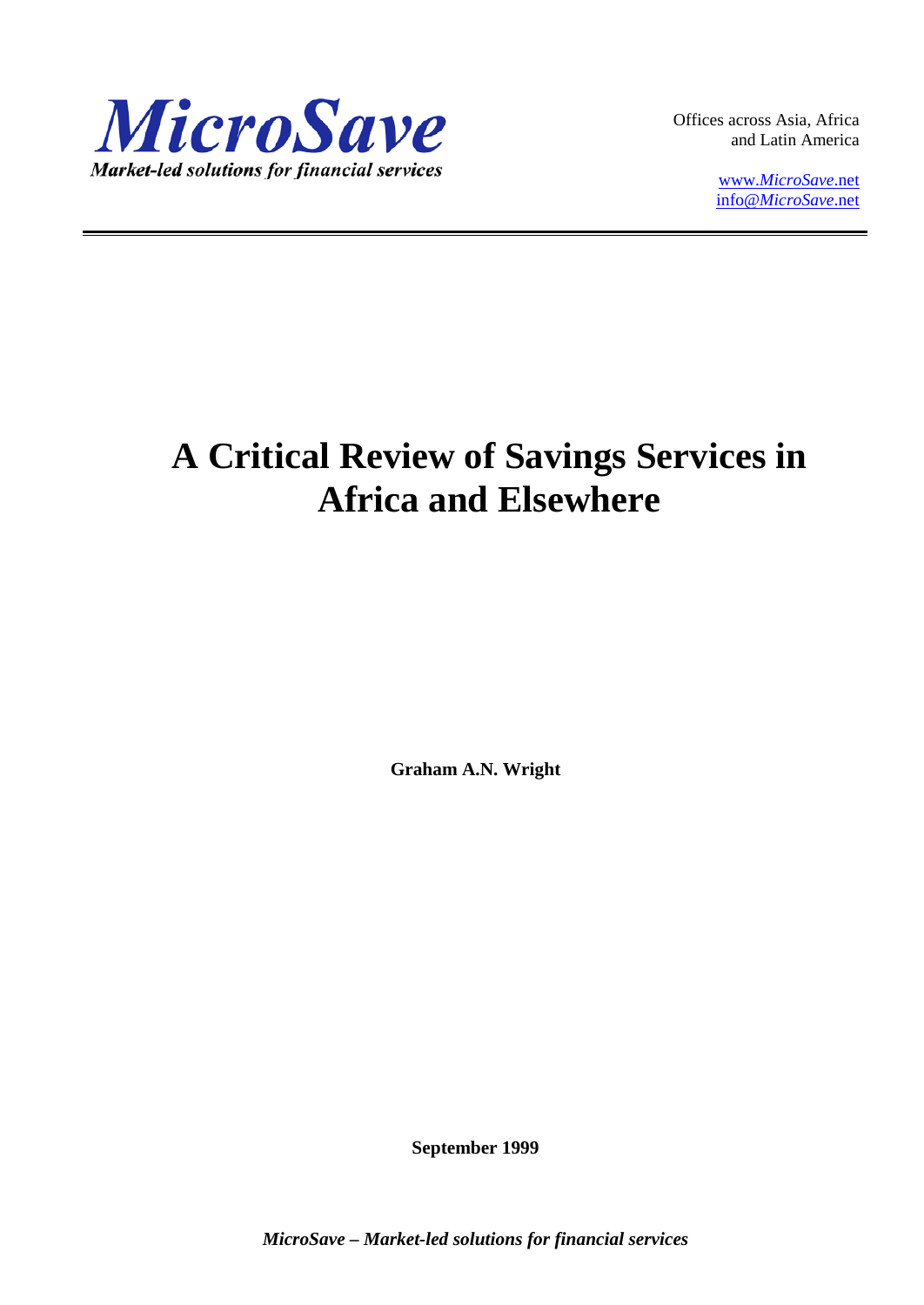# **Acronyms**

| AIG:                   | American International Group                                              |  |  |  |
|------------------------|---------------------------------------------------------------------------|--|--|--|
| ASA:                   | <b>Association for Social Advancement</b>                                 |  |  |  |
| ASCA:                  | Accumulating Savings and Credit Associations                              |  |  |  |
| <b>BRAC:</b>           | Bangladesh Rural Advancement Committee (now simply referred to as BRAC)   |  |  |  |
| BRI:                   | <b>Bank Rakyat Indonesia</b>                                              |  |  |  |
| <b>BURO</b> , Tangail: | Bangladesh Unemployed Rehabilitation Organisation, Tangail (now simply    |  |  |  |
|                        | referred to as BURO, Tangail)                                             |  |  |  |
| CGAP:                  | Consultative Group to Assist the Poorest                                  |  |  |  |
| CLCAM:                 | Caisse locale de credit agricole mutuel (Local Rural Credit Union)        |  |  |  |
| FECECAM:               | Federation des caisses d'epargne et credit agricole mutuel (Federation of |  |  |  |
|                        | Rural Savings and Loans Cooperatives)                                     |  |  |  |
| FINCA:                 | Foundation for International Community Assistance                         |  |  |  |
| GTZ:                   | (Deutsche) Gesellschaft fur Technische Zusammenarbeit                     |  |  |  |
| <b>KCMDC:</b>          | Kiangan Community Multi-purpose Development Co-operative                  |  |  |  |
| KPOSB:                 | Kenya Post Office Savings Bank                                            |  |  |  |
| MFI:                   | MicroFinance Institution                                                  |  |  |  |
| <b>NGO</b>             | Non Government Organisation                                               |  |  |  |
| RoSCAs:                | Rotating Savings and Credit Associations                                  |  |  |  |
| SACCO <sub>s</sub> :   | Savings and Credit Co-operatives                                          |  |  |  |
| UCB:                   | Urban Co-operative Bank                                                   |  |  |  |
| UMU:                   | Uganda Microfinance Union                                                 |  |  |  |
| UWFT:                  | Uganda Women Finance Trust                                                |  |  |  |
| WEDCO:                 | Women's Economic Development Company                                      |  |  |  |
| <b>Local Terms</b>     |                                                                           |  |  |  |
| Alajos:                | Peripatetic deposit takers (Nigeria)                                      |  |  |  |
| Boda boda:             | Motor-cycle or bi-cycle taxi – the fare-paying passenger rides pillion    |  |  |  |
|                        | (Uganda)                                                                  |  |  |  |
| Dashi:                 | Rotating Savings and Credit Association (Nigeria)                         |  |  |  |
| Esusu:                 | Rotating Savings and Credit Association (Nigeria)                         |  |  |  |
| Gawat:                 | Reciprocal (Philippines)                                                  |  |  |  |

| WEDCO:     |                    | Women's Economic Development Compan           |  |  |
|------------|--------------------|-----------------------------------------------|--|--|
|            | <b>Local Terms</b> |                                               |  |  |
| Alajos:    |                    | Peripatetic deposit takers (Nigeria)          |  |  |
| Boda boda: |                    | Motor-cycle or bi-cycle taxi – the fare-payin |  |  |
|            |                    | (Uganda)                                      |  |  |
|            |                    | <b>D</b> C C 10 14 14 14                      |  |  |

| Dashi.         | Rotating Savings and Credit Association (ivigena)                           |  |
|----------------|-----------------------------------------------------------------------------|--|
| Esusu:         | Rotating Savings and Credit Association (Nigeria)                           |  |
| Gawat:         | Reciprocal (Philippines)                                                    |  |
| Harambee:      | Reciprocal pooling of funds to meet (typically life cycle) expenses (Kenya) |  |
| Ibi:           | Rotating Savings and Credit Association (Nigeria)                           |  |
| <i>Iddirs:</i> | Accumulating Savings and Credit Association with a life insurance component |  |
|                | (Ethiopia)                                                                  |  |
| Kkibati:       | Rotating Savings and Credit Association (Tanzania)                          |  |
| Merana Fund:   | Funeral cost fund (India)                                                   |  |
| Munno Mukabi:  | A "Friend in Need" Association – self/mutual help group (Uganda)            |  |
| Susu:          | Daily deposit collector (Ghana)                                             |  |
|                |                                                                             |  |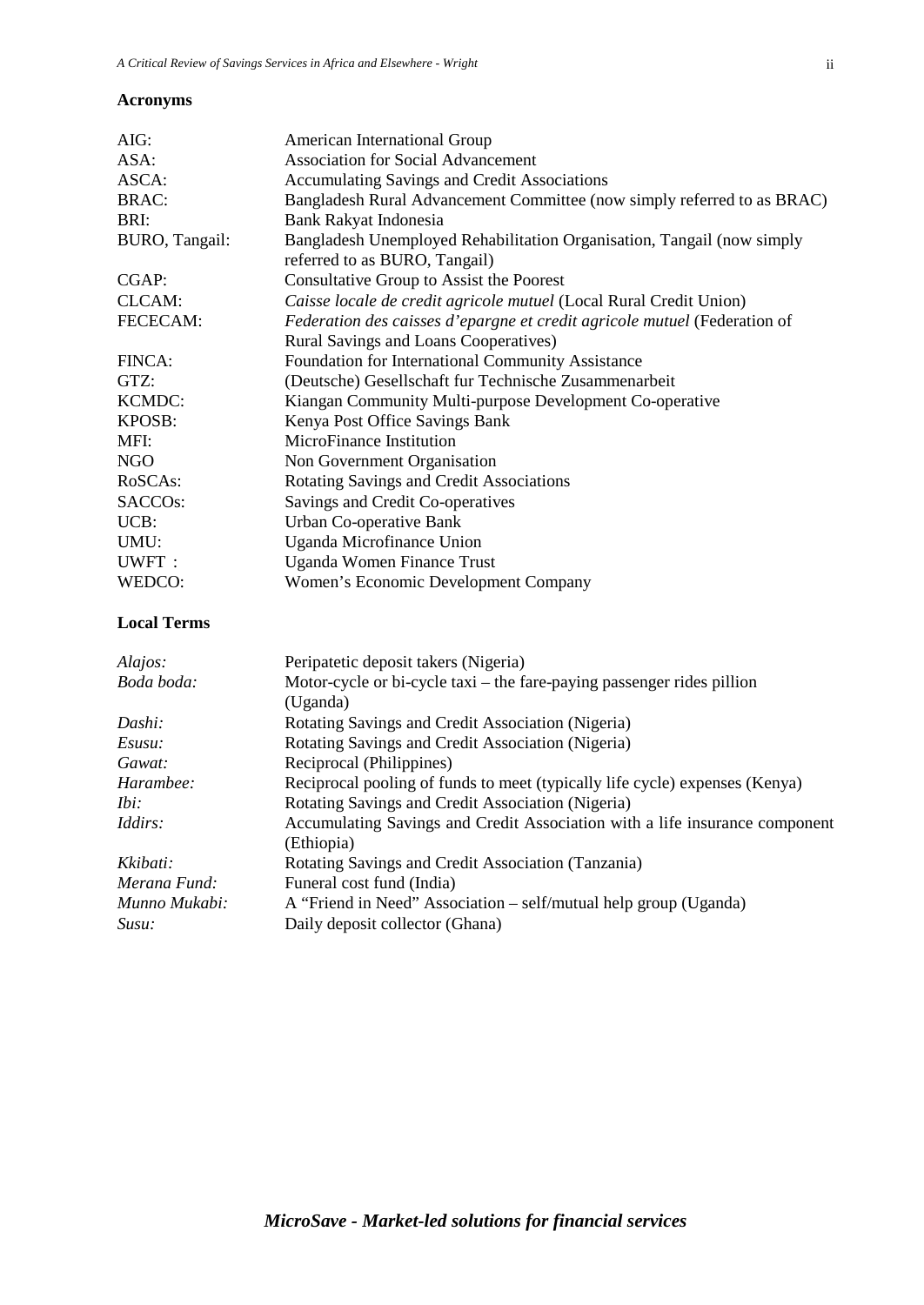# **A Critical Review of Savings Services in Africa and Elsewhere**

Graham A.N. Wright $<sup>1</sup>$  $<sup>1</sup>$  $<sup>1</sup>$ </sup>

# **Executive Summary**

#### *1. Background: Why Poor People Save*

Throughout time, all around the world, households have saved: as insurance against emergencies, for social and religious obligations, for investment and for future consumption. The importance that poor people attach to savings is demonstrated by the many ingenious (but often costly) ways they find to save.

The objective of this paper is to review why and how poor people save cash, and how MicroFinance Institutions (MFIs) might assist, while still retaining the MFIs' focus on profitable operations and ultimately on sustainability.

The first section examines what motivates poor people to save and the implications for MFIs seeking to provide savings services to them. There is a brief review of traditional economists' perspectives on savings and the demand for money. Included are: Keynesian current/absolute income, Freidman's permanent income, Modigliani's consumption theory based on the permanent income over the life-cycle of a household, and Duesembery's relative income. It notes in passing Keynes' classic nine reasons why people to choose to save, before reviewing the evidence on the needs expressed by poor people themselves. Drawing on Rutherford's work, three categories of financial needs are identified:

- *Life cycle needs*. Life cycle events that impose financial burdens include: births, deaths, marriages, education, home-making, widowhood, old age, and the need to leave something behind for one's heirs.
- *Emergencies*. Impersonal emergencies are caused by floods, cyclones, and fires etc., while personal emergencies include illnesses, accidents, bereavement, desertion and divorce.
- *Opportunities*. Financial and life-style opportunities can require large sums of money for starting or running businesses, acquiring productive assets (including land and housing), or buying life enhancing consumer durables (fans, radios etc.).

In addition to, and often in response to the aforementioned categories of needs, many poor people also set up reciprocal arrangements. These arrangements allow people to save by lending (as the money will be returned to them at a future date), or to save in order to borrow (for example, cooperatives or MFIs require a percentage of a loan on deposit).

#### *2. How People Save: Savings Products and Services from a Saver's Perspective* **2.1 Balancing Convenience, Risk and Returns**

This section attempts to briefly review the variety of systems and mechanisms that poor people use to save, and discuss the issues that the poor face. These issues are reviewed in the context of the trade-offs between access, liquidity/duration, risk/security, and returns on deposits made.

It is clear that most poor people do not have *access [2](#page-2-1)* to formal sector banks for reasons that include:

- 1. the geographic distance from the financial institution;
- 2. the terms and conditions governing the available financial services it offers;
- 3. the working hours of the institution;

-

- 4. the long time it takes to make a transaction at the institution;
- 5. the disrespectful manner in which the staff treat poor clients;
- 6. the intimidating appearance of the financial institution; and
- 7. the complexity of the paper work and the difficult process necessary to make a transaction.

<span id="page-2-0"></span><sup>1</sup> With special thanks to Stuart Rutherford for his guidance and comments.

<span id="page-2-1"></span><sup>2</sup> Access is defined as the ability/ease of people to undertake transactions with financial institutions.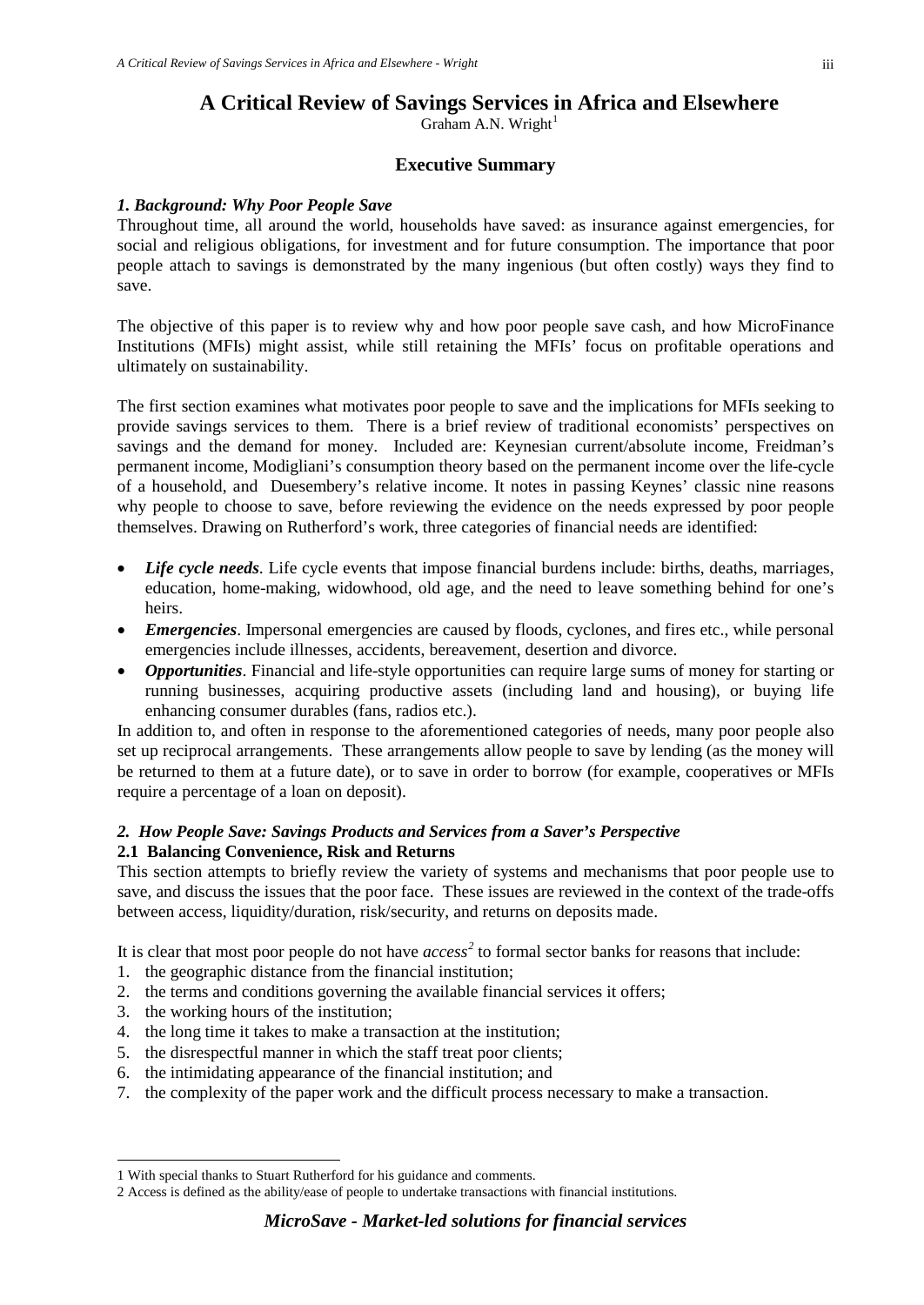The poor look for some system to provide the *security* and accessibility necessary to save. Acceptable degrees of security are relative, dependent on the available programs, and are never 100 per cent. Almost every poor person has been in, or knows of, a failed Rotating Savings and Credit Association [RoSCA] or crooked deposit collector, but the accessibility of a regular opportunity to save in a disciplined manner is what makes deposit collectors and RoSCAs so popular worldwide.

Access is markedly different from *liquidity*, and often considered more important by poor people who have little time to make their transactions. While many authors have stressed that "liquidity is the key to local savings mobilization", it is important to note that in many circumstances the poor have a strong "illiquidity preference". This "illiquidity preference" is in response to the poor's self-imposed need for structured and committed savings mechanisms that prohibit them from withdrawing in response to trivial needs or frivolous spending and allow them to fend off the demands of marauding relatives requesting "loans" or assistance.

With the exception of successful Accumulating Savings and Credit Associations (ASCAs) and auction RoSCAs, the *return* on savings in the informal sector is rarely above zero (real rate of return negative). Often the poor pay to save through a conveniently accessible system such a deposit collector who visits daily to collect savings.

# **2.2. Balancing Terms and Needs**

RoSCAs are perfect systems for disciplined, goal oriented savings, particularly if that goal is cyclical or recurrent. Participants believe that they save more because of the discipline of having to meet regularly with the rest of the group to make a deposit. RoSCAs are particularly popular for restocking market trader's stalls on a regular (often weekly or fortnightly) basis. Similarly, longer-term RoSCAs are used to make monthly rental payments or to pay school fees. However, their rigid, cyclical and selfliquidating nature is also the drawback of typical shorter-term RoSCAs, for they are poorly equipped to respond to:

- 1. unpredicted emergency needs,
- 2. the need to build-up larger lump sums over time,
- 3. changes in the member's ability to save (either a reduction due to problems or an increased ability due to a windfall), and
- 4. the need to store money short term (for example, if the pay out or prize comes a month before school fees are due, the member is then forced to safeguard the money on his/her own).

This paper examines a variety of systems that have been developed to try to respond to these shortcomings.

# **2.3. Managing Liquidity and Duration: A Spectrum of Needs**

This section presents the continuum of products from the highly liquid current account, through contractual savings agreements and term deposits to what is possibly the most illiquid form of saving, life insurance, and discuss the aspirations/motivations of clients when they choose among the various possibilities.

All families require funds for different purposes that vary with respect to the amount that is needed and the immediacy with which the funds must be made available. Many emergencies or opportunities necessitate instant access to cash. This explains why almost all poor families keep some amount of emergency savings in the home, and why many do prefer highly liquid savings services. The "illiquidity" preference described above means that poor people have needs that require both liquid and illiquid services and those that save, often hold multiple accounts to do so. Similarly, poor people often use a strategy of "targeted savings", including some highly illiquid savings, (notably, in the absence of alternatives, MFIs' compulsory savings) which can be used to build-up large lump sums of money to purchase significant capital assets such as land and houses.

For these reasons, poor people often have a startling diversity of savings "accounts".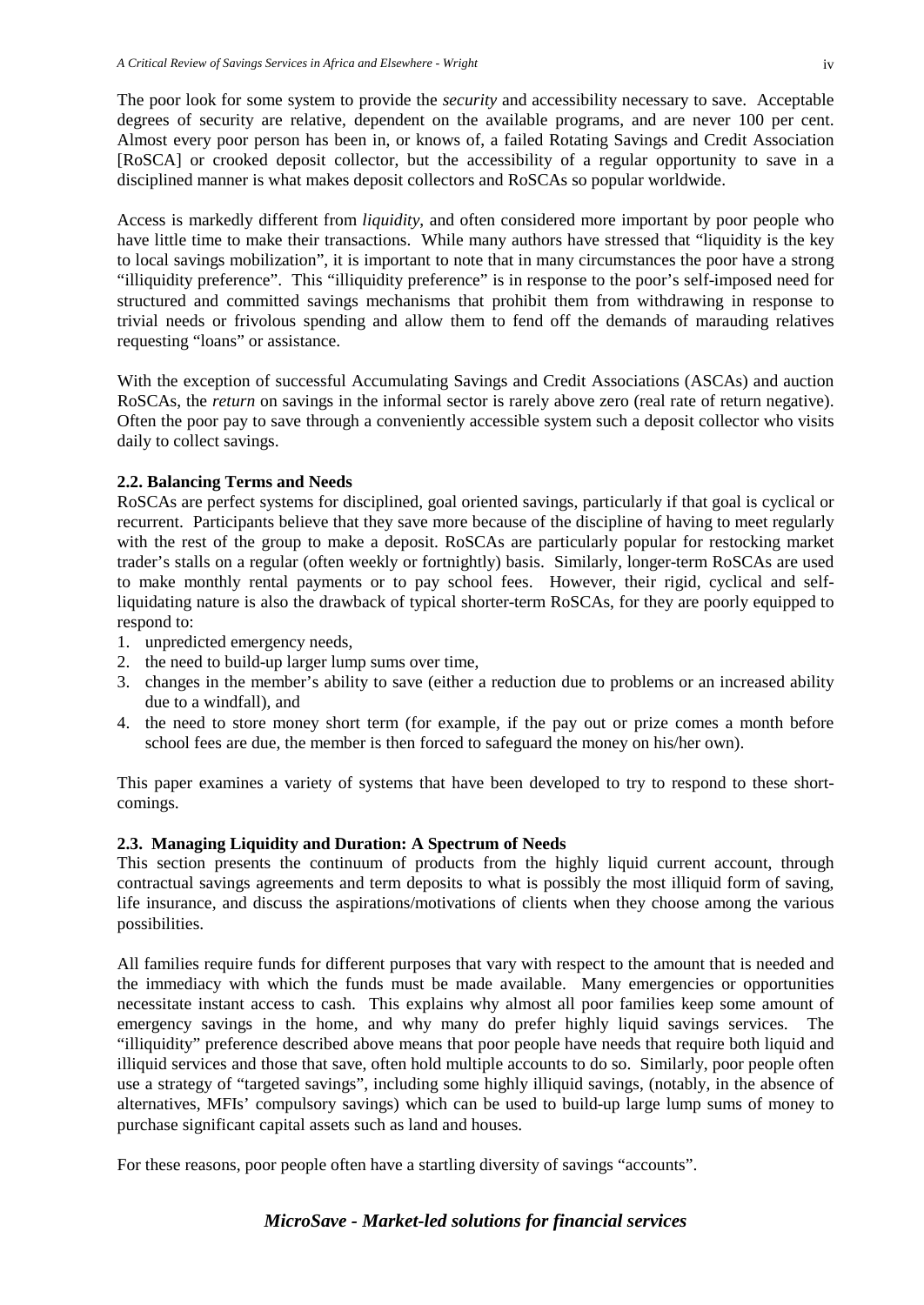These accounts can include for example:

- 1. a current account in a bank which was opened at the urging, insistence and possibly the aid of an MFI (this is usually the MFI member's "compulsory savings" which has a minimum balance and growth requirement for the member to access loans from the MFI; thus it is used as a longer term savings account);
- 2. 2-3 different RoSCAs (of varying sizes and cycles, often one for re-stocking, another for school fees, and a third to finance household commodities/clothes; thus it is used as a medium term savings mechanism);
- 3. some emergency money secreted in the home (used for small, short term emergencies);
- 4. some "savings-in-kind" in livestock typically goats and chickens; and
- 5. an indigenous insurance system used to spread the cost of life-cycle event costs such as those associated with birth, marriage and death.

#### **2.4 Compulsory, Locked-In Savings**

This section briefly reviews the attitudes of the poor towards the compulsory savings schemes favoured by MFIs. The poor require little compulsion to save. They simply want a reasonable mechanism to do so and the assurance that they will be able to access those savings as needed. Indeed, there is evidence that compulsory savings, particularly those that are deducted from the loans issued, are simply viewed by clients as part of the cost of the credit. Some clients use these compulsory savings systems to build up useful, long-term lump sums of money. However, it is possible that well designed open access savings accounts and contractual savings agreement schemes could give clients the *option* of setting these funds aside. Furthermore, such systems would not force the clients to leave the MFI or reduce their ability to access loans if they need to liquidate their savings.

#### *3. Designing Savings Products and Services from an MFI's Perspective*

#### **3.1 Balancing Convenience and Returns**

This section attempts to examine the issues facing MFIs as they design savings products and services. The issues are reviewed in the context of balancing the trade-offs between access, liquidity, pricing/returns for depositors, and the cost of providing the services. Also discussed are the indirect benefits of offering savings services including their effect on client retention, loan portfolio quality, etc.

As seen above, when deciding on the savings services, poor people look for a mix of accessibility, security, liquidity and (ideally but not crucially) returns. The financial institution's perspective is almost the mirror opposite of that of the client. Financial institutions would like to maintain a few branches in densely populated areas to maximise the number of clients per branch and facilitate branch security. They would prefer to limit opening hours to allow the opportunity to keep up with the complex accounting and internal control procedures necessary to run a financial institution effectively, and to facilitate physical security arrangements. They would like to see large deposits made for as long as possible with a minimum of withdrawals so that the transaction and liquidity management costs are kept to a minimum and the funds available for on-lending are maximised. And of course, the profitmaximising goal of a financial institution encourages the extension of as little interest as possible. On the face of it, the prospects for providing profitable, service oriented microsavings services seem bleak. But this pessimism requires careful thought. There are several opportunities that can (and indeed in many instances do) offer microsavings services on a profitable basis.

One of the chief fears voiced by MFIs revolves around the potential difficulties involved in dealing with the many small transactions often associated with the providing savings services to the poor. While this is indeed likely to be the case, several important observations should be made:

- 1. Generally, the majority of the transactions will be deposits. Indeed the poor are often remarkably unwilling to make withdrawals. However they do want to know that they could withdraw if a pressing need arose.
- 2. Periodically, even poor people have lump sums to deposit as a result of windfalls or sale of assets.
- 3. Poor people have a multiplicity of needs and are not always looking for a highly liquid account to use on a regular basis.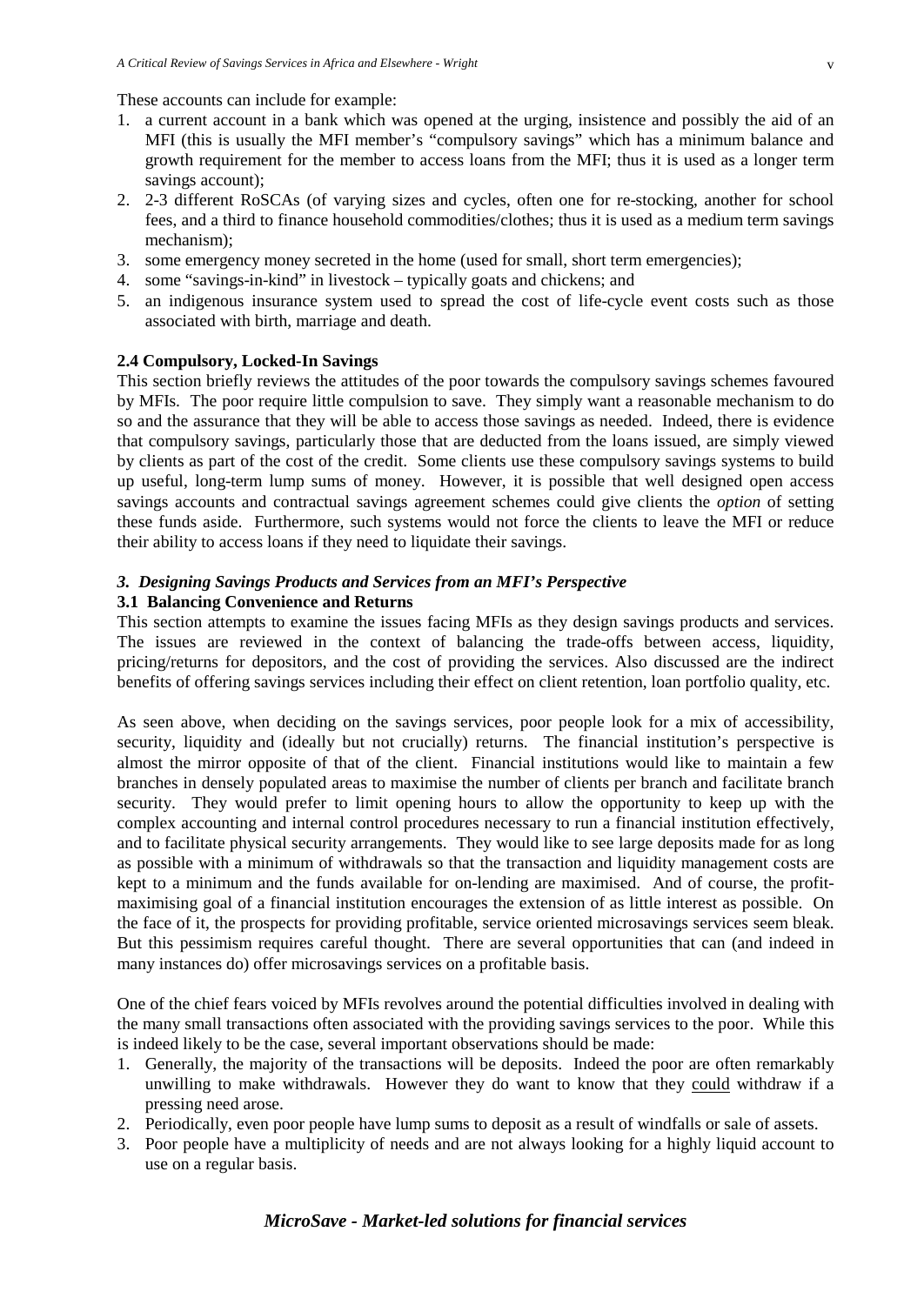4. Savings accounts targeted for medium and long-term needs are particularly attractive to MFIs in search of capital for on-lending, and appropriately designed products can encourage these.

There are also important and often overlooked, additional benefits of offering savings services to the poor. In addition to providing capital for on-lending, savings services can:

- 1. develop the client base (of borrowers) for the future;
- 2. obtain information on the clients' abilities to save and (by implication) repay loans thus facilitating the assessment of credit-worthiness;
- 3. facilitate repayments when clients are unable to meet repayments out of current income; and
- 4. encourage repayments, as clients want to maintain a good reputation and their access to future services.

There are also many ways of minimising the costs of providing savings services, and possibly even deriving a profit from doing so. This can be done directly through the pricing structure in the form of interest rates paid and the charges levied on savings accounts. These should be carefully structured to encourage savers to maximise deposits and minimise withdrawals. Clearly, the interest paid on savings deposits should be determined by the stability of the deposits. Thus the MFI can elect to pay interest only on accounts with balances above a certain minimum. In view of the clear evidence that poor people are willing to pay for convenient savings services, in addition to ledger charges, MFIs could also experiment with charges for specific savings services. In order to reduce withdrawals, MFIs could limit the number of withdrawals per period, set minimum withdrawal amounts, require notice to withdraw or charge for withdrawals made. In addition to the pricing structure, the MFI can reduce costs through its organisational approaches and work methods.

#### **3.2 Balancing Terms and Needs**

This section reviews the continuum of products from the highly liquid current account to what is possibly the most illiquid form of saving, life insurance. Discussed are the implications of the varying levels of liquidity for MFIs seeking to manage (and maximise income from) those funds.

Carefully crafted savings products can meet the needs of the poor for a disciplined savings system that "forces" them to save regularly and satisfies the "illiquidity" preference. Even longer-term contractual savings agreements are extremely popular where they have been tailored exactly to meet typical clients' cashflows and needs for marriages, expensive higher education or any other predictable life-cycle need. Another approach to medium and longer term savings systems is the fixed term deposit, which typically offers the client an enhanced rate of interest in return for a commitment to leave the savings on deposit with the institution. There is a significant demand for insurance products amongst poor people, and it is important to note that several formal and semi-formal sector financial institutions have responded to this need in a variety of ingenious and profitable ways.

Given the diversity of the needs of poor people, it makes sense to have diverse savings products that meet the variety of needs. These can address short, medium and long term needs for saving through disciplined, small, regular or irregular savings; or irregular, larger, lump sum savings.

#### **3.3 Compulsory, Locked-In Savings**

The section looks at the issues of compulsory, "locked-in" (i. e. non-withdraw-able) savings and the role they play in securing loans and capitalising MFIs. While this approach seems attractive in the short-run, in the long term it presents forward-thinking MFIs, wishing to offer credit and savings services, a significant dilemma. Clients actually deposit less (gross and net) in institutions that offer only compulsory savings systems. Thus if the MFI wants to move to a more liberal open-access system, the small amount of funds that exist do not provide much cushion, and, in the short term, the outflow of funds can be debilitating.

#### **3.4 Selling the Idea**

This section briefly examines some of the marketing tools used by MFIs to promote their savings products beyond traditional forms of advertising (such as radio, posters, itinerant promoters using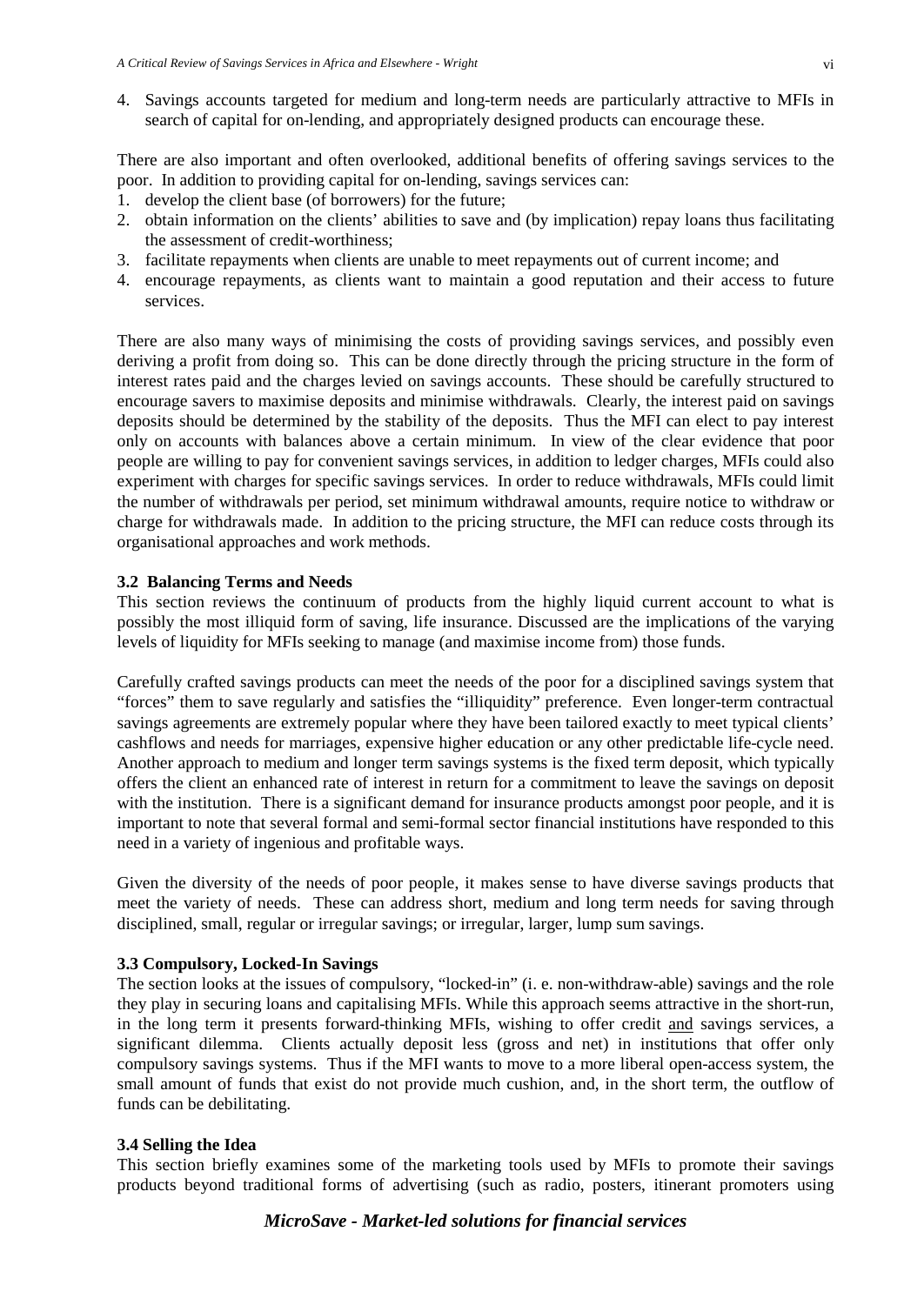# *4. Synthesis and Conclusions*

Two different strategies are pursued by outside agencies (be they development or private sector) and by poor people themselves as they seek to design and deliver financial services. The former tend to use a strategy of "permanence and growth" and look to create sustainable institutions that deliver financial services to an ever-increasing number of clients –such as MFIs, banks, and co-operatives. By contrast, poor people generally use a strategy of "replication and multiplication" and look to create many small self-contained, often self-liquidating, schemes –such as RoSCAs and Christmas clubs.

Permanence and growth institutions tend to encourage the long-term build-up of funds through relatively slow, but steady, saving, and are therefore extremely well suited for addressing longer-term savings needs. While replication and multiplication schemes tend to encourage the rapid accumulation and disbursement of funds and are therefore better suited to meeting shorter-term savings needs.

There is increasing evidence that providing client-responsive financial services can both serve the needs of poor people while maintaining or in fact improving the sustainability and profitability of the MFIs (see for example Hulme, 1999 and Wright, 2000).

There are no magic formulas for designing appropriate savings products for poor people. There is no substitute for intensive market research and careful product development. But the rewards for the MFIs that undertake these exercises in terms of profits and client loyalty can be remarkable, and well worth the investment.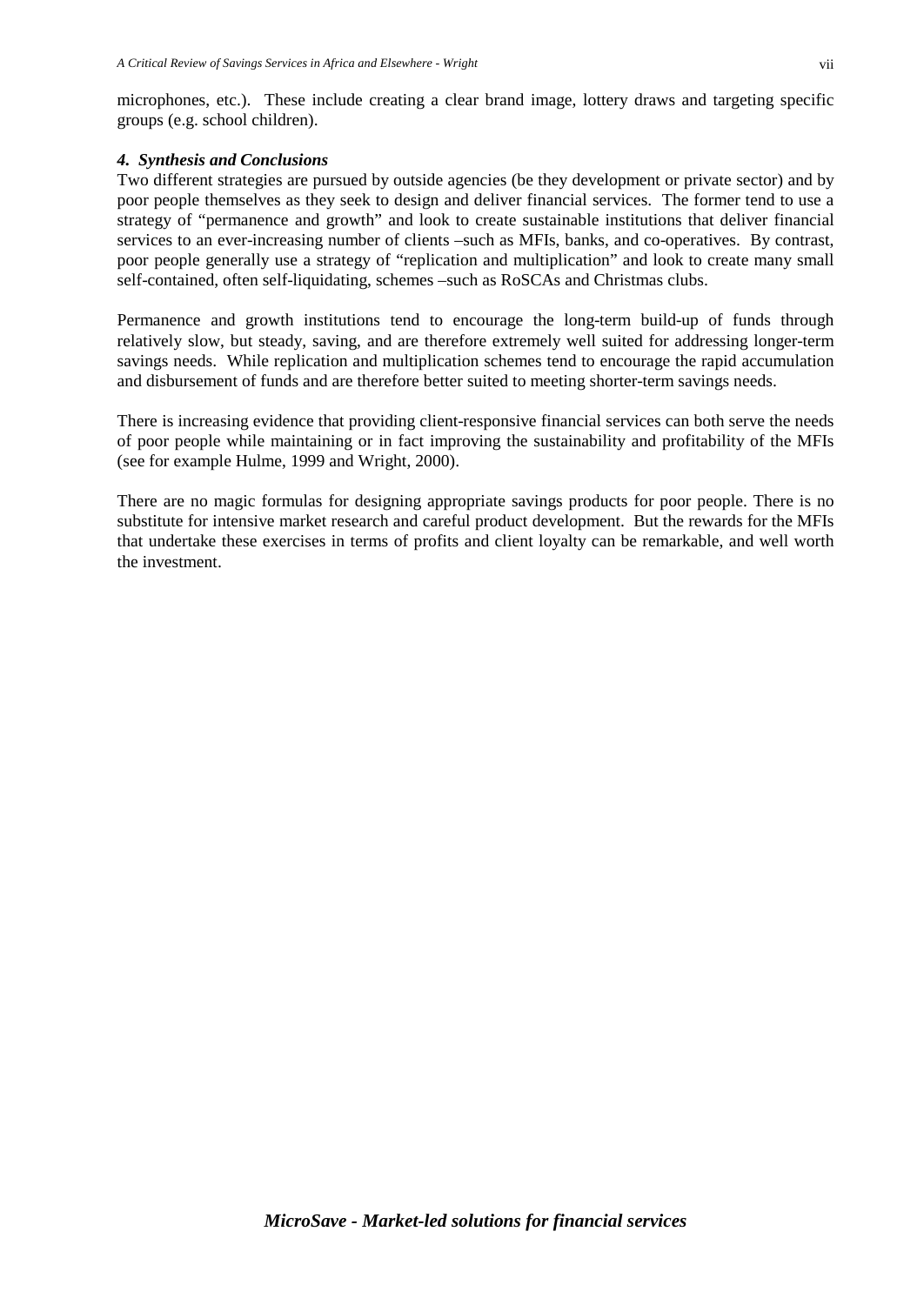#### **A Critical Review of Savings Services in Africa and Elsewhere** Graham A.N. Wright

*"For the poor savings are an asset, while credit is a liability" (Hugh Allen, Development Finance Network, 1999).*

#### *1. Why Poor People Save*

*This section examines what motivates poor people to save and the implications for MicroFinance Institutions (MFIs) seeking to provide savings services to them. The diversity of motivating factors that promote saving have lead to a tremendous diversity of products, services and mechanisms in both the formal and in the informal sectors.*

#### **1.1. Background**

Throughout time, all around the world, households have saved as insurance against emergencies, for religious and social obligations, for investment and for future consumption. The importance that poor people attach to savings is demonstrated by the many ingenious (but often costly) ways they find to save. These include investing in assets that can be sold in an emergency (for example corrugated iron sheets, livestock or jewelry), participating in local initiatives such as Rotating Savings and Credit Associations (RoSCAs) or funeral funds, lending between family and friends, and keeping small amounts of cash secreted in the house. But for a variety of reasons, including inflexible policies and structures, these mechanisms may not fully meet the needs of the poor in a convenient, cost-effective and secure manner. As a consequence, when poor households' desire and need to save meets a safe, easily accessible opportunity to do so, their capacity to save, their commitment to saving, and the amounts they manage to save, are remarkable.

The objective of this paper is to review why and how poor people save  $\cosh^3$  $\cosh^3$ , and how MicroFinance Institutions (MFIs) might assist them, while still retaining the institutions' focus on profitable and ultimately sustainable operations. This paper will focus primarily on cash savings products and services by reviewing a wide variety of financial savings systems ranging from informal savings clubs to formal sector bank's term deposits, from funeral clubs to life insurance, from savings collectors to current accounts. The paper does not deal with the issue of the regulations governing MFIs' ability to offer savings services – this important topic is under discussion by central bankers and experts throughout the world. It is hoped that this paper might serve to remind policy-makers of the importance of savings to poor, and that the currently available options for saving are imperfect in terms of risk and duration of saving (see Wright, 1999 for a discussion of these issues in the Ugandan context).

<span id="page-7-0"></span><sup>&</sup>lt;sup>3</sup> In-kind savings are not considered in the paper, not because they are unimportant, but simply since they are a topic in themselves, and one that has been explored at length elsewhere. Similarly, for the same reason, economists searching for another analysis of the implications of inflation will be disappointed.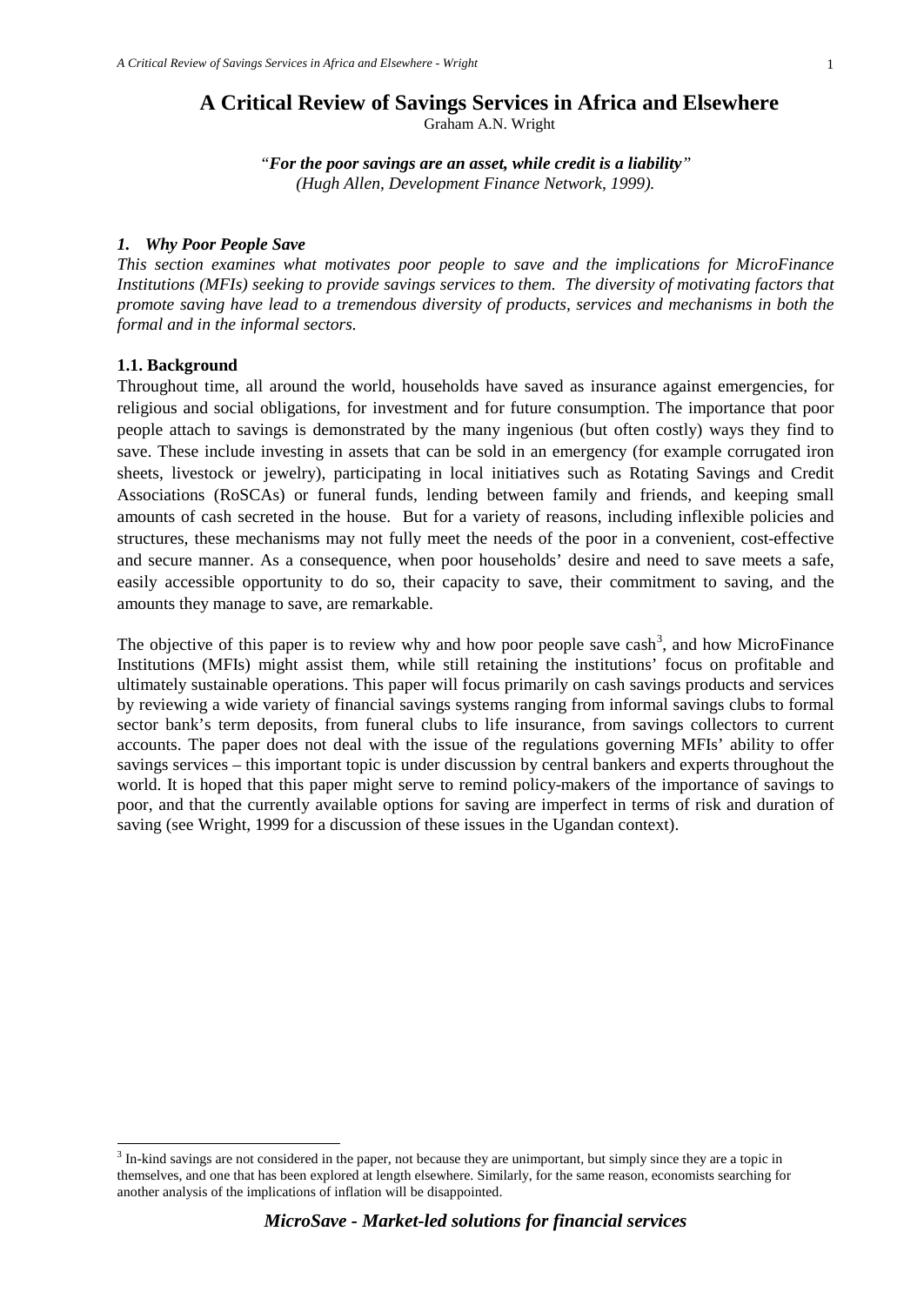#### **Voices from the Villages** From Wright et al. 1997

Shamima, Rokeya and Anwora all agreed, they had always made savings by putting aside a few taka from the sale of eggs and fruit - after all "a good wife saves". The savings had been useful for school fees, clothes and other small-scale expenses. Before they had kept their savings in clay money banks shaped like fish - but there was always the temptation not to put money in, or to take some out for little treats for the children or visiting guests.

But Rubia and Nurjahan disagreed, they had not saved before, Rubia because she "had no place to save", and Nurjahan, because she "did not think about saving". They all liked BURO, Tangail's savings account system, the ability to withdraw their savings and the discipline of having to save each week. "Now we save more, much more," they chorused.

#### **1.2. The Theory: Why Economists Think People Save**

*This section briefly revisits savings and the demand for money from traditional economists' perspectives[4](#page-8-0) .* 

Most economists agree that income and/or wealth is the main driving force behind consumption and thus saving. However, they disagree on which income drives consumption/saving. The Keynesians used current/absolute income, Freidman applied permanent income, Modigliani developed his own consumption theory based on the permanent income over the life-cycle of a household, and Duesembery focused on relative income (Schmidt-Hebbel and Severn, 1996).

Keynes' *absolute income theory* is simple. As a household's income increases at any given time, it consumes and saves more.

Friedman's *permanent income theory* is based on two concepts, one involving transitory income and the permanent income. The transitory income, or windfall income, is a temporary income change, which leads to an increase in saving rather than consumption. The permanent income is the income the household feels sure of receiving. This permanent income increases a household's consumption without changing its saving level, and can even decrease the saving level.

Moddigliani and Brumber's *lifecycle income theory* holds that the consumption patterns of a household depend on the stage of its lifecycle. Over the lifecycle, income follows consumption with a hump or bell-shaped pattern, with the difference as "dis-saving". Consumption exceeds saving, thus creating dissaving or probably borrowing when a household is younger. Saving reaches its peak, exceeding consumption, for a household in middle age, and then the household lives off of its accumulated wealth/saving during retirement. Thus the propensity to save depends on age and differs systematically across age-specific cohorts.

Dusembery's *relative income theory* is based on the inelasticity of consumption patterns relative to a change in income, and concludes that consumption is always relative to the income of an individual household, and that of their friends. Credit makes it possible for people to keep their consumption level up while their income goes down.

<span id="page-8-0"></span> <sup>4</sup> Thanks to Noriko Osada for hr help with this section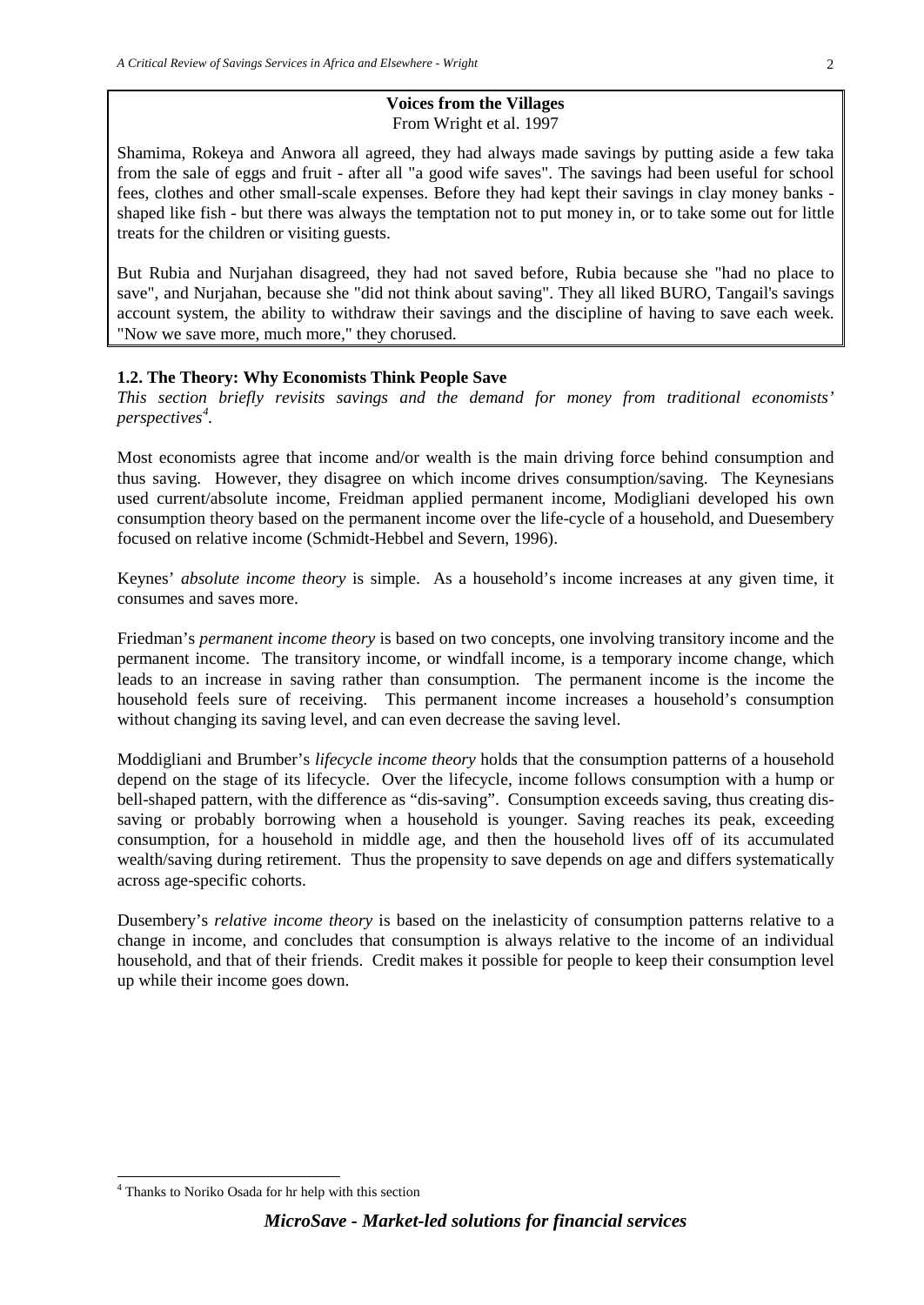# **Nine Key Reasons Why People Save**

Keynes (1936)

- 1. *Precautionary Motive:* to build up a reserve against unforeseen contingencies.
- 2. *Life-cycle Motive:* to provide for an anticipated future relationship between the income and the needs of the individual.
- 3. *Intertemporal Substitution Motive:* to enjoy interest and appreciation.
- 4. *Improvement Motive:* to enjoy gradually increasing expenditure.
- 5. *Independence Motive:* to enjoy a sense of independence and the power to do things, though without a clear idea or definite intention of specific action.
- 6. *Enterprise Motive:* to carry out speculative or business projects.
- 7. *Bequest Motive:* to bequeath a fortune.
- 8. *Avarice Motive:* to satisfy pure miserliness (i.e. unreasonable but insistent inhibitions against spending money).
- 9. *Downpayment motive:* to accumulate deposits to buy houses, cars and other durables.

# **1.3 The Practice: Why Poor People Save**

*This section seeks to compare and contrast the economists' theories with how the poor themselves see the need for and use savings services.* 

While the theories presented above are interesting points of initiation, a more detailed and practical review of why the poor need to save and what would enable the poor to gain the most from their savings is necessary to develop appropriate savings products. Households save for future expenses for a number of reasons (Vogel 1984, Zeller et al. 1998). Savings help to even out income streams that are subject to seasonal variations. Seasonal variations are of particular concern to farm households whose cash flow depends on a few crops. In the absence of social security systems for the poor, savings can also serve as insurance substitutes in case of bad health, disability, sudden income losses and retirement. As a means of accumulating wealth, savings help to achieve the household's long-term goals including both social and religious obligations, and facilitating future investment and consumption (Hannig and Wisniwski, 1999).

#### **Thinking About Needs** From Rutherford, 1999b

Throughout their lives, the poor experience many occasions when they need sums of money larger than what is immediately available to them. There are three categories of such occasions:

- *Life cycle needs*. The poor need usefully large sums of money to deal with life cycle events such as birth, death and marriage, education and home-making, widowhood, old age and death, and the need to leave something behind for one's heirs.
- *Emergencies*. In order to cope with impersonal emergencies such as floods, cyclones, and fires, and with personal emergencies such as illness, accident, bereavement, desertion and divorce, large sums of money are again required.
- *Opportunities*. As well as needs, the poor have opportunities that require large sums of money, such as starting or running businesses, acquiring productive assets (including land and housing), or buying life enhancing consumer durables such as fans, televisions and refrigerators.

There is one other key reason why poor people save that is implicit in all of the above, but should be highlighted: that of reciprocity. Many poor people set up reciprocal arrangements whereby they save by lending. Lending to a neighbour today sets up a reciprocal arrangement under which the neighbour will then lend to in times of need (see box below). As Jean-Philippe Platteau (1997) argues, "when they [traditional rural communities] enter into such arrangements [informal risk-sharing arrangements] members of these communities are guided by a principle of balanced reciprocity (they expect a return from any contribution or payment they make) rather than by a true logic of mutual insurance."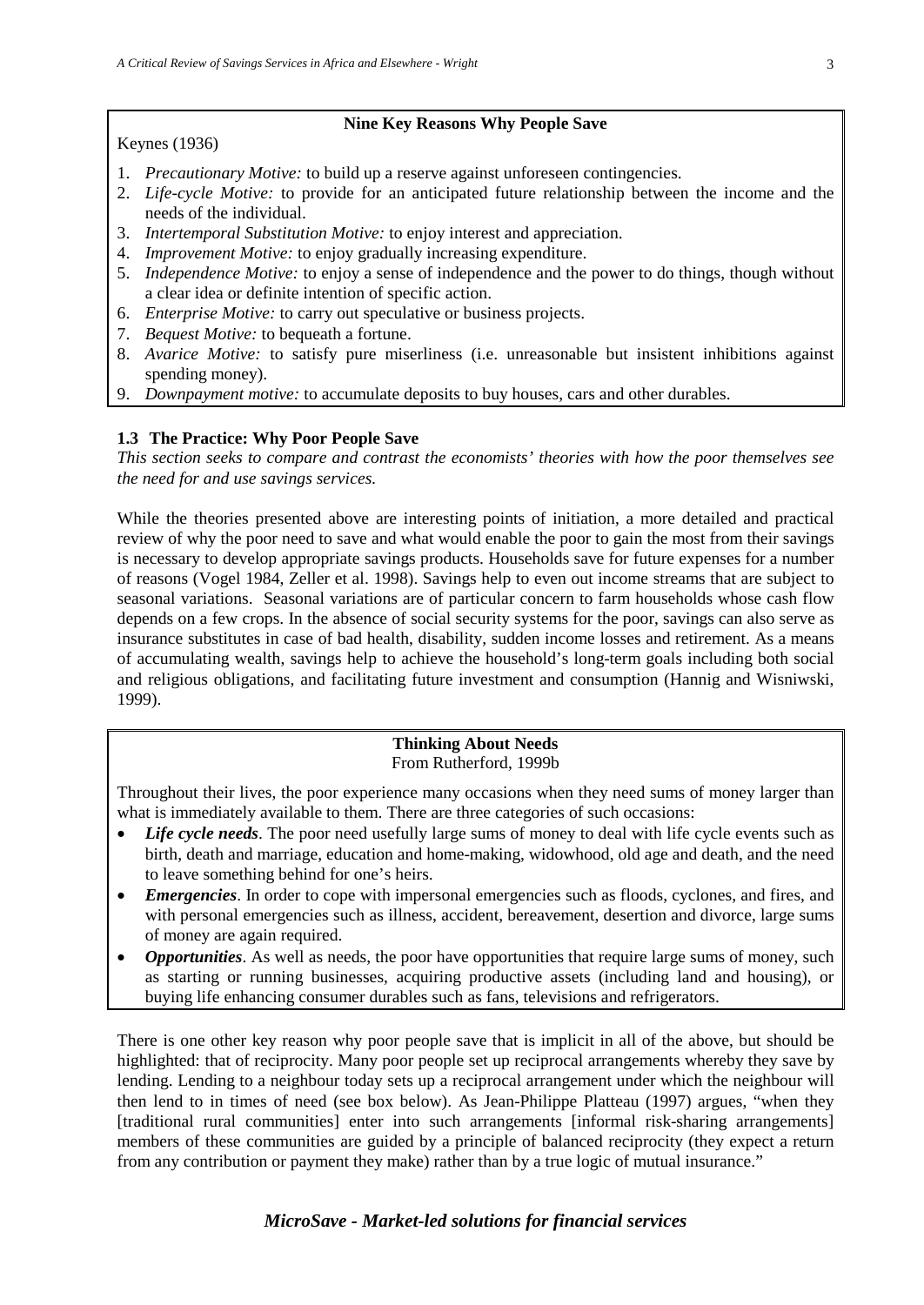# **Filipino "Gawat" Groups – Reciprocal Insurance or Saving by Lending** From Rutherford, 1997

Throughout the Cordillera in Northern Luzon, there is extensive informal lending between villagers. Most loans are taken for consumption and are from family friends and neighbours on a reciprocating basis (that is, both sides understand that the borrower is obliged to offer a loan back to the lender at some unspecified future date, but not of any fixed amount). Loans are typically given at no or very low interest, and the terms/length are varied and loose, with little use of guarantors or collateral, and rare inter-linking of credit with other factors. Borrowers and lenders know each other and each other's affairs well: they exchanged loans and gifts in the past, and will do so again. These arrangements are "Not so much a market as a network of relationships," and Lund (1996) surmises that they provide insurance and thus smooth consumption. Almost every household is involved: only 3 out of 206 households had not done it during the study's 9-month period, and nearly half of such loans are between first-degree relatives. Repayment is rapid - mostly 2 or 3 months, at the borrower's convenience. Repayment is very good (only 1 in the 1,142 studied by Lund were in default), enforced by threat (or fear) of exclusion from future deals. The average value of the loans studied by Lund was 1,170 pesos (\$33.43).

This phenomenon is by no mean confined to Asia. Temu (1994) also notes the importance of nonmonetised credit offered to friends, family and neighbours in Tanzania and explains the terms of the reciprocity element - the borrower will in the future lend to the lender - which is important in building trust.

This rationale is mirrored in the formal and semi-formal sectors in which savings are often deposited in order to gain access to loans. Indeed this is the primary reason for saving amongst many (and probably most) of the co-operatives and village banks in West Africa (Goldstein et al, 1999) and the world. Savings and Credit Co-operatives are generally primarily "Savings to get Credit Co-operatives"!

# *2. How People Save: Savings Products and Services[5](#page-10-0) from a Saver's Perspective*

"People (and not just the poor) may save money as it goes out (keeping a few coins back from the housekeeping money) as well as when it comes in (deducting savings at source from your wage or other income). Even the poorest have to spend money to buy basic items like food and clothing, and each time they do so there is the opportunity to save something, however tiny. Many poor housewives try to save in this way, even if their working husbands fail to save anything from their income" (Rutherford, 1999).

# **2.1 Balancing Convenience, Risk and Returns**

*This section briefly reviews the many and varied systems and mechanisms that poor people use to save, and discusses the issues they face. These issues will be reviewed particularly in the context of trying to balance the trade-offs between access, liquidity/duration, risk/security, and returns on deposits made. For a detailed analysis of these issues in the context of savings systems in East Africa see MicroSave's papers on the use and impact of savings services among the poor (Rutherford, 1999, Mugwanga, 1999, Mutesasira, 1999 and Mutesasira, 1999a).*

Rutherford, 1996 identifies six key factors sought after by the rural poor when they are considering where to entrust their savings. These are:

- 1. Safety. Will their savings be held safely by the bank or other deposit taker?;
- 2. Ease of withdrawal. Can savings be accessed when needed?;
- 3. Proximity to home or workplace. Are there nearby locations for making deposits and withdrawals?;
- 4. Prizes or bonuses for good saving. Can more be earned for diligent savers?;
- 5. High interest rates; and

<span id="page-10-0"></span>-

6. Quality of services. Are small depositors treated with respect and appropriate assistance?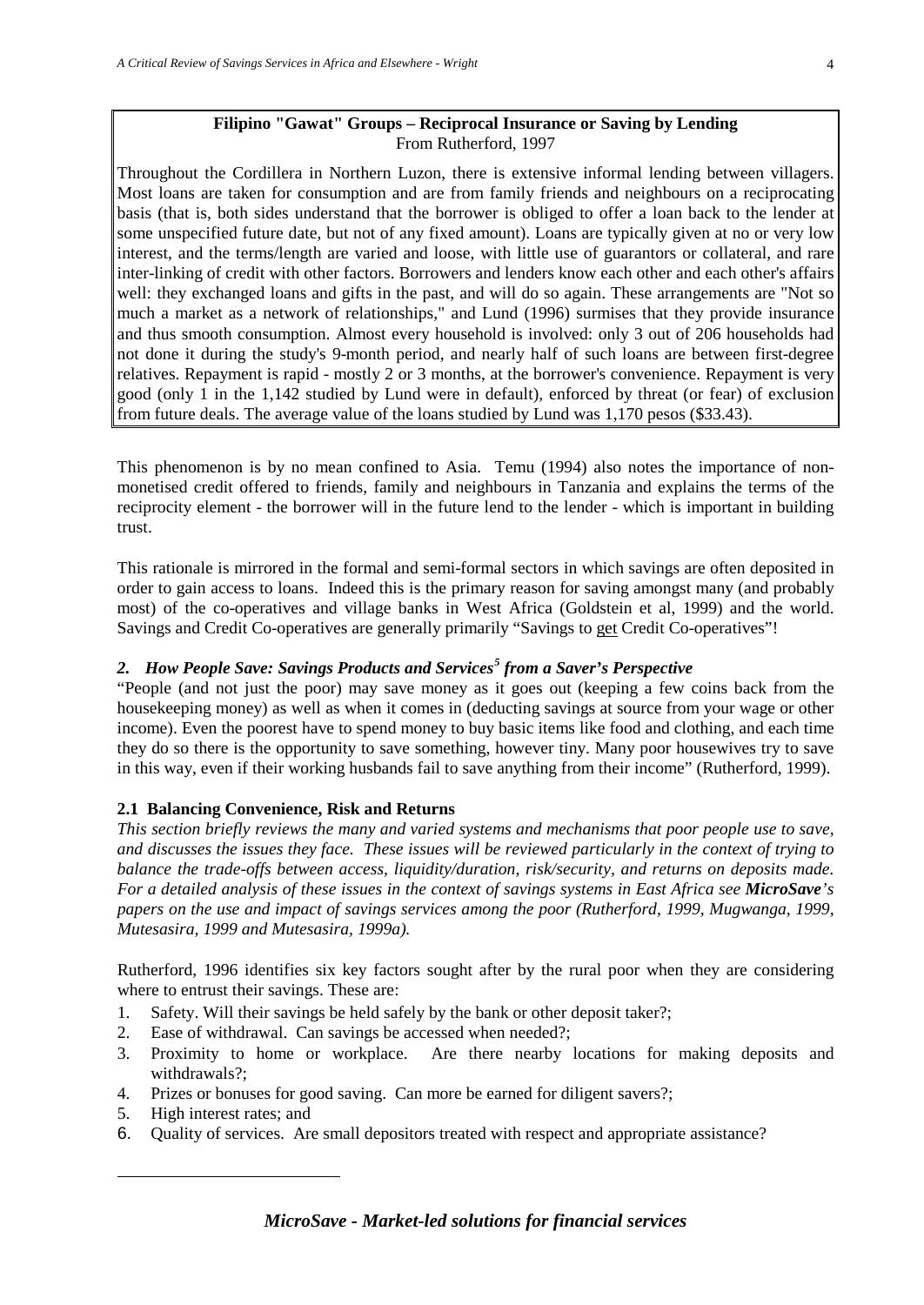From a survey of 1,000 market women in the three cities of Ghana, Aryeetey and Gockel, 1991 note three major reasons why respondents would *not* save with banks. These were that:

- 1. The women's incomes were too low suggesting that they expected only those with high incomes to deal with banks;
- 2. There were too many formalities at banks there was too much paper work which led to unnecessarily extended transaction times; and
- 3. Banks were usually uninterested in small frequent deposits of torn notes and discouraged market women from making them.

*MicroSave*'s recent work on the mechanisms and systems used by the poor to save reflect similar attitudes, but add two additional significant issues. Firstly, that the formal banking system screens out poor savers through their high opening and minimum balance requirements (often on the basis that it is not economical to serve them or that doing so creates lengthy queues that are likely to discourage their "higher value" customers). Secondly, banks are not typically located where poor people live or work: rural areas or poorer parts of the cities.

Most of these constraints can be summarised using the term "access" – and this is perhaps the most important issue for poor people. Access comprises:

- 1. *Physical Factors*:
	- the physical proximity of the financial institution (how far it is from poor people's homes or places of work determines the ease and cost of getting there);
	- the terms and conditions governing the financial services it offers (opening and minimum balances, fees and other direct transaction costs, and rules governing withdrawals often make access by the poor impossible);
	- the opening hours of the institution (typical banking hours are remarkably inconvenient for market traders);
	- the queues and how long it takes to make a transaction at the institution (which again determine how long the clients must be away from their businesses or homes and thus contribute to transaction costs);
	- the forms that must be filled out to make a transaction (the layout and design, the length, how much writing is required, and the language in which the forms are written, can prove to be intimidating, difficult, and outright impossible for the predominantly poorly educated community).
- 2. *Psychological Factors*:
	- how the bank staff treat poor clients (an intolerant, inconsiderate, non-helpful or corrupt environment can repulse many poorer clients);
	- the appearance of the financial institution (too much polish can be intimidating for poor clients, too little can make them fear for the viability of the institution and the security of their deposits); and
	- the complexity of comprehension of the paper work and the process necessary to make a transaction (again, complicated procedures coupled with intensive paperwork can be intimidating and even impossible for a largely illiterate group).

Accessibility and convenience of the financial services are the primary characteristics that determine whether poor people chose to use them. Clearly the most convenient and accessible form of savings is to save at home, in cash or possibly in-kind. But as Hannig and Wisniwski (1999) point out, "In-kind savings such as grain or animals can easily deteriorate when they are not looked after properly. [They are also "indivisible" – you cannot sell a leg of a cow to meet some minor expenses]. When assets are held as insurance, they generally have to be sold at a loss as a consequence of the quick sale at the moment when the crisis occurs. Where in-kind savings are visible [or where cash savings are known/discovered], they may stimulate claims from relatives or friends. Savings in cash at home are exposed to risks of theft or could get lost in case of fire or floods."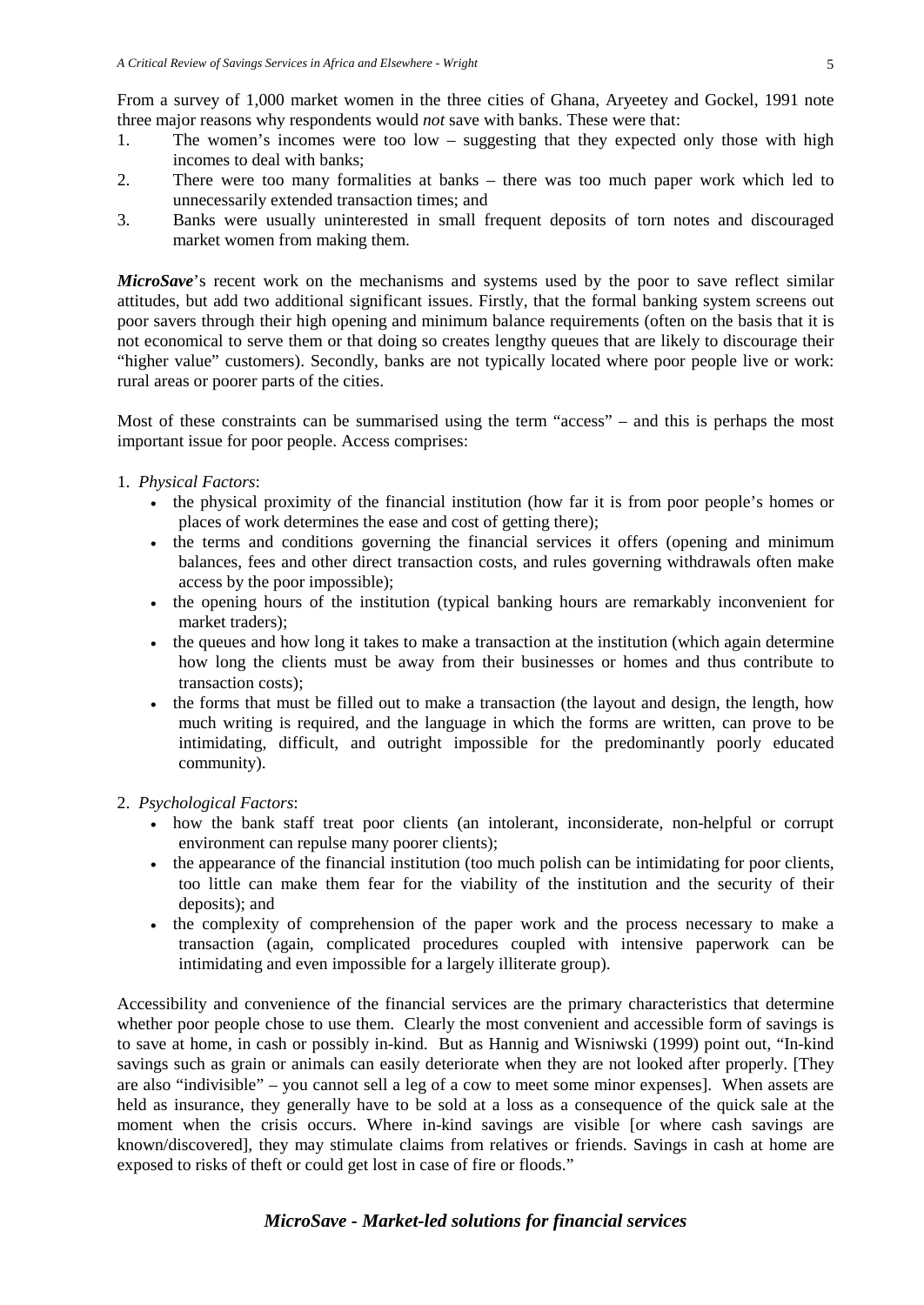Thus poor people look for some form of system or other to provide the security and accessibility necessary to save. This security is (as we shall see below) only relative, but the accessibility of a regular opportunity to save (together with the discipline inherent in the systems) is what makes deposit collectors and RoSCAs so popular world-wide.

# **The Popularity of (Expensive)** *Susu* **Collectors in West Africa**

"Savings collectors take regular deposits (usually on a daily basis) of an amount determined by each client and return the accumulated sum (typically at the end of each month) minus one day's deposit as commission. These mobile bankers form a symbiotic relationship with market traders, protecting daily earnings from competing claims and ensuring working capital to restock supplies at the end of the month" (from Aryeetey et al., 1997).

"People who save with informal agencies, especially single collector *susu* systems, often have diverse reasons for doing so. The fundamental, motivation for doing so is derived from the lump sum the facility permits them to accumulate at very little cost. Other important reasons may be listed as follows: a) Easy access to the collector who comes regularly;

- b) The fact that collectors accept small sums, often made up of torn notes and coins;
- c) Easy access to credit facilities;
- d) The personalized relationship between saver and banker which makes the collector understand her situation when she cannot afford to meet a day's payment on a bad day" (from Aryeetey and Gockel, 1991, p.21).

"Aryeety and Steel identify three principle reasons why depositors are willing to pay to save, even in inflationary environments (Aryeety and Steel 1994). First, contractual savings are a form of financial management that ensures the availability of working capital needed to restock supplies. Second, savings collectors provide security. The contractual nature of the system not only protects the funds from theft but also, which is more important, shields funds from other demands…. Third, the transaction costs of a collector who comes daily to the home or business are much lower than those of more formal savings and credit institutions, and depositors are therefore willing to pay a convenience fee" (Webster and Fidler, 1996).

Time spent away from tending to a business or a farm results in the loss of money. Lost productive time along with the cost of transport can make the transaction costs of relatively inaccessible financial services very high. Aryeety and Gockel (1991) estimate transaction time with banks: 15 minutes for deposits, and 20-30 minutes to make a withdrawal – compared with 30 seconds with a *susu* collector. Similarly, the Ohio School's analysis in the context of travelling to/waiting in a bank to secure a loan (summarised, for example, in Ahmed, 1983) indicates that the transaction costs of seeking financial services in a formal sector institution are often prohibitive for the poor.

Access is markedly different from liquidity, and is often considered more important by poor people who have little time to make their transactions. While Robinson (1994) and many authors have stressed that "liquidity is the key to local savings mobilization", it is important to note that in many circumstances the poor have a strong "illiquidity preference" (Shipton, 1990 and 1994). "Illiquidity preference" necessitates that the poor people identify savings mechanisms that prohibit them from withdrawing in response to trivial needs or frivolous spending, and fend off the demands of marauding relatives requesting "loans" or assistance.

Security of savings is, in the ideal world, a key criteria, but in reality often becomes of lesser importance to the poor since they rarely have secure options (see Mutesasira et al., 1999). Even when they have physical and psychological access to banks, these are often seen as unreliable and high risk. Given the recent history of bank failures in developing countries (and especially Africa), the concern is not without due cause. Thus poor people are prepared (or forced) to take the risk of saving with deposit collectors or RoSCAs even though they know these systems are risky. For example, Aryeety and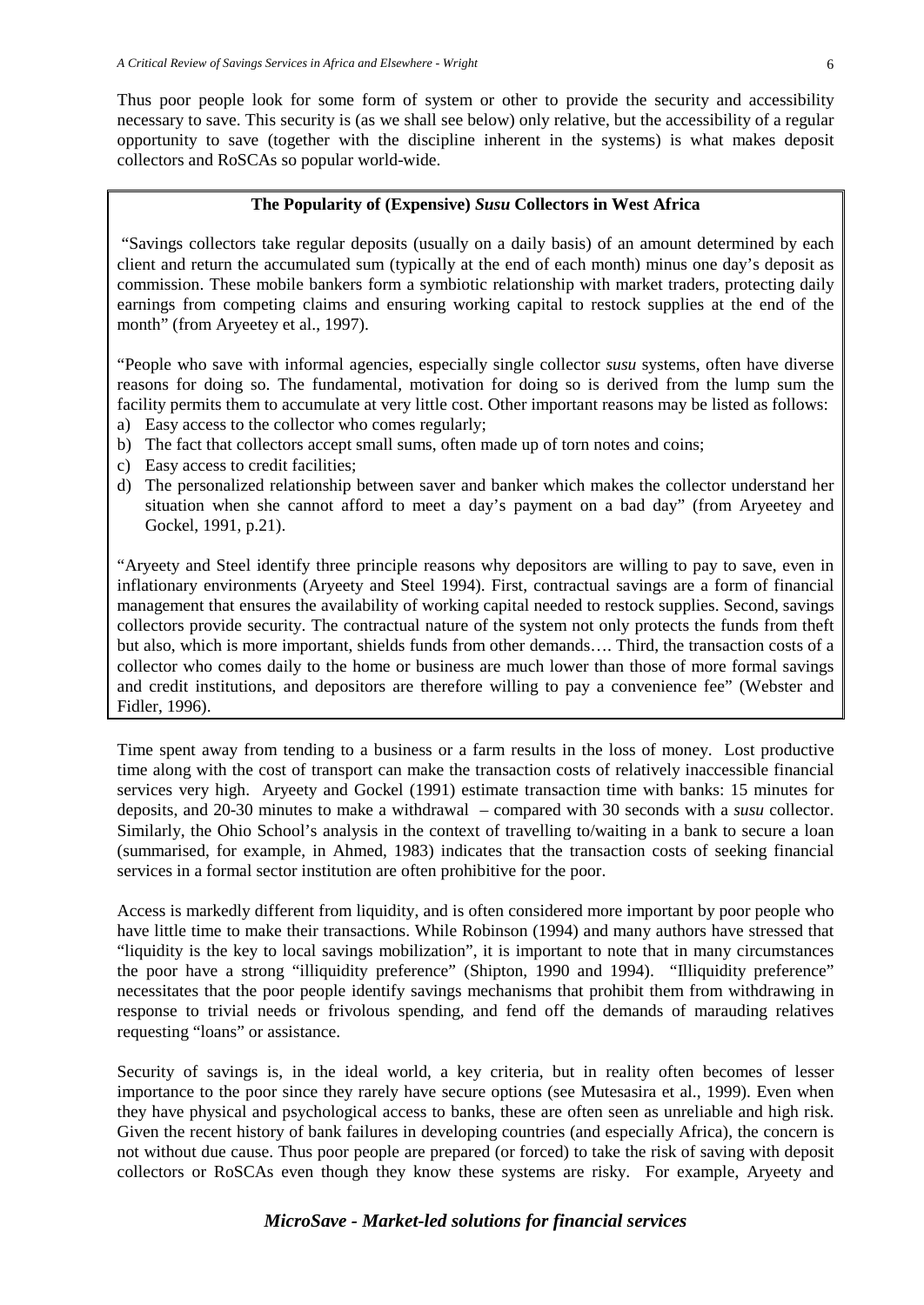Gockel (1991), note that 40.3% of savers had lost money to a defaulting deposit collector and 79.6% knew of people who lost money in this way in Ghana. To counter this, the poor often diversify their savings systems. "Almost 20% of those saving with single collectors participate in a second scheme with a different collector. The market women maintain this helps them save more while not putting all their eggs in one basket". The alternative savings systems available to the poor are of even higher risk. Saving substantial sums at home is seen as close to impossible since if the money is not spent or taken by relatives, it is stolen or even lost in fire or eaten by insects (see Mutesasira, 1999 and Rutherford, 1999).

# **Saving Graces in Nepal**

From Virtual Library on Microcredit

A rural woman from Torifoole Ghao went to the local bank to get a loan for Rps 10,000.

Banker: What are you going to use the loan for madam ? Woman: I will buy some oranges from Thule ko Bari and sell it in Kathmandu for profit. Banker: Madam, what do you have for collateral ? Woman: What is "collateral"? Bankers: Collateral is the security that you pledge to a lender when you want to use their money. Woman: Here, I have some jewellery.

The woman surrendered her jewellery was given the loan and left. A month later she returned to the bank with a bundle of notes in her hand. She paid off her loan and was about to leave, when the banker asked her, "What are you going to do with all the rest of the money?". The woman shrugged and said, "I don't know yet, maybe save it in the box at home". The banker replied, "Madam, why don't you deposit the money in the bank? We will take care of it for you and when you need it you can take it out".

The woman paused before replying "Interesting idea, what do you have for collateral?"

With the exception of successful Accumulating Savings and Credit Associations (ASCAs) and auction RoSCAs, the return on savings in the informal sector is rarely above zero (real rate of return negative). Indeed the poor often pay to save through a conveniently accessible system such a deposit collector who visits daily to collect savings. Aryeety and Gockel (1991) note that 76.9% of savers pay a service charge to their deposit collector. This fee for service is common throughout West Africa, in some parts of East Africa (Miracle et al. 1980, Mutesasira, 1999), and in India (Rutherford and Arora, 1997).

#### **Jyothi The Indian Deposit Collector** From Rutherford, 1996

Jyothi is a 'deposit collector' from Vijayawada in India. She makes money out of poor people's (mostly women's) need to save up for small expenditures like school fees, clothing or house repairs. Such women find it hard to save at home so they give small amounts regularly to Jyothi who calls every day (or every few days). The customers have a card with 220 cells on it. When they have paid a fixed amount (say 10 rupees - \$0.22) for each cell they get back the value of 200 of the cells (2,000 rupees - \$44.44) and the deposit collector keeps the rest (200 rupees - \$4.44) as her fee for the service. This system illustrates that many poor people are willing to pay for an opportunity to save.

Similarly, the poor often pay money guards for their services – particularly when they offer a convenient and (relatively) safe service.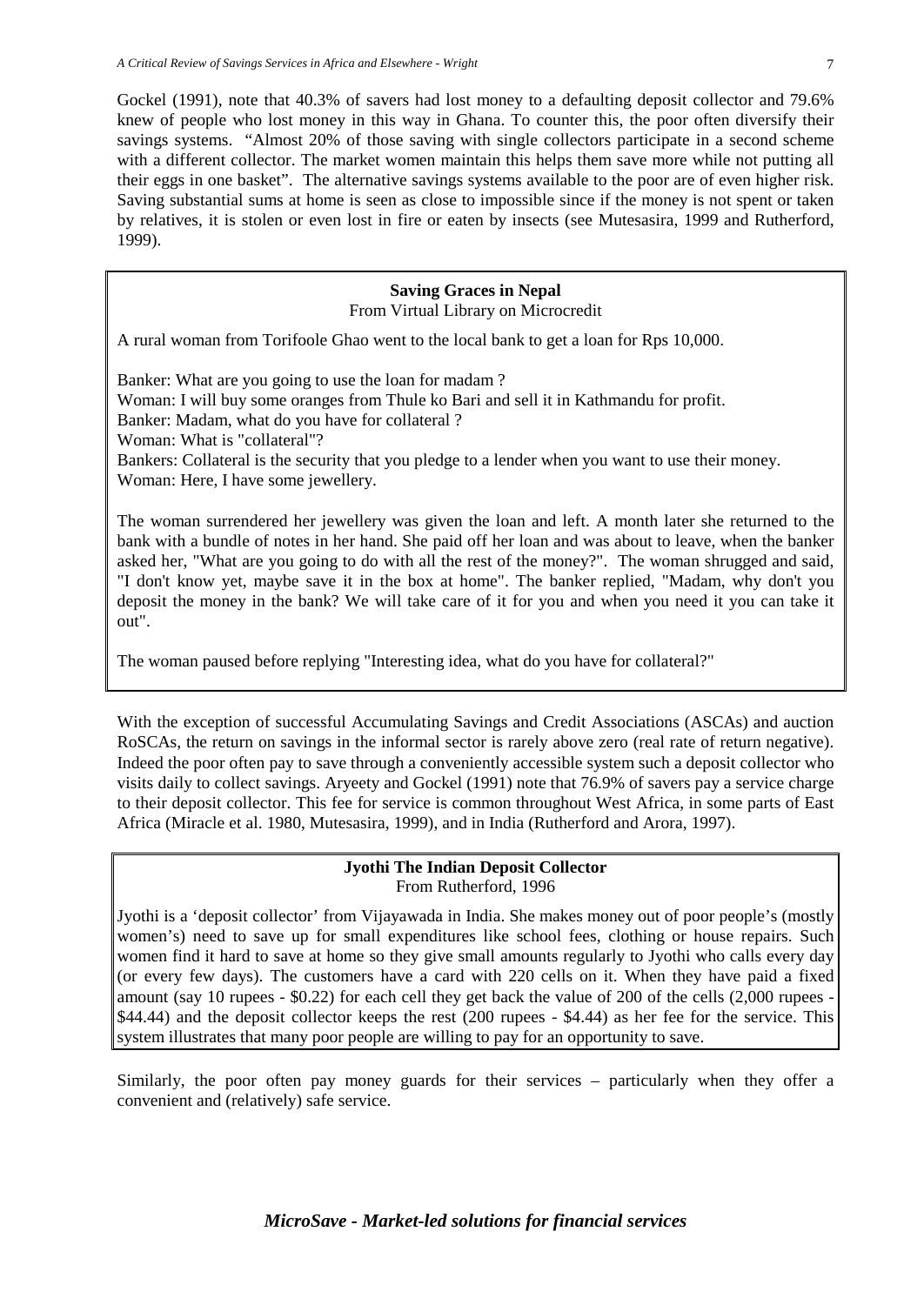#### **Zaire Association of Rickshaw Pullers: Paid Money Guards** From Virtual Library on Microcredit

The Association of Rickshaw Pullers, with some 54,000 members, took the initiative of encouraging the rickshaw pullers to save. In 1984, the Zaire Association of Rickshaw Pullers worked out a new saving system, known by the name of "papa-card" (in the event of a man) or "mama-card" (in the event of a woman). This system consists in depositing part of each day's income with a respected "father" or "mother" of the district or the market, well known for his or her honesty and who possesses land or many goods in the market. The amount deposited on the first day of the month is the same as the following days, until the end of the month. Each month the papa-card or mama-card may take one day's deposit as their commission from the total amount of the rickshaw puller's monthly savings. This savings system has now become common among the population of Kinshasa.

Nonetheless, where credible options are available, the poor are sensitive to interest rates (Wright et al., 1997 and Webster and Fidler, 1996), particularly as a counterbalance to the overall transaction costs (Aryeety and Gockel, 1991 and Hannig, 1999). In Mali, Pays Dogon, the Caisses Villegoises offer term deposits at 22% interest per annum, resulting in 94% of the deposit being term deposits in 1993 (Webster and Fidler, 1996).

#### **2.2. Balancing Terms and Needs**

*The section examines how different savings products are designed to meet the variety of reasons why people save. For example, RoSCAs are often used to regularly re-stock market stalls or provide working capital for small businesses. Current accounts are generally more appropriate for responding to emergency-driven needs for finance. While contractual savings agreements or pension schemes are generally better suited for developing larger, long-term funds.* 

Apart from saving in the home, RoSCAs are probably the most prevalent and popular form of informal savings system in the world (see for example Ardener and Burman, 1995 for a delightful selection of RoSCAs from all over the globe). They are also remarkably elegant in their simplicity and effectiveness. RoSCAs are found in various forms and are found from Antigua to Zanzibar. The order in which members get the "prize" (i.e. the lump sum generated by the RoSCA) can be predetermined, determined at each meeting, as a result of a lottery or determined by auction (see Rutherford, 1999a, for a lucid description). RoSCAs are the most favoured savings system in East Africa (Rutherford, 1999) but *MicroSave*'s recent work also suggests that reciprocal lending is also tremendously popular as a form of "saving through" and setting up an insurance mechanism that can be drawn upon in times of trouble or need.

# **RoSCAs/***Kibati* **In Tanzania** From Lwoga, 1999

Like many women, Joy, a cleaner in one of the hotels in Dar-es-Salaam belongs to two RoSCAs. The first one involves four people and requires a daily contribution of Tsh. 200 (\$0.29) per person. The daily contribution goes to one person for a whole month in rotation. The monthly aggregate "prize" is Tsh. 18,600 (\$26.57).

The second RoSCA or *kibati* consists of four people and requires a Tsh. 2,000 (\$2.90) weekly contribution per person resulting in Tsh. 6,000 (\$8.57)"prize" per week. "I like the first one better because it forces me to look and put aside that Tsh. 200 everyday". She uses this money to make deposits on the desired item in some shops that offer that facility until it is fully paid for. "Every month, I am able to put aside over Tsh. 12,000 (\$17.14) through the *kibati*" she says, "Other women save much more this way. I cannot use the banks because it is too much trouble collecting ones own money".

Despite the popularity of the deposit collector, RoSCAs are also common in West Africa.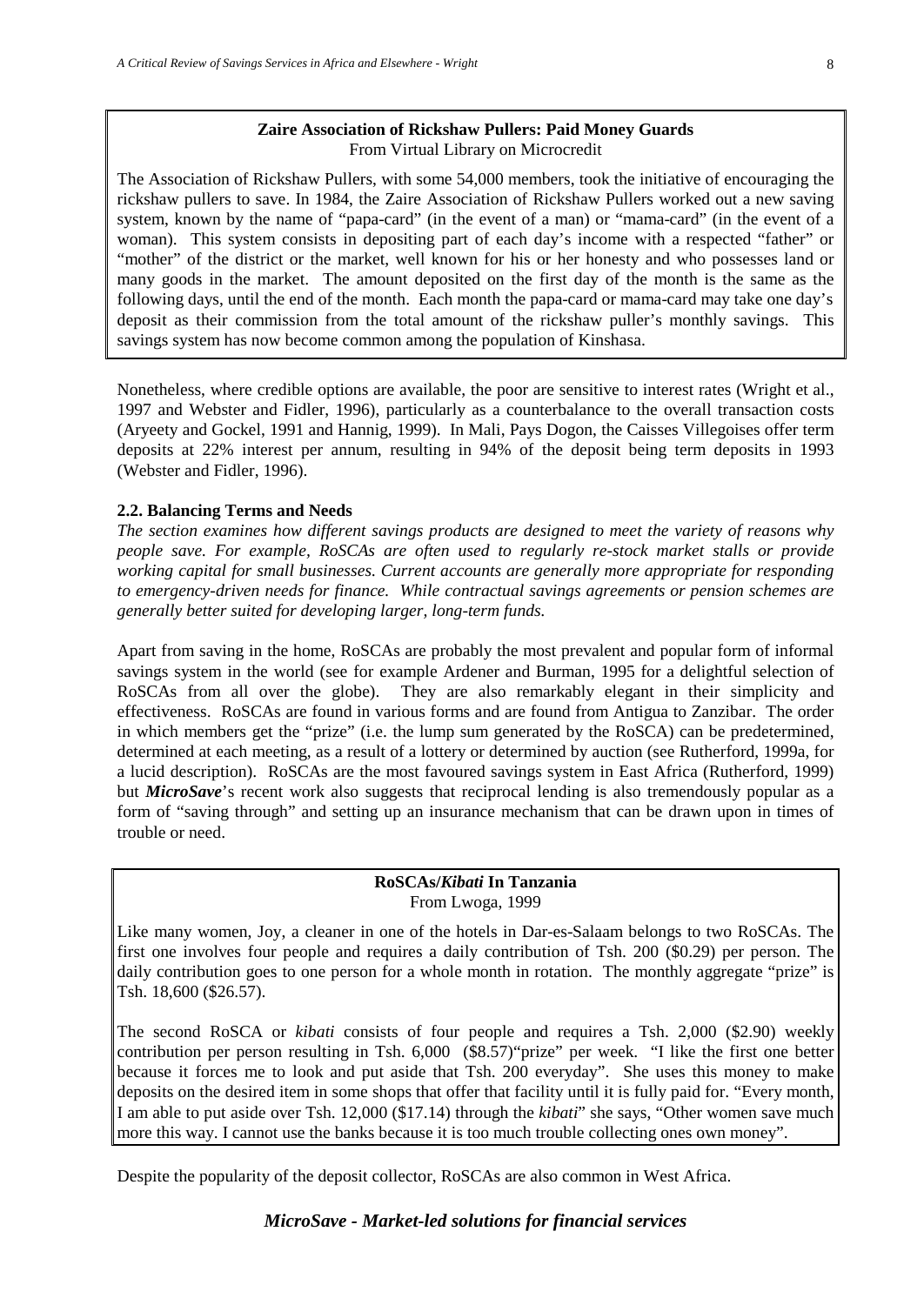#### *Esusu and Dashi***: RoSCAs in Nigeria** From Bascom, 1952 and Geertz, 1962

In Yoruba, Nigeria, the *esusu* is a universal custom for the bringing together of a number of people to help one another financially. A fixed contribution is agreed upon, and is given by each participant at a fixed time and place. The total is then paid over to each member in rotation (although an attempt is usually made to pay the fund to a member who may need it during an emergency). This enables the poor to purchase an expensive capital good or pay off debts. *Esusu* usually have over 200 members with cycles that can last 4-5 years and are more formally organised than RoSCAs in East Africa. Large *Esusu*  are divided into roads where the participants live, each with its own subhead. Collection for the group alternates among members and among roads. The overall head of the *Esusu* need not be acquainted with all its members, it is the sub-group head's responsibility to collect his road's donations. The overall head does have legal recourse should any member default however. Default is minimised by keeping back the first payment as security and splitting payments between group members so that each member receives the fund twice.

Nupe: Central Nigeria. Here the head (king) of the *dashi* decides the order of rotation. The "king" is a well-known reputable trader or head of a craft guild, who organises the *dashi* but does not contribute nor receive any money. He can however borrow from the fund for business purposes provided the members agree. Members can offer the king gifts in order to affect the rotation order and in cases of urgent need (e.g. death) the king is obliged to give the fund to the needy member.

RoSCAs are ideal systems for disciplined saving toward a specific goal, particularly if that goal is cyclical or recurrent. Miracle et al. (1980) noted that participants in informal banking arrangements seem to believe that they save more than they would if they saved in a solitary fashion because of the discipline of having to regularly meet with the rest of the group and make a deposit.

Thus RoSCAs are particularly popular for restocking market trader's stalls on a regular (often weekly or fortnightly) basis. Similarly, longer-term RoSCAs are used to make monthly rental payments or to pay school fees. It is however, the rigid, cyclical and self-liquidating nature of RoSCAs that is also their draw back, for they are poorly equipped to respond to:

- 1. the need to store money for the short term (for example, if the pay out or prize comes a month before school fees are due the members must safeguard the money against family, friends and temptation for that month)
- 2. the need to build-up larger lump sums of money<sup>[6](#page-15-0)</sup>;
- 3. unpredicted emergency needs; and
- 4. changes in the ability of the member to save (either a reduced capital due to problems or an increased ability due to a windfall).

The problem of securing funds at home for a prolonged period of time has often lead RoSCA members to swap turns to receive the "prize" or pay-out in the event of an emergency; to the "king's" role outlined in the box above; and to auction RoSCAs where members in need can pay a premium to access the prize. The other way that many (usually more established) RoSCAs have addressed this problem is by creating an emergency fund (essentially an ASCA) that runs in parallel with the RoSCA and provides loans to members facing emergency needs.

<span id="page-15-0"></span><sup>&</sup>lt;sup>6</sup> Although there are examples of larger, longer-term RoSCAs being used to generate big lump sums (particularly in East Asian communities), these require a high degree of trust amongst the (many) members over many months and often years – they are therefore the exceptions rather than the norms.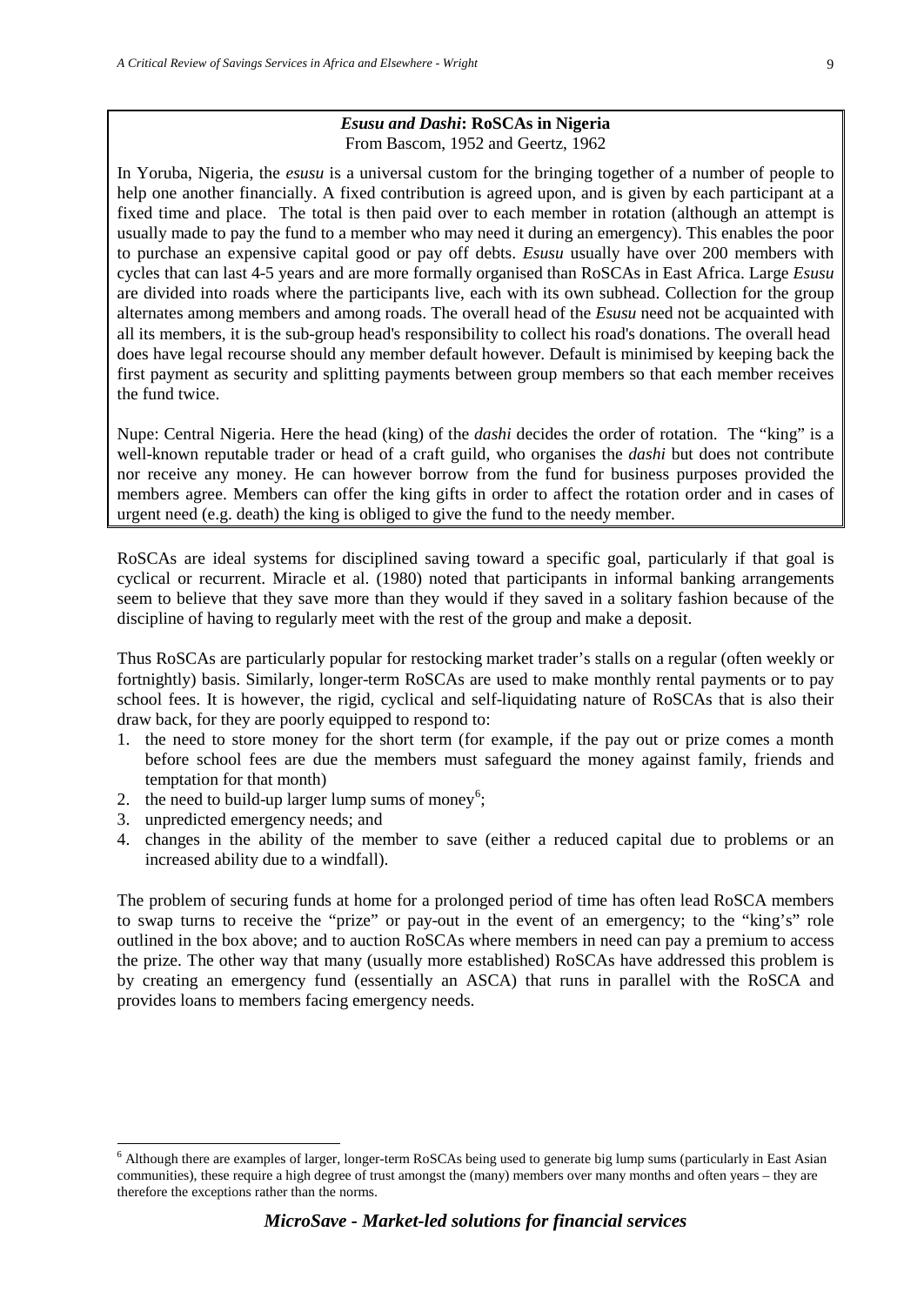#### **Nigerian RoSCAs with Emergency Funds**

From Rutherford, 1996 (based on a personal communication from Rick Davies)

A RoSCA (called an *ibi*) run by middle grade government employees in up-country Nigeria, has twenty members and they meet weekly. But they do not pay out all their contributions as the weekly "prize". Rather, a proportion is put into a second fund, from which members can borrow at an interest rate of 10% per month, or outsiders at 15%. At the end of the twenty week cycle the main RoSCA is renewed, and after every three cycles (sixty weeks) the second fund plus the interest income earned on it is distributed to the members … in the same way as an ASCA functions.

Throughout East Africa, *MicroSave* has found systems that are similar to the Nigerian RoSCAs described above (Rutherford, 1999). One of the key strengths of RoSCAs are their self-liquidating nature, which provides a regular "action-audit" ( Rutherford, 1999a ). This is a built-in termination that provides the benefit of having an automatic audit as the scheme closes. Either all the money is there and everyone has been paid, or it is not; and this is the fundamental basis for the members' decision as to whether to participate in the next "round" of the scheme, and if the RoSCA is to continue at all. In addition, regular pay-outs solve the problems that large, accumulating sums of money create in villages - onerous book-keeping, the envy and attention of those outside (and sometimes even inside) the scheme, the need to store and protect the capital and so on (Wright, 2000). Unless there is a very high degree of trust amongst members, RoSCAs' cycles are generally quite short, and serve as poor systems to build-up larger lump-sums over a longer period of time, say for buying a piece of land, building a house or setting aside a pension.

Some informal sector savings systems, such as the Annual Savings and Loan Club in the box below, seek to combine the features of an action audit, an emergency fund from which to borrow, an improved rate of return for savers, and a medium term duration system for saving.

#### **Indian Annual Savings-And-Loan Clubs** From Rutherford, 1996

There are many savings clubs in Cochin in Kerala State (India) sharing the same format and rules. Savers deposit weekly, and always save the same amount, though different members choose different levels, or 'bands' - starting at 10 (\$0.22) rupees and increasing in 5 rupee steps. The period is fixed at one year - 52 separate weekly deposits. For each 10 rupees per week deposited (a total deposit of 520 rupees), 600 rupees (\$13.33) is returned in an end-of-the-year closing. The profit of 80 rupees (\$1.78) represents a *nominal* interest earning of just over 15%<sup>1</sup> but an *annual* rate (or APR - annual percentage rate) of just over 30%  $pa^2$ . The profits are paid for out of loans which members may take at a rate of 4% per month (48% pa). Loans must be repaid by the end of the year so loans taken later on in the cycle are of short duration. Loans are normally repaid in a lump sum (or 'balloon' payment) but borrowers may repay in smaller instalments if they choose. The clubs are run by social groups associated with places of worship, or youth or neighbourhood clubs. Excess interest earnings are used to cover any defaults, to pay for expenses, and sometimes to provide a small reward to the organisers. <sup>1</sup> 520 divided by 80 multiplied by 100.

<sup>2</sup> The savings held in a member's account over the whole year starts at 0 and end ends at 520. The *average* holding for the year is therefore 260, on which 80 rupees is paid. The *annual* rate is therefore 260 divided by 80 multiplied by 100, or double the nominal rate.

*Susu* clubs in Ghana combine a RoSCA-type approach with a trusted deposit collector who manages large numbers of members and money to generate larger-lump sums for the participants.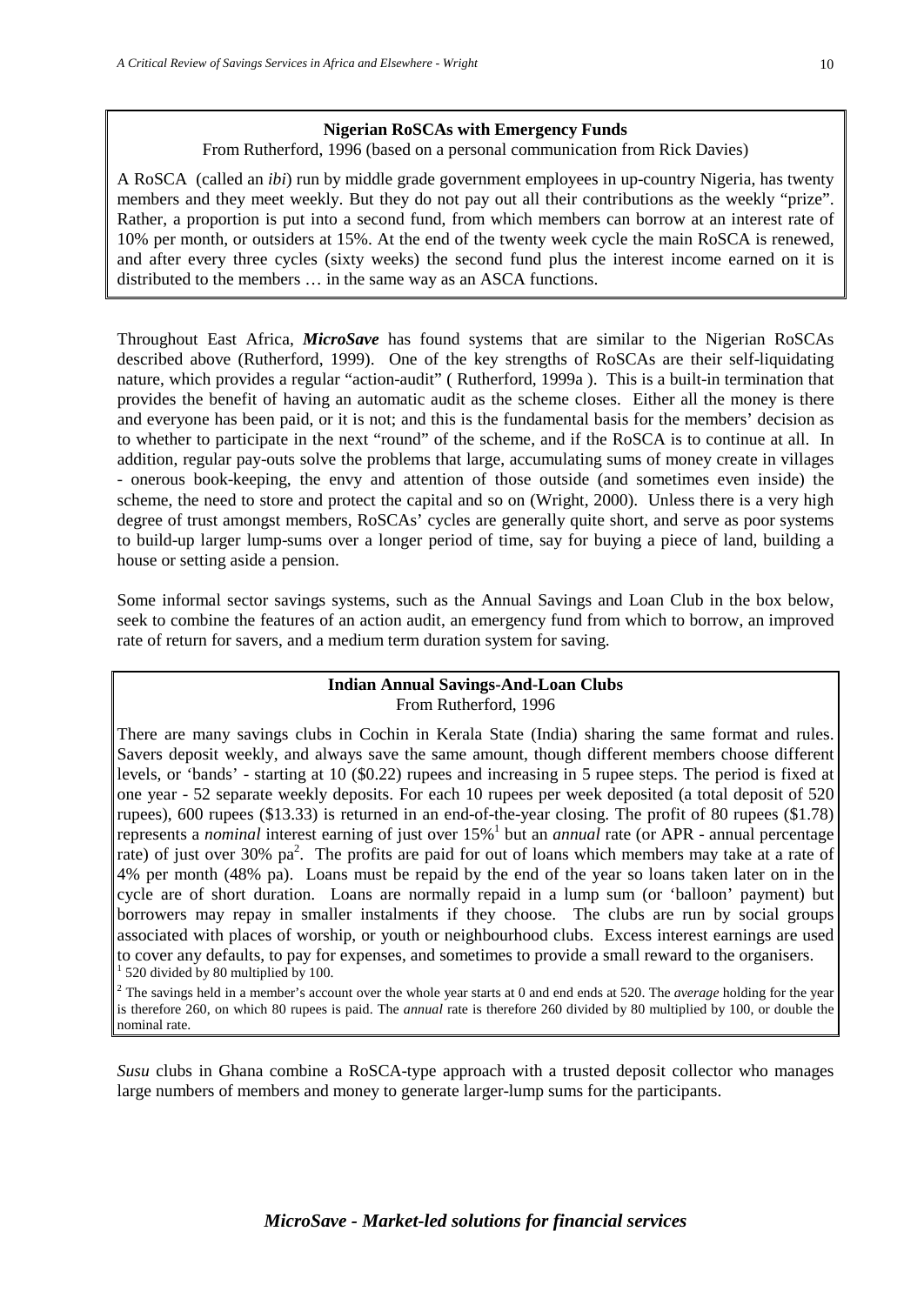# *Susu* **Clubs In Ghana**

From William Steel (personal communication) and Rural Investment Overseas, 1998.

The members meet weekly at the organiser's residence to deposit their savings and receive their loans (or 'advances'). It's similar to individual savings because each member sets their own target amount. There's a 10% commission to the club operator. Saving is done on a 100 week cycle, so if you want to have a lump sum of \$1,000, you must save \$11 a week.

After a few weeks of accumulating savings, the operator starts calling a few individuals each week to receive their loan/advance (at which time they also pay a 5% call charge). There's also an up-front membership fee (to get your savings book). Weekly meetings can be large with 500 or more people present, bringing their money up to 6 bookkeepers; they can mobilise about \$30,000 a week (from a total of 900 or so members). These meetings are also social occasions, with singing, announcements, funeral collections, and the organiser reaps a huge return in social prestige in the community.

These clubs have been around for some time (this one was organised in 1976), but are only now coming out in the open because Citi Savings & Loan is willing to lend to them. By taking a 3-month loan (at 53%p.a.), the club organiser can "call" people much earlier (otherwise, some would have to wait till the 90th week), and this makes her club much more attractive to potential members.

Members are required to provide a guarantor, should they fail to maintain their weekly contributions, but otherwise no form of security is required. Clubs have between 200 to 900 members, saving between Cedi 100 to 2,000 million (\$40,000 to \$800,000) over typical 100 week cycle. The Citi survey indicated an average size of 400 members and weekly collections of Cedi 8 million (\$3,333) – and so don't know each other or meet face to face.

Other systems dispense with the discipline of making regular payments and create a fund that grows as people take loans from it (see box below). This not only reduces risk, but could also be run as an adjunct to a regular RoSCA as a way of building up a larger lump-sum over the longer term.

# **Jolowon Accumulating Credit Association – Saving by Borrowing in the Philippines** From Wright, 1997

In May 1995, Magdelena and eight of her trusted friends and immediate neighbours started a small scheme to help them save and meet the emergencies and opportunities that arise so regularly in their day-to-day life - in particular to help them deal with education costs for their children. Initially, they each deposited 100 pesos (\$2.86) in the fund, and a month or so later they deposited another 100 pesos, bringing the capital of the fund to 1,800 pesos (\$51.43). The rules agreed upon by the friends were as follows: members could borrow funds for a maximum of three months at the rate of 10% per calendar month, and all the profits would be retained in the fund until the group agreed to wrap-up the fund.

The members used their loans to meet emergency education and health needs and to finance trading opportunities, and (**even** at 10% per calendar month) found the credit facility a tremendously useful way of smoothing their uneven cashflows. Later they agreed that non-members could also borrow from the fund if a member acted as guarantor and was liable to make up any shortfall not repaid by the borrower. By October 1995, they had accumulated around 9,000 pesos (\$257.14), and for the first time since they had started the scheme, not all the fund was out on loan. By June 1996, the fund had grown to more than 13,000 pesos (\$371.43), and the group had a surplus of 5,000 pesos (\$142.86) not on loan, stored in an account at the co-operative in Lamut. The group is now considering reducing the interest rate on loans to stimulate demand.

Other informal sector savings systems have been developed to meet specific longer-term needs not met by RoSCAs. These include Indian Marriage Funds and Ethiopian *Iddirs* which have evolved to include an ASCA-type emergency fund to help members in times of stress.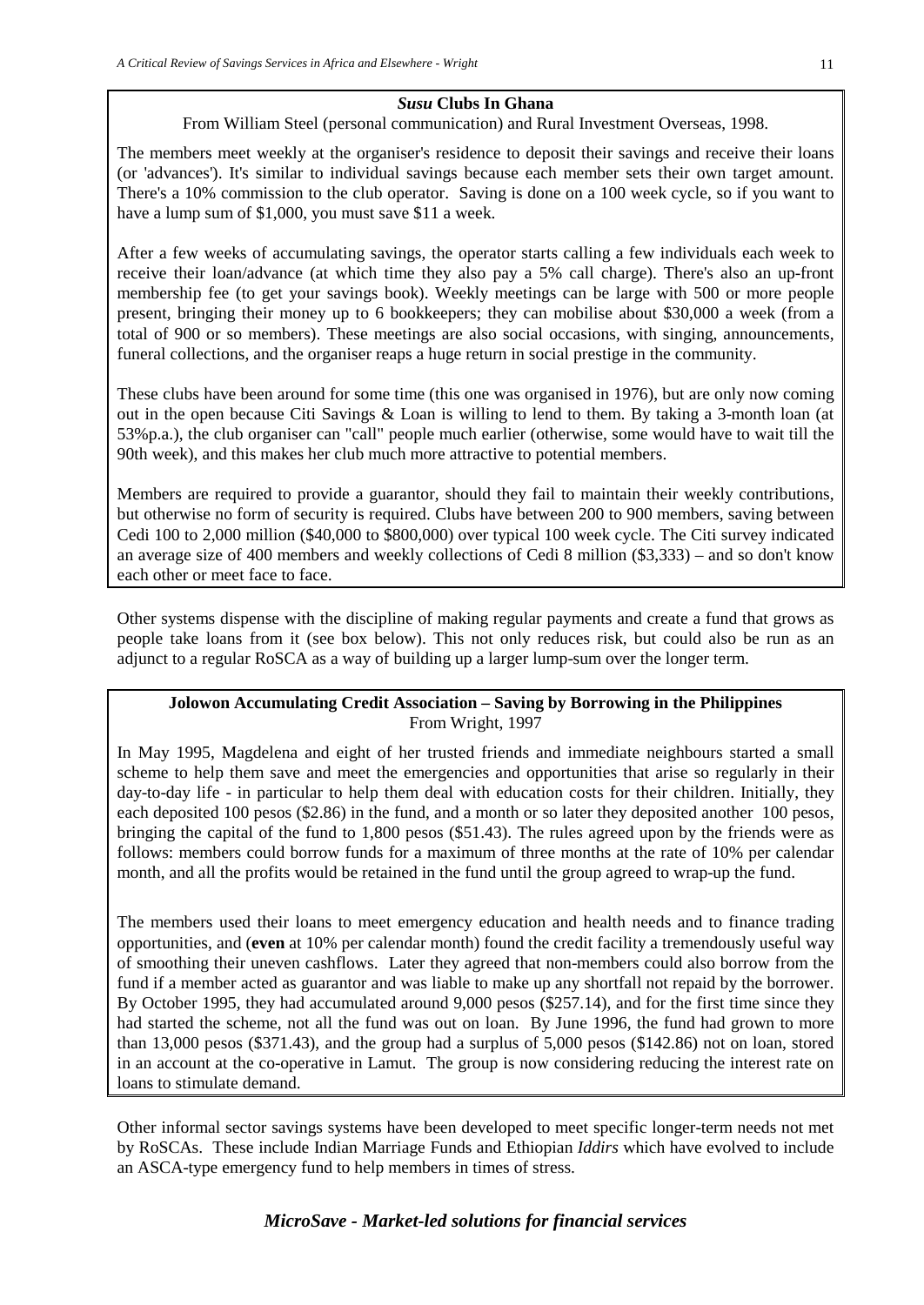#### **Indian Marriage Funds** From Rutherford, 1996

In southern India, it is common for social groups like churches to arrange marriage funds which allow members to save up over a long time for the marriage of their daughters (and in some cases sons too). Normally parents start saving a fixed sum each week (the lowest contribution band is now usually 5 rupees) from the time the girl is born. When she marries, she gets a pay-out of double the total contributions. For a girl who has an account from birth and marries at age 16, the pay out will represent a return of about 12.5% a year. These funds normally do not allow loans (although there are instances of this happening), and they store the cash in the bank. One group looked at by Rutherford had over 1.2 million rupees (about US\$33,000) in the bank. The scheme is especially common among Christians (of whom there are many in southern India). It is said that in some cities as many as nine out of ten Christian girls are enrolled in such schemes.

#### **Ethiopian** *Iddirs:* **A Funeral Fund combined with an ASCA** From Aredo, 1993

*Iddirs* (which were probably originally burial societies) are formed by groups of people who commit themselves to contributing a fixed amount every month into a pooled fund. This fund is then used to meet emergency needs (particularly medical and funeral expenses) and/or lend out to members. There are several types of *iddir: c*ommunity *iddirs* (usually the largest and the oldest) occupational *iddirs*, friends and family *iddirs*. When asked why they joined *iddir* the most common response for all income groups was financial and material assistance, and consolation in time of stress.

Some life-cycle events are so costly that poor people have developed informal systems as a type of insurance often through mutual support/reciprocity groups such as the *Munno Mukabi* in Uganda or *Harambee* in Kenya.

# **Ugandan** *Munno Mukabi* **– Indigenous Insurance System** From Wright et al. (1999)

A very popular type of self-help group is known as *Munno Mukabi* (which translates as Friend In Need Associations). At the inception, a budget is agreed and divided equally among the members. The proceeds are used to purchase assets required for most private social functions that draw large numbers of people. These items include large saucepans, dishes, lanterns, canvas, etc. The functions include burials, weddings, children's graduations, baptismal parties, etc. After the initial capital investment is made, members attend weekly or monthly meetings at which a collection is made. One group for example, collects Ush. 200 (\$0.14) per head per sitting, others collect up to Ush. 5,000 (\$3.44). This money is kept and lent out whenever a crisis strikes. Members also pledge to make a predetermined financial contribution and to make their labour available whenever a member faces a crisis or holds a celebration.

These systems effectively spread the cost of these life-cycle ceremonies over time, thus allowing participants in the schemes to contribute frequent, small and regular sums of money, as opposed to being faced with debilitating, infrequent and large and irregular, lump-sum requirements.

The poor also use informal systems that are more closely akin to formal sector insurance schemes that require regular financial deposits. These schemes are generally used (as with formal sector insurance) to spread the risk of high-cost events. Two such events are described in the two boxes below, funerals and the loss of business through fire or accident.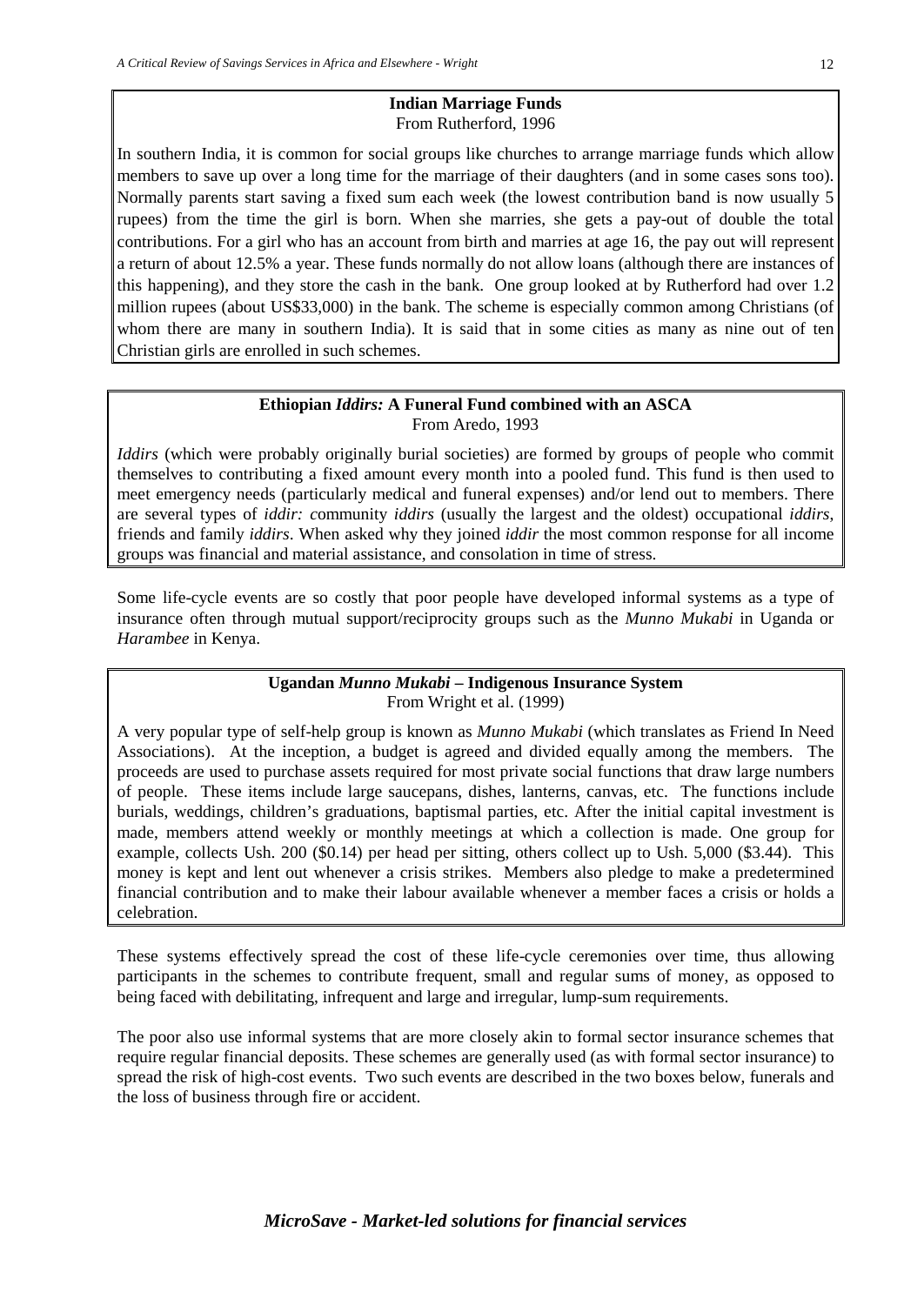#### **Indian Funeral Cost Funds** From Rutherford, 1996

In return for a subscription of two rupees per week into a Funeral Cost Fund (or *Merana Fund*), a household in Cochin can claim immediate funeral costs following the death of any of its members, at the rate of 1,000 rupees (\$22.22) for each death (or 500 rupees [\$11.11] for children). Funds run for a year at a time and any unused subscriptions are returned to members at the year end (though higherthan-average incidence of death in the early weeks of the scheme may oblige members to make extra subscriptions). We heard of sums of up to 30 rupees (\$0.67) being returned, giving, for a six-adult household, an annual cost of 74 rupees (52 weeks at 2 rupees less 30 rupees rebate) for a 6,000 rupees (\$133.33) insured sum, or 12.30 rupees per thousand per year. Although this figure may be more expensive than life insurance offered by the state-owned insurance corporations, subscribers to FCFs can rely on immediate access (often within an hour of the death) free of paperwork.

Popular actuarial experience seems to show that a membership of not less than 300 subscribers is needed to keep a scheme running without having to ask for frequent extra subscriptions, and we heard of schemes that have been running in this way for up to thirty years. At this size, not all members will know each other, and schemes may cover more than one neighbourhood. Some poorer members know little about who runs their particular scheme. Perhaps for this reason, we found considerable formality in the running of the schemes. There are printed pass-books for each member in which the rules are set out. There are set times for paying subscriptions, and set rules for Fund functionaries. For example, in a scheme we investigated in detail in Ward 18, the Secretary holds one sum of 1,000 rupees in cash at home, and the Treasurer two such sums, in order to guarantee instant pay-outs to bereaved families. The balance is banked.

Schemes we investigated are run on a voluntary basis by groups with some identity in the area, such as religious congregations. But schemes do not appear to limit membership to their own 'kind', and in any one neighbourhood there may be several schemes running at any one time, allowing those who can afford it to enrol in more than one scheme. FCFs appear to be extremely widespread. We heard about them from every respondent in every area of the city and poorer households appeared as likely to join as middle-income ones. Estimates of what percentage of poorer households join such schemes ranged up to 90%, and it was rare to find households that do not belong.

Similar schemes have been noted in Africa – for example see Pearson (1990).

# **Insurance Schemes For Small Shopkeepers in Bangladesh and Uganda** From Rutherford, 1996 and Mutesasira, 1999

The slums of Dhaka are subject to damage and destruction by floods, by fire (most construction is of inflammable material and open fires for cooking are the rule) and by the bulldozers of the City Corporation. In 'BNP Bazaar', a market street in one such slum, several hundred small tradesmen and shopkeepers set up an insurance fund about eight years ago. Everyone puts in 2 taka a day (about \$0.04) and it is banked by an eleven-man committee. Three times they have drawn funds and used them to repair damaged shops and workshops - once by fire and twice by bulldozers.

Similar schemes are operating in Kampala amongst vendors. In one case, 15 soft drink vendors each contribute Ush.500 (\$0.34) per day for a three months period. In the event of a loss due to fire or theft, the fund is used to re-capitalise the business to a certain level. If no one suffers a catastrophe within that period of time, the fund is re-distributed with a small profit - profits are made since the members can borrow from the fund.

Finally, the third short-coming of RoSCAs addresses the rigidity of the system the result being that most deposit collectors are unable to respond to changes in the clients' ability to save (decreased ability due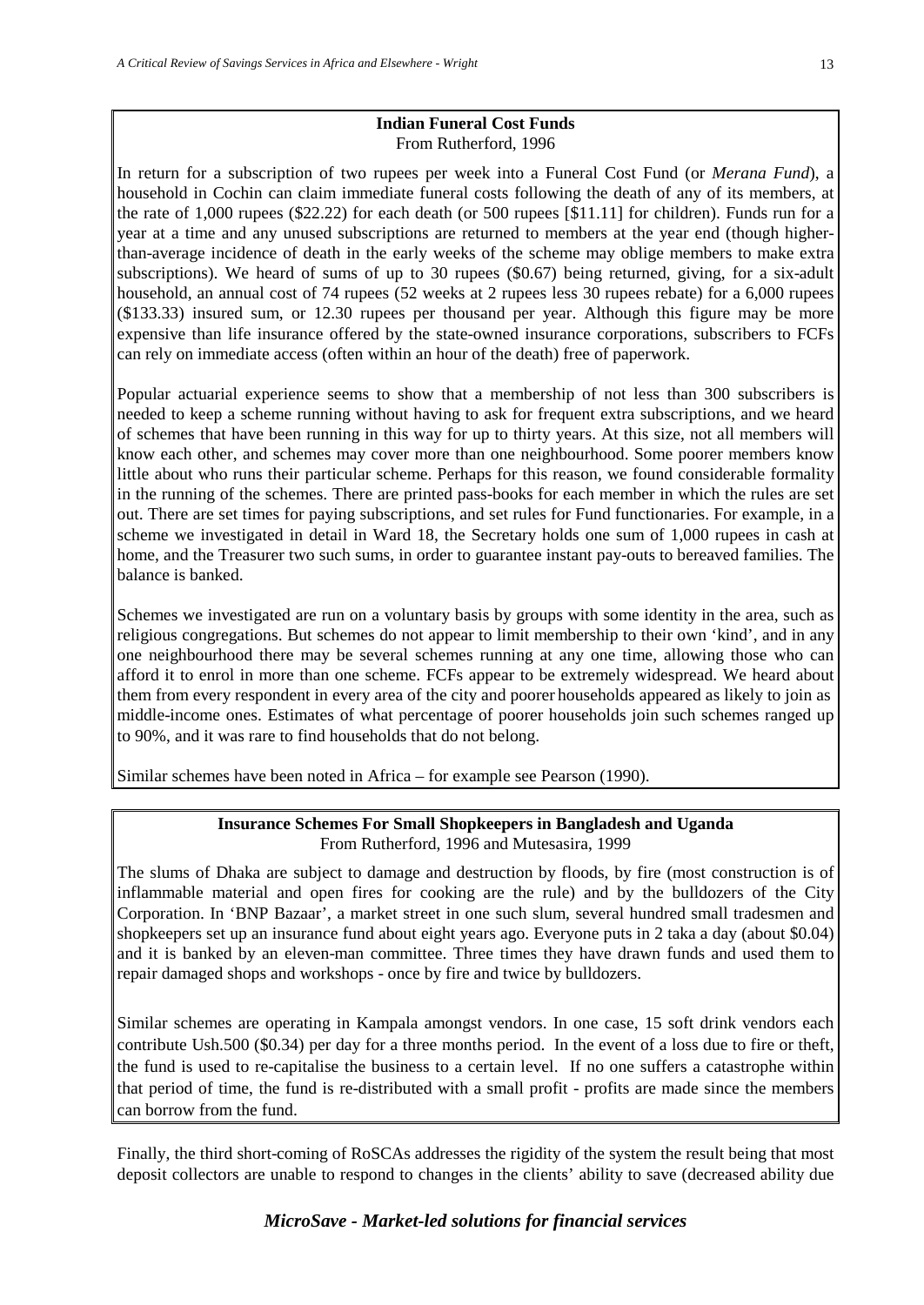to crises or increased ability due to windfalls). This is, in part, a trade-off with the disciplined, contractual nature of these mechanisms. Some systems do try to compensate for this, at least in part. Some deposit collectors attempt to maintain the disciplined nature of the arrangement, but temper it with understanding and a trusting relationship that allows clients to defer a few days of saving. Others have introduced flexible options to withdraw. This latter approach creates an opportunity to meet emergency needs and indeed, should he depositor not withdraw, to build up larger lump sums. However, this flexibility can be at the expense of the "action audit" inherent in the monthly pay out typical of deposit collectors.

#### **A Flexible Deposit Taker In Nigeria** From Rutherford, 1996

Gemini News reports that one consequence of Nigeria's recent political difficulties is a drop in public confidence in formal banks. This has allowed an old tradition to flourish again - *alajos*, or peripatetic deposit takers. Idowu Alakpere uses a bicycle to go door-to-door round his outer suburb of Lagos where he has 500 customers who save about 10 or 15 naira each with him (about \$0.50 to \$0.75) on each daily visit. Customers withdraw whenever they like, and Idowu charges them one day's savings per month, which he deducts from the withdrawal. Since deposits are made evenly over the month, the negative interest rate for one-month deposits is 1/15, or 6.6% a month, an APR of 80%. Some *alajos*, including Idowu, store the cash in a reliable bank, others use it to make loans. The Gemini reporter found many local people telling her that they trusted these *alajos* more than banks. When it was pointed out that some *alajos* are dishonest, they retorted "So are many banks."

Others have addressed this problem by removing the disciplined element and offering an opportunity to save "what you can, when you can", often in preparation for a specific time-bound event, for example a religious festival, the day school fees are due or an up-coming marriage.

# **Saving-up for Christmas: Term Money-Guards** From Rutherford, 1996

In towns and villages in Mexico (and indeed throughout the world), neighbours place frequent but irregular savings with trusted shopkeepers. Just before Christmas, the cash is returned to the saver. No interest is paid, but the saver has a lump sum at her disposal, and the shopkeeper has had the use of the money over the year, and can now look forward to a good sales season.

# **2.3. Managing Liquidity and Duration: A Spectrum of Needs**

*This section looks at the continuum of savings products. Discussed are the aspirations/motivations of clients who choose among the highly liquid current accounts through contractual savings agreements and term deposits to, what is possibly the most illiquid form of saving, life insurance.* 

As discussed earlier, the poor often have an "illiquidity" preference. Shipton also notes that in Gambia most saving is in non-monetary forms – such as large livestock, grain, tools, household goods, machinery, jewellery, seasonal crop loan, share contracting, and delayed marriage payments, and that this saving strategy removes cash from the constant demands by relatives and friends. Bouman (1977) notes that the contractual savings element is what makes RoSCAs and some ASCAs appealing. Small amounts of money that would otherwise have been spent on trivialities are instead saved and accumulate into larger sums.

Similarly, Baden (1996) asserts that "Women's high level of participation in RoSCAs is partly explained by their forced savings function. Given their relatively weak bargaining power within the household , women may not be able to resist encroachment on their reserves where these are kept in a fungible cash form". This is not entirely gender specific Barnes (1996) notes that savings accounts introduced through the coffee co-operative union in Kisii District in Kenya were extremely popular with *male* farmers since they were better able to "hide" money from their families.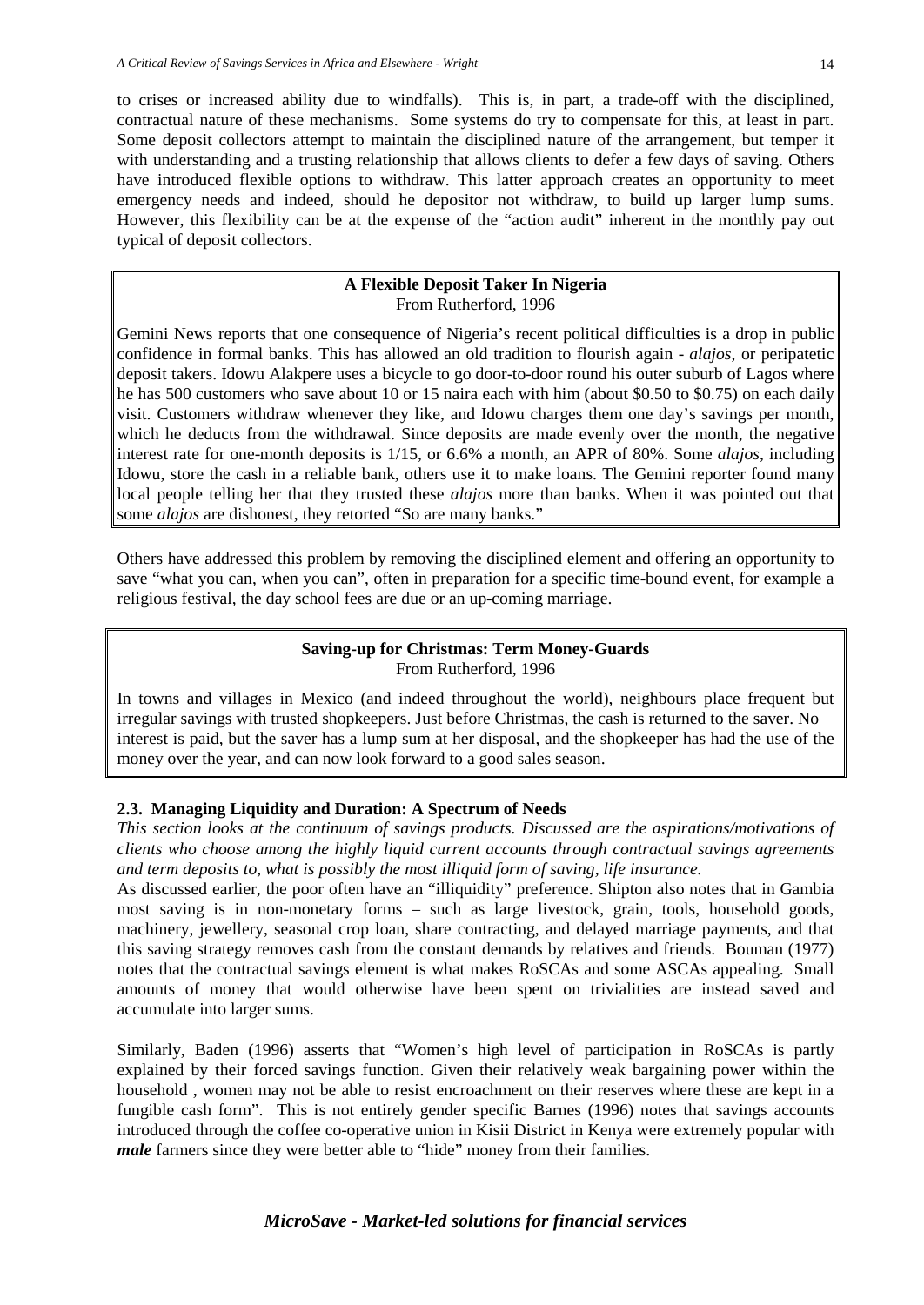Nonetheless, many emergencies or opportunities necessitate instant access cash, and this explains why almost all poor families keep some small amount of emergency savings in the home, and why many do indeed often prefer highly liquid savings services. The "illiquidity" preference described above often results in people having multiple accounts so that they have some highly liquid savings and some illiquid ones. Similarly, poor people often use a strategy of "targeted savings" often including some high illiquid savings, (notably, in the absence of alternatives, MFIs' compulsory savings), to build-up large lump sums in order to purchase significant capital assets such as land and houses (Mutesasira, 1999).

#### **Targeted Savings Accounts in Uganda** From Wright et al. (1999)

"I do not touch the savings with the Uganda Women's Finance Trust (UWFT) because that will ensure that next time I get a bigger loan. I also save with *Munno Mukabi* who will do all the work and provide all the food if I have a wedding, death or baptism in the family. I also contribute Ush. 1,000 (\$0.69) weekly to an association within the UWFT group just in case I have any emergency and need quick cash".

Rutherford (personal communication) notes that the behaviour of *Safe*Save clients in Bangladesh also illustrates this point. Clients can repay their loans *either* by making repayments, *or* by saving and cutting loan debts from savings, *or* by a mix of both: and there is much variety in this choice both between clients and over time for any one client.

For the reasons described above, poor people often have a startling diversity of savings "accounts". In Uganda, we interviewed individuals who:

- 1. Had a bank account because of the compulsory savings program set up by an MFI. The balance of this account had to be maintained and enhanced to access loans from the MFI. Thus this is considered a longer term savings mechanism;
- 2. Participated in 2-3 different RoSCAs of varying sizes and cycles. Often one is often used for restocking, another for school fees and a third to finance household commodities/clothes. Thus this is considered a medium term savings mechanism;
- 3. Had some emergency money secreted in the home. This is for short term savings;
- 4. Maintained some "savings-in-kind" in livestock typically goats and chickens; and
- 5. Participated in a *Munno Mukabi* (the indigenous insurance system used to spread the cost of lifecycle events).

It should not be a surprise that even poor people try to maintain a diversified financial portfolio. Many readers have several of the following: pension schemes, life insurance, housing and school/university fee savings schemes, savings deposit account (or possibly some shares) for medium term plans (car/household commodities purchase etc.) and health insurance and current accounts to meet emergencies.

Sukhwinder Arora's described saving mechanisms in terms of "sprints" and "marathons". He observed that many poor people push money through RoSCAs at a much faster rate than through any other type of savings club or financial service (quoted in Rutherford, 1999a). Thus he described RoSCAs as "sprints", comparing them to more sedate services such as a savings bank, which he calls "marathons". In an ordinary savings account at a bank or Post Office you build up your savings gradually, over the long term, and it does not matter much if you do not save for several weeks or even months on end. The "sprint" devices are generally used to finance cyclical short and medium-term needs, whereas the "marathons" are typically used to finance longer-term needs and aspirations.

# **2.4 Compulsory, Locked-In Savings**

*This section briefly reviews the attitudes of the poor towards the compulsory savings schemes favoured by MFIs.*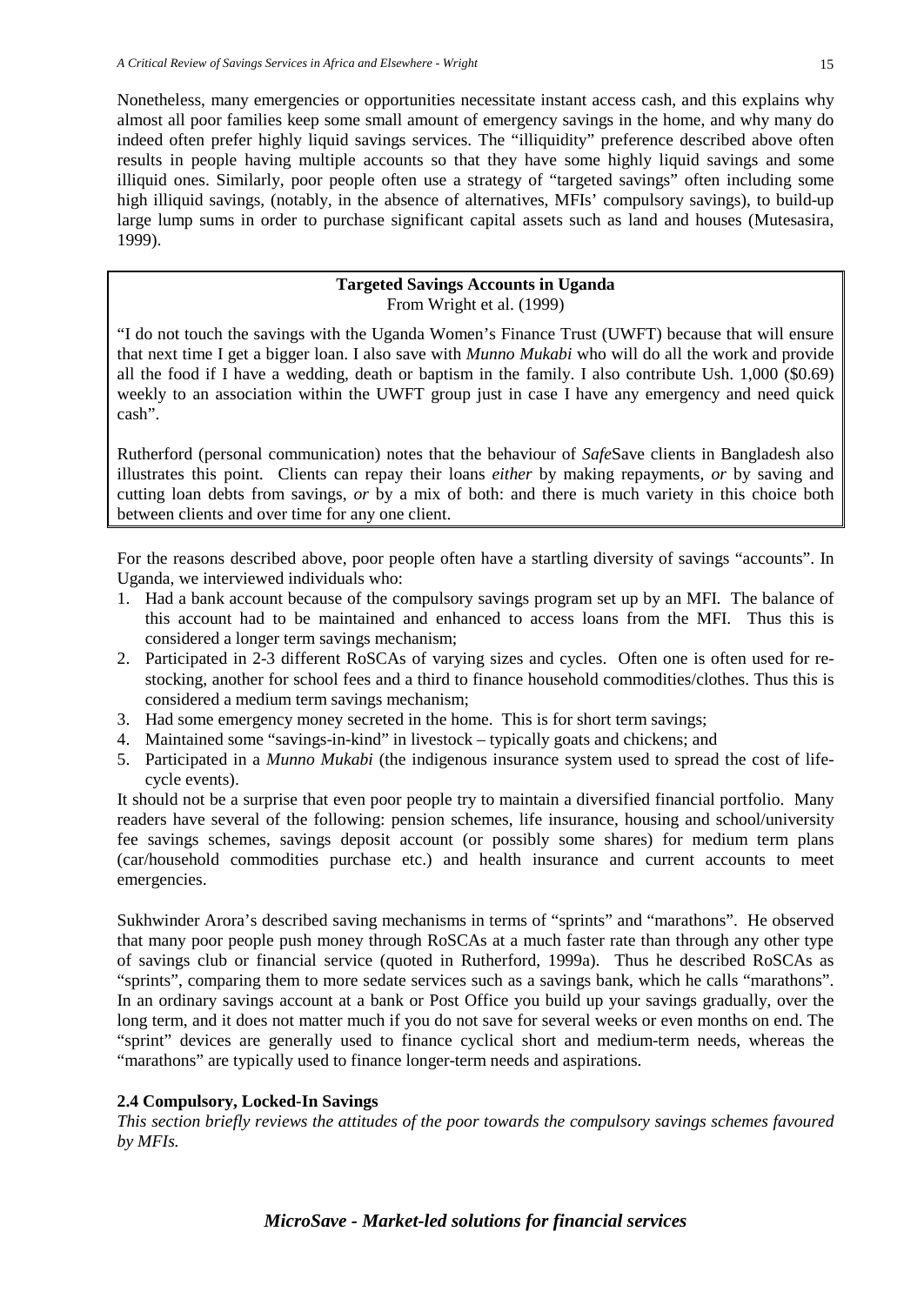#### **Strike for Your Rights !** From Wright et al., 1997

In years up to 1996, Grameen and BRAC members in Bangladesh became increasingly vocal about their dissatisfaction with the denial of access to their savings, and many mature members were leaving the organisations in order to realise their (often substantial) compulsory savings. By the end of 1995, there was a widespread strike among Grameen Bank members in Tangail District in support of demands for access to their locked-in "Group Funds" (generated through compulsory savings). The financial consequences of this strike were profound. According to an unpublished Grameen Bank internal report (1996), in Tangail District there were nearly 60,000 general loanees with repayments more than 25 weeks overdue, and the cumulative un-repaid amount had climbed to over Tk. 82 million or \$2 million.

In 1995, Khan and Chowdhury noted that nearly 57% of membership discontinuation in BRAC's programme is attributed to the lack of access to group savings during emergencies.

As we have seen, the poor require little compulsion to save. They simply want a reasonable mechanism for saving, and the assurance that they can access those savings when they need them (Wright et al., 1997, Rutherford, 1999a). In an effort to protect their interests and to ensure sustainable systems, MFIs generally require compulsory savings. These savings are used as collateral by the MFI and, as the savings grow, clients become eligible for larger loans. However, there is evidence that compulsory savings, particularly those that are deducted from the loans issued, are simply viewed by clients as part of the cost of the credit. Indeed, it seems clear that the common system of compulsory deduction of 4 or 5% from the loan at the source is almost universally disliked by clients in Bangladesh (PromPT, 1996) and likely to be the same elsewhere.

Nonetheless, until recently Grameen Bank, and many MFIs following its principles and modified versions of its *modus operandi*, assured everyone that members liked the compulsory savings schemes. The justification was that the schemes allow clients to set aside funds for long term aspirations, such as a provision for old age (Jackelen and Rhyne, 1990 and Lovell, 1992). Ironically, the client must often leave the MFI to gain access to these compulsory savings or the withdrawal will automatically reduce the amount which the client can borrow. As noted above, *MicroSave*'s recent research reveals that some clients are indeed using these compulsory savings systems to build up useful long-term lump sums (Rutherford, 1999 and Goldstein et al., 1999). However, well designed open access savings accounts and contractual savings agreement schemes<sup>[7](#page-22-0)</sup> could give those clients who are financially able the *option* of saving long-term funds. Furthermore, such systems would not force the clients to leave the MFI or reduce their ability to access loans when they need to liquidate their savings.

# *3. Designing Savings Products and Services from an MFI's Perspective*

#### **3.1 Balancing Convenience and Returns**

*This section examines the challenges faced by MFIs as they design savings products and services. The main concern is to balance the trade-offs among access, liquidity, pricing/returns for depositors and the cost of providing the services. Also discussed are the indirect benefits of offering savings services including their effect on client retention and loan portfolio quality.*

As we have seen above, when deciding on savings services, poor people are looking for a mix of accessibility, security, liquidity and, ideally but not crucially, returns. The financial institution's perspective is often almost the mirror opposite of the client's. Financial institutions generally would prefer to maintain a few branches in densely populated areas to maximise the number of clients per branch and facilitate security systems. MFIs would prefer to limit working hours to allow more time to

<span id="page-22-0"></span><sup>-&</sup>lt;br>7  $7$  Contractual savings agreements (CSA), commit clients to save a specified amount, every specified period, for a specified number of periods in return for a pre-determined pay out on successful completion of the CSA. Thus for example a woman with a 14 year old daughter that she expects to marry off at 19 years of age might undertake a CSA to save 1,000 shillings a week for five years in return for a lump sum of 300,000 shillings on successful completion of the CSA.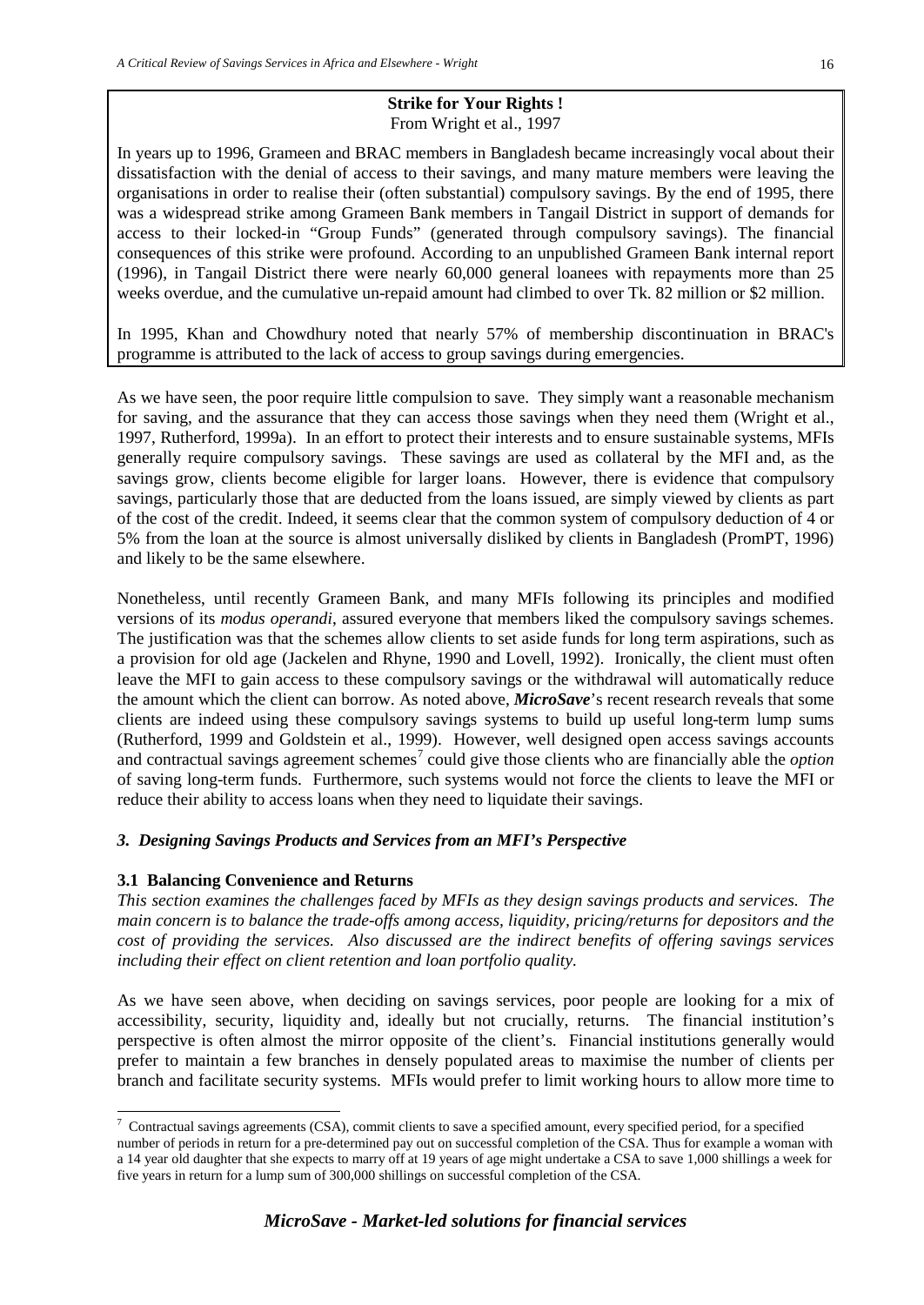maintain and manage the complex accounting and internal control procedures necessary to run a financial institution effectively, and to facilitate physical security arrangements. MFIs would like to see large deposits made for as long as possible with minimum withdrawals so that their transaction and liquidity management costs are kept to a minimum and the funds available for on-lending are maximised. Of course the profit-maximising financial institution also wants to pay as little interest as possible.

On the face of it, the prospects for providing profitable microsavings services seem bleak – a view endorsed by Schmidt and Zeitinger (1996) and shared by many MFIs. However, this pessimism requires careful thought. There are several opportunities that can, (and indeed in many instances are being), taken to offer savings services on a profitable basis. See Robinson (forthcoming) for a blow-byblow dissection and refutation of Schmidt and Zeitinger's thesis that mobilising microsavings is highly expensive.

The convenience of doorstep financial services, such as those provided by deposit collectors, need not be the preserve solely of the informal sector. The potential of these type of services has been illustrated in Bangladesh (see appendix 1), as well as in India (see box below).

#### **Formal Banks And Daily Savings Collections in India** From Rutherford, 1996

In Cuttack in the western Indian state of Orissa, the Urban Co-operative Bank (UCB) runs a daily savings collection scheme. Since 1981, UCB has employed a team of commission agents who go doorto-door throughout Cuttack collecting tiny deposits from registered savers who are not organised into groups. One branch had 2,500 such accounts, and the manager claimed most were active. The collectors receive no salary but keep 3% of everything they collect. Double-entry passbooks provide some protection against fraud by the collectors. Savers may withdraw but those who do so face a penalty of 3% of the value of their withdrawal. Instead, they are persuaded to borrow, and can repay in up to 36 monthly instalments.

#### **Savings Boxes in the Philippines** From personal field notes

In the Philippines (and no doubt elsewhere) Savings and Credit Co-operatives offer savings box services, leaving a wooden box with a padlock (to which only the co-operative worker has the key) in members' homes. Once a month (or sometimes every two weeks), the worker visits the member's home, and, with the member as a witness, unlocks the box, takes the money and updates the member's passbook to reflect the amount deposited.

This system also has the advantage for the co-operative of "clustering" a series of small deposits into one larger one. Of course, there is little reason why this type of service could not also be offered in the workplace – be it a market, factory or office to help poor people overcome the prohibitive nature of traditional bank opening hours.

A similar system is operated in Kampala by the Uganda Microfinance Union.

One of the chief fears voiced by MFIs with regard to providing savings services to the poor is that of the expense and complexity of dealing with the many small transactions that can be expected from poor clients. While this expectation is indeed likely to be the case, several important observations should be made:

1. The majority of the transactions will be deposits, indeed the poor are often remarkably unwilling to make withdrawals (see box below). Indeed, Robinson (forthcoming) notes that "Poor savers do value liquidity highly – but in order to have the option to withdraw whenever they want, not, in most cases, because they want to use their accounts frequently. A 1987 study of Bank Rakyat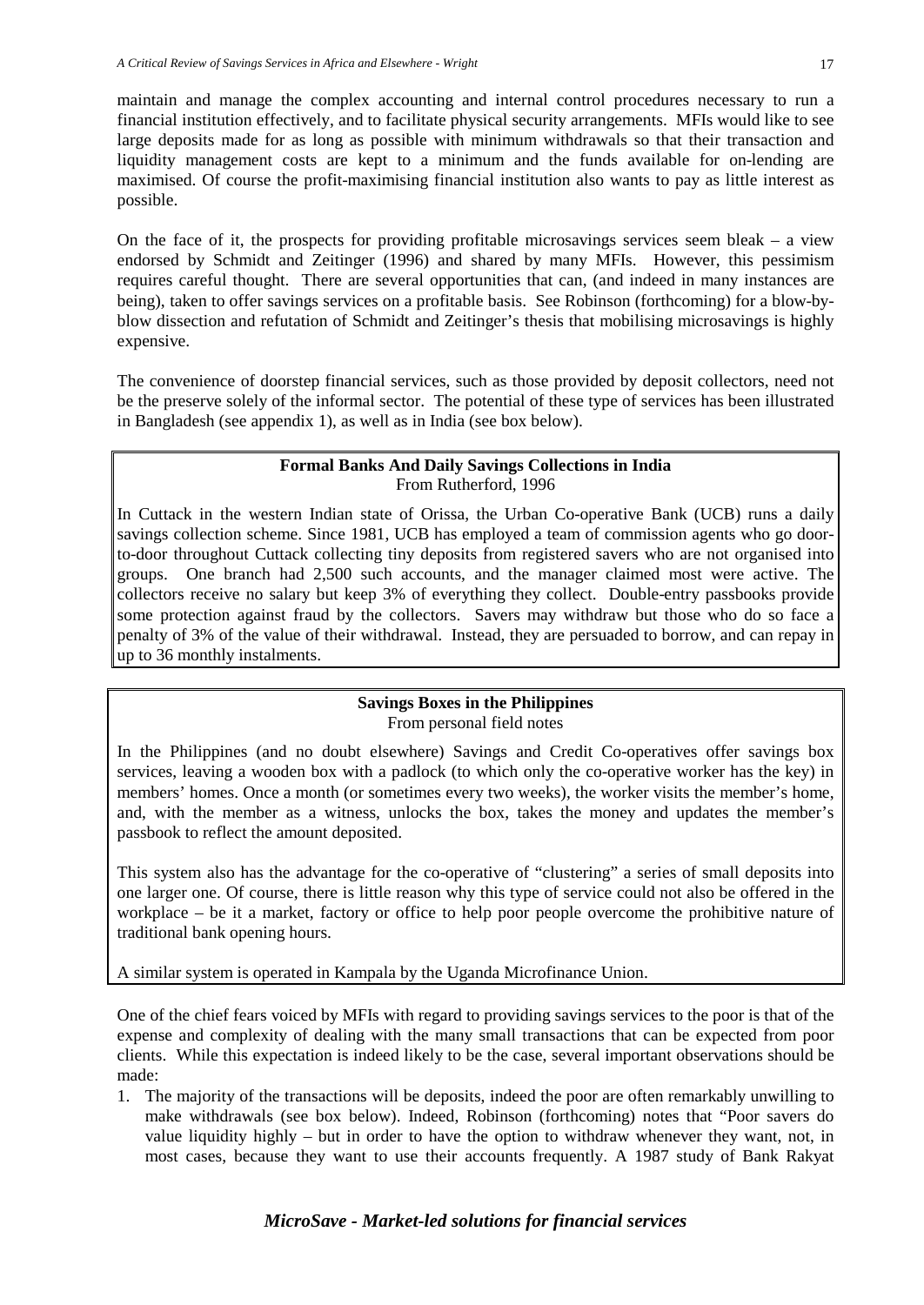Indonesia (BRI) SIMPEDES savers showed that in this fully liquid account, the average number of transactions per month was slightly below two."

- 2. Periodically, even poor people have lump sums to deposit as a result of windfalls or sale of assets.
- 3. As discussed above, poor people have a multiplicity of needs and are not always looking for a highly liquid account, which they will use on a regular basis.
- 4. Savings accounts targeted for medium and long-term needs are particularly attractive to MFIs in search of capital for on-lending, and appropriately designed products can encourage these (see the section below).

# **Disastrous Withdrawals ?** From Wright (2000)

The 1998 floods which, according to the World Bank, were "the worst in living memory", and covered two thirds of Bangladesh for a period of nearly three months. Although they had been badly hit by this disaster, a remarkably small proportion of BURO, Tangail's members withdrew their current account savings, and indeed deposits kept flowing in, albeit at a reduced rate. In July, as the floodwaters rose, badly affected branches observed withdrawal rates that had doubled to around 25% of the net savings balance. In the same month, savings deposits halved. In the areas unaffected by the floods, withdrawals also increased by about 34% and deposits also declined by 27%, probably suggesting that seasonal factors may have been influencing members' savings activities. Even in the most badly affected branches, savings deposits were exceeding withdrawals again by November, the month after the floodwaters had finally receded. By December, monthly deposits had returned to their pre-flood levels and withdrawals had dropped to 6% of net savings balance – members were building their savings balances once again. *Safe*Save and CARE, Bangladesh reported similar experiences in Dhaka.

Robinson (*forthcoming*) also reported that during the economic and political crisis which began in mid 1997 and continued into 1999, BRI's rural unit *desa* clients continued to save in the units. In the 23 months from January 1, 1997 to November 30, 1998, the number of accounts increased by 36% from 16.1 million to 21.9 million. In rupiah, the savings more than doubled during the crisis (from Rp.7.1 trillion to Rp. 16.2 trillion), even though the real value of clients' savings had decreased substantially from \$2.979 billion to \$2.019.

There are also important, and often over looked additional benefits of offering savings services. In addition to providing capital for on-lending, savings services can:

- 1. develop the client base (of borrowers) for the future (Wright et al., 1997);
- 2. obtain information on the clients' abilities to save and (by implication) to repay loans thus facilitating the assessment of credit-worthiness;
- 3. facilitate repayments when clients are unable to meet repayments out of current income; and
- 4. encourage repayments, as clients want to maintain a good reputation and their access to future services.

This latter point is of particular importance as there is growing evidence that after the first 3-4 loan cycles, group solidarity/guarantee mechanisms weaken and breakdown (Yaqub, 1995; Matin, 1997 and Sharif, 1997). It is the on-going access to the financial services that creates the chief incentive to repay. Therefore, the better the quality of these financial services, the more the clients will value access to them, and thus the more likely clients are to continue to meet their obligations (including repayment of loans) to the MFIs that provide them. Well-designed savings facilities are perhaps the most valuable and sought after financial services for the poor.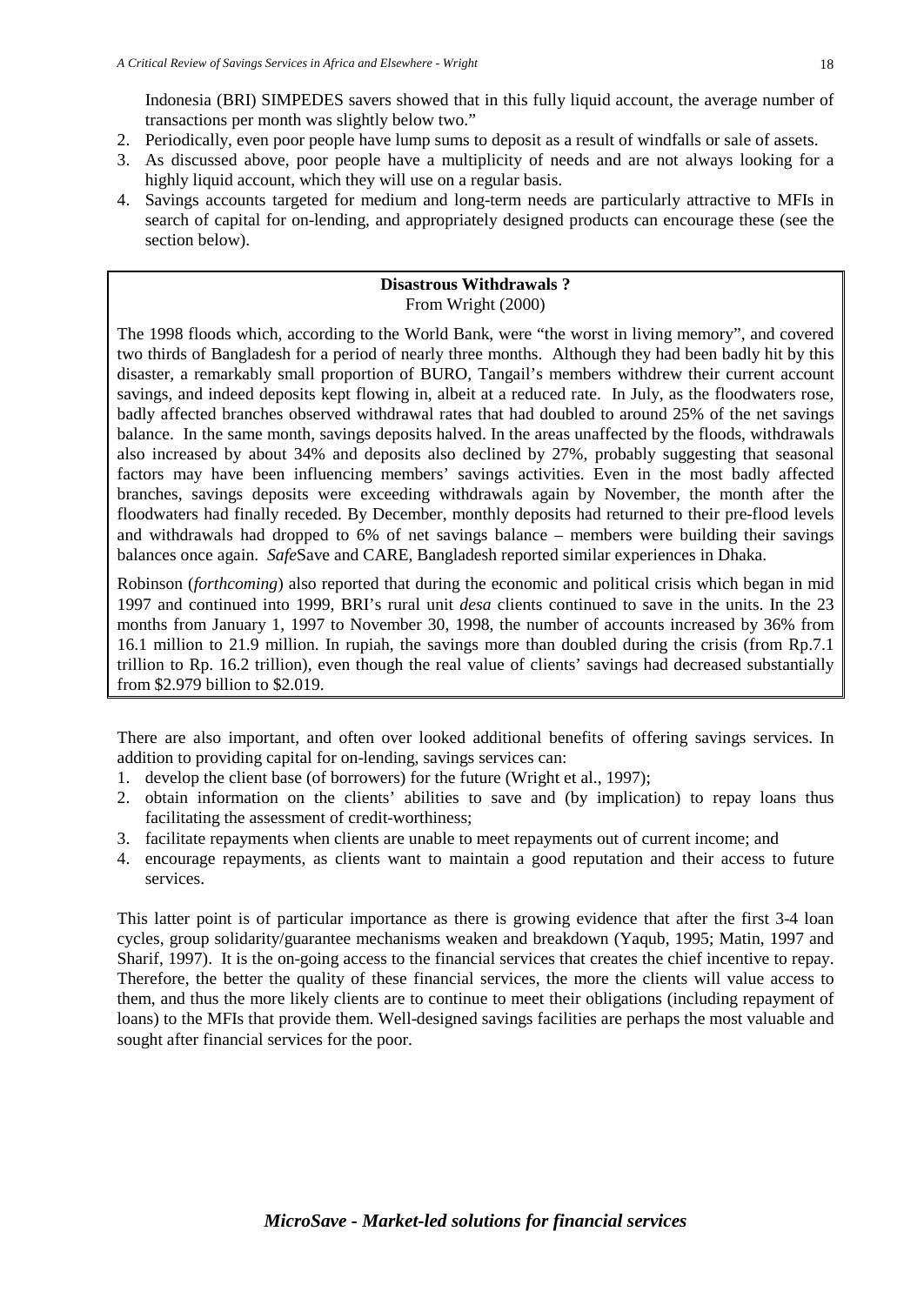#### **MicroSavings As A Source of Capital** From Hannig and Wisniwski, 1999

Mobilising small voluntary savings enables MFIs to satisfy an effective demand of microclients, simultaneously broadening and deepening the outreach of microfinance services. Given overall macroeconomic stability, small voluntary savings can mobilise large amounts of funds that are more stable than other funding sources. Though small savings can be captured at low financial costs, the small size of transactions might disproportionately raise administrative costs. This disadvantage, however, may be compensated by the synergies created through the economies of scope between savings and lending. Information costs and loan loss provisions are expected to be less when MFIs can draw on the deposit histories of potential borrowers to analyse their capacity to pay and creditworthiness. As a net effect, overall operating costs will be significantly reduced. Another important argument in favour of small deposits is that savings mobilisation provides incentives and discipline for MFIs to improve their operational efficiency and service culture. Finally, small savings can also contribute to good loan performance as borrowers are more likely to repay when they know that they use their neighbour's deposits.

There are also many ways of minimising the costs of providing savings services, and possibly even deriving a profit. This can be achieved through the careful development of pricing structures. Interest rates paid and the charges levied on savings accounts should be carefully structured to encourage savers to maximise deposits and minimise withdrawals. Clearly, the interest paid on savings deposits should be determined by the stability of the deposits, and thus the MFI can elect to pay interest only on accounts with balances above a certain minimum. In view of the clear evidence that poor people are willing to pay for convenient savings services and to ledger charges, MFIs could also experiment with charges for specific savings services. In order to reduce withdrawals, MFIs could also either limit the number of withdrawals per period, set minimum withdrawal amounts, require notice to withdraw or charge for withdrawals made.

However, this approach must be balanced with a recognition that many potential clients may want unencumbered access to their savings – a facility that gives them comfort, but which they may not actually use (see the box on "Disastrous Withdrawals" above). There is a risk that rules limiting withdrawals may scare off depositors who want (but may not use) open access to their savings, resulting in a net decrease in balances available to the MFI for on-lending.

In addition to the pricing structure, the MFI can reduce costs through its organisational approaches and work methods as the box below illustrates.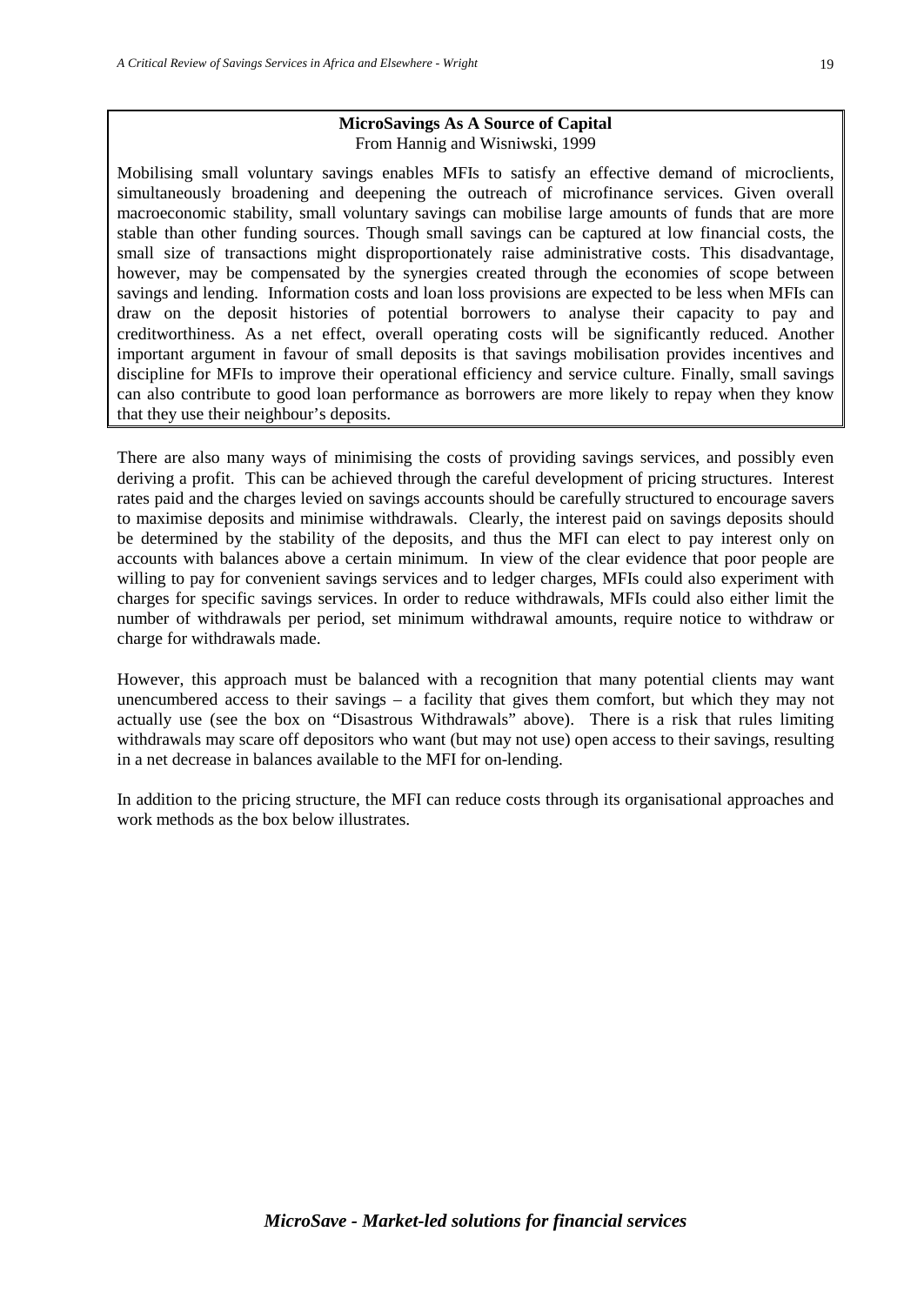# **Keeping Costs Down – Other Approaches** From Hannig and Wisniwski, 1999

There are various ways to reduce the administrative costs of small savings:

- *Lean structures*: Use lean field offices with a minimum of infrastructure and staffing to keep costs low, possibly even use Automatic Teller Machines where setting up a branch would be too costly.
- *Accountability and incentives for increasing operational efficiency*: Using an organisational structure with branches as profit-centres increases transparency of costs and profits and instil responsibility for performance.
- *Streamlining of operations*: Computerisation instead of manual administration of accounts helps to reduce costs. Simple design of savings products facilitates administrative procedures and increases operational efficiency.
- *Outsourcing and networking*: Access to support structures enable the institutions to benefit from economies of scale and scope and will provide them with certain services at lower costs than when executing them on their own. Use holding companies, private consulting firms and alliances with commercial banks.
- *Use of volunteers or low cost agents*: Member-based organisations can often use voluntary staff and well-designed systems can make use of low-cost agents to operate in markets etc.
- *Seeking synergies*: Deposit-taking and lending operations produce economies of scope that reduce operating costs in each business area. MFIs can promote sales strategies that makes staff offer tailored savings and credit services to each customer.

# **3.2 Balancing Terms and Needs**

*This section outlines the continuum of products from the highly liquid current account, to what is possibly the most illiquid form of saving, life insurance. Discussed are the implications of the varying levels of liquidity for MFIs seeking to manage (and maximise income from) the funds for those products. Further, the cost implications for MFIs with different kinds of accounts (both in terms of delivering the services and in terms of interest paid) are examined.* 

As noted above, poor people save to meet a wide variety of needs using many and various savings devices, most of which are outside the formal sector (see Table 1).

| <b>Uses of Products/Needs</b>                     | <b>Time Scales</b> | <b>Typical</b>  | <b>Examples of</b> |
|---------------------------------------------------|--------------------|-----------------|--------------------|
|                                                   |                    | <b>Duration</b> | <b>Products</b>    |
| Managing day-to-day finances                      | Short term         | $0-12$          | Current accounts   |
| Responding to emergencies: education, health,     |                    | months          | Liquid/semi-       |
| food, etc.                                        |                    |                 | liquid, short-term |
| Managing lean/dry seasons                         |                    |                 | savings accounts   |
| Storing lump sums of money                        | Medium term        | $12 - 36$       | Fixed deposits     |
| Saving for time-bound future events: weddings,    |                    | months          | Contractual        |
| large scale education expenses, etc.              |                    |                 | savings            |
|                                                   |                    |                 | agreements         |
| Saving for time-bound future events: retirements, | Long term          | > 36            | Fixed deposits     |
| land/house purchase, weddings, large scale        |                    | months          | Contractual        |
| education expenses etc.                           |                    |                 | savings            |
| Providing for old age                             |                    |                 | agreements         |
|                                                   |                    |                 | Annuities          |
|                                                   |                    |                 | Pension schemes    |
| Protecting against/providing for fire/theft/death | Indeterminate      |                 | Insurance          |

# **Table 1**. **Needs and Products**

Diverse needs of poor people require diverse savings products that meet the variety of needs. These products can address short, medium and long term needs for saving through disciplined, small regular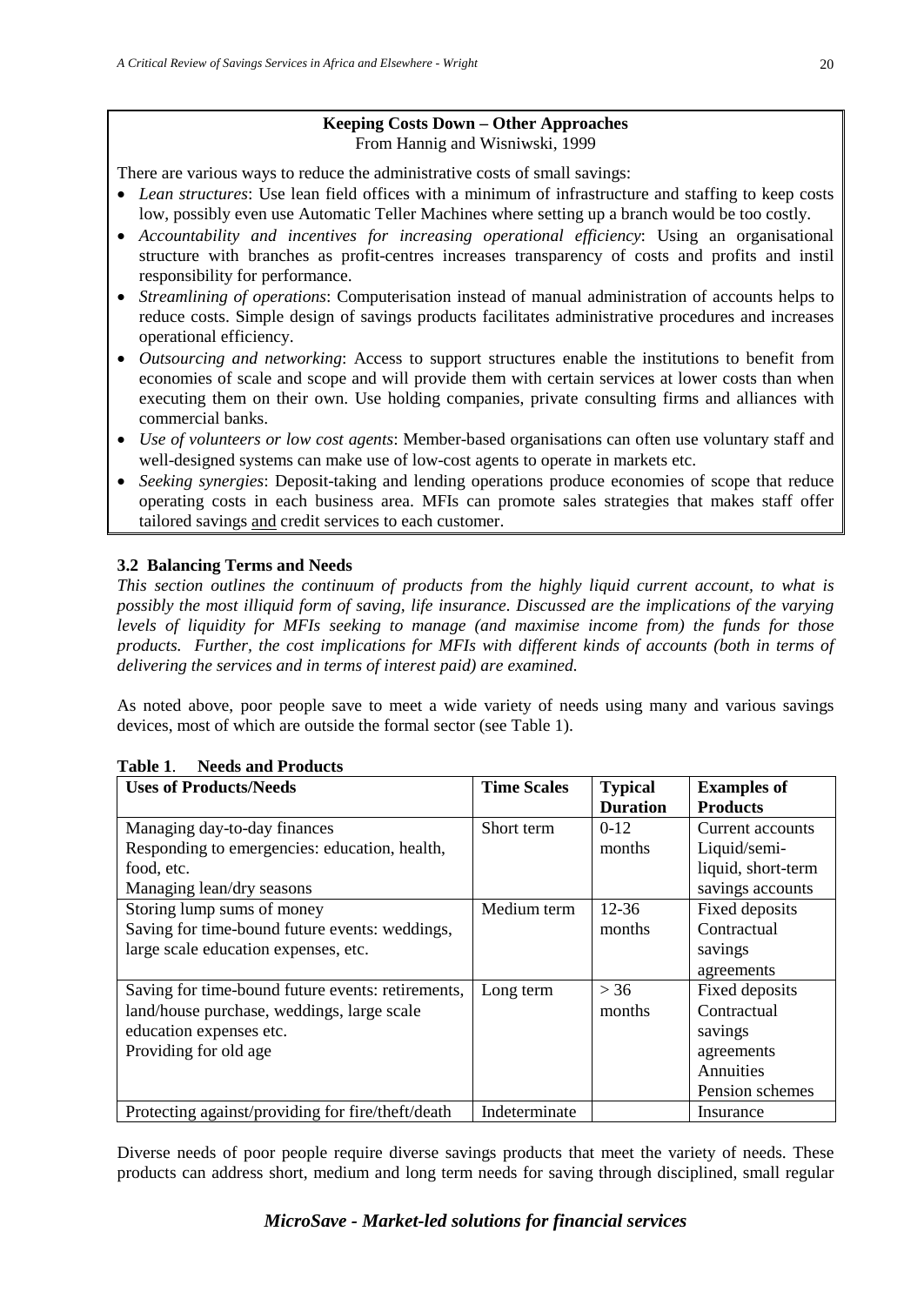savings, small irregular savings or irregular larger lump sum savings. In the simplest of terms poor people will want a mixture of highly liquid, semi-liquid and illiquid savings products, such as offered by Bank Rakyat Indonesia (BRI) (see box below).

#### **BRI Indonesia: A Big But Poor-Friendly Savings Bank** From Robinson, 1995, Rutherford, 1996 and Maurer, 1999

Over the years, BRI has steadily enlarged its network of small rural branches, "Unit Desas" that offer conventional banking services (savings and loans) cheaply to the poor as well as to other members of the villages. It recognises that most people like to save most of the time, and that while not everyone wants to borrow, those who do, do not want to borrow all the time. It therefore arranges its business terms (interest rates and loan and deposit schedules) to suit its customers' tastes. For example, BRI has found that savers place greatest value on safety of their savings, followed by ease of withdrawal, closeness to the home or workplace, prizes and bonuses, a high interest rate, and high quality service. As a result, all of its customers save, and about one in six are borrowers at any one time. As of December 1996, there were 16.1 million savers (who have saved \$2.7 billion) and only 2.3 million borrowers (with loans of \$1.7 billion outstanding) from BRI.

BRI's Unit Desas offer three products for individual savers:

*SIMPEDES* (rural)*/SIMASKOT* (urban)*:* aimed at small savers and groups who demand high liquidity. Monthly compounded interest rates, differentiated according to deposit size, provide a positive real rate of return (although no interest is paid on accounts with balances below \$4.20). Savers are permitted unlimited withdrawals and participate in a (free) six monthly lottery using the amounts in the account as a basis for issuing lottery coupons.

*TABANAS:* the original Bank Indonesia savings product, aimed at depositors who want middle levels of both liquidity and return – for example school children and other holders of small accounts are encouraged to save in *TABANAS* which provides higher interest than *SIMPEDES* but (used to) allow only two withdrawals each month. The provision allowing only tow withdrawals a month has now been dropped and *TABANAS* is now only different from *SIMPEDES* in that it offers higher interest and smaller lottery prizes.

*DEPOSITO:* is a fixed deposit instrument designed for wealthier villagers and firms that want higher returns, and also for those saving for longer-term goals such as construction, land purchase or education. Available for 3-24 month terms.

Kenya Post Office Savings Bank (KPOSB) is also making an effort to do this through its diversified savings products.

# **Kenya Post Office Savings Bank: A Variety of Products** From Kamewe and Radcliffe, 1999

KPOSB offers seven major savings products through its network of 493 outlets (compared to a total of 370 operated by commercial banks):

- *Ordinary Savings Scheme (OSS):* The OSS or the "Passbook" is a typical interest-earning account, opened with a minimum initial amount, which must be left on deposit at all times. KPOSB customers receive 5% tax-free interest (1998) on their accounts.
- *Save as You Earn (SAYE)*: This product was introduced in 1981 to attract savings from formal sector employees and independent small business people. It is a contractual savings scheme whereby the saver remits specific amounts of money for a fixed period. Currently, the KPOSB scheme has two contractual periods: two years with a minimum remittance of Ksh. 500 (\$7.14) per month, and a one-year period with a minimum remittance of Ksh. 1,000 (\$14.28) per month. Interest is payable at 10% per annum plus a 10% bonus on interest payable if deposits have been made without interruption.
- *Fixed Deposit Scheme (FDS):* The FDS was introduced by KPOSB in 1983 to cater to middle and low income groups. Deposits are placed for fixed terms ranging from 7 days to 12 months. The minimum deposit is Ksh. 10,000 (\$142.86.) and the interest offered is usually higher than the OSS rate, ranging from 8% to 17%, depending on market conditions.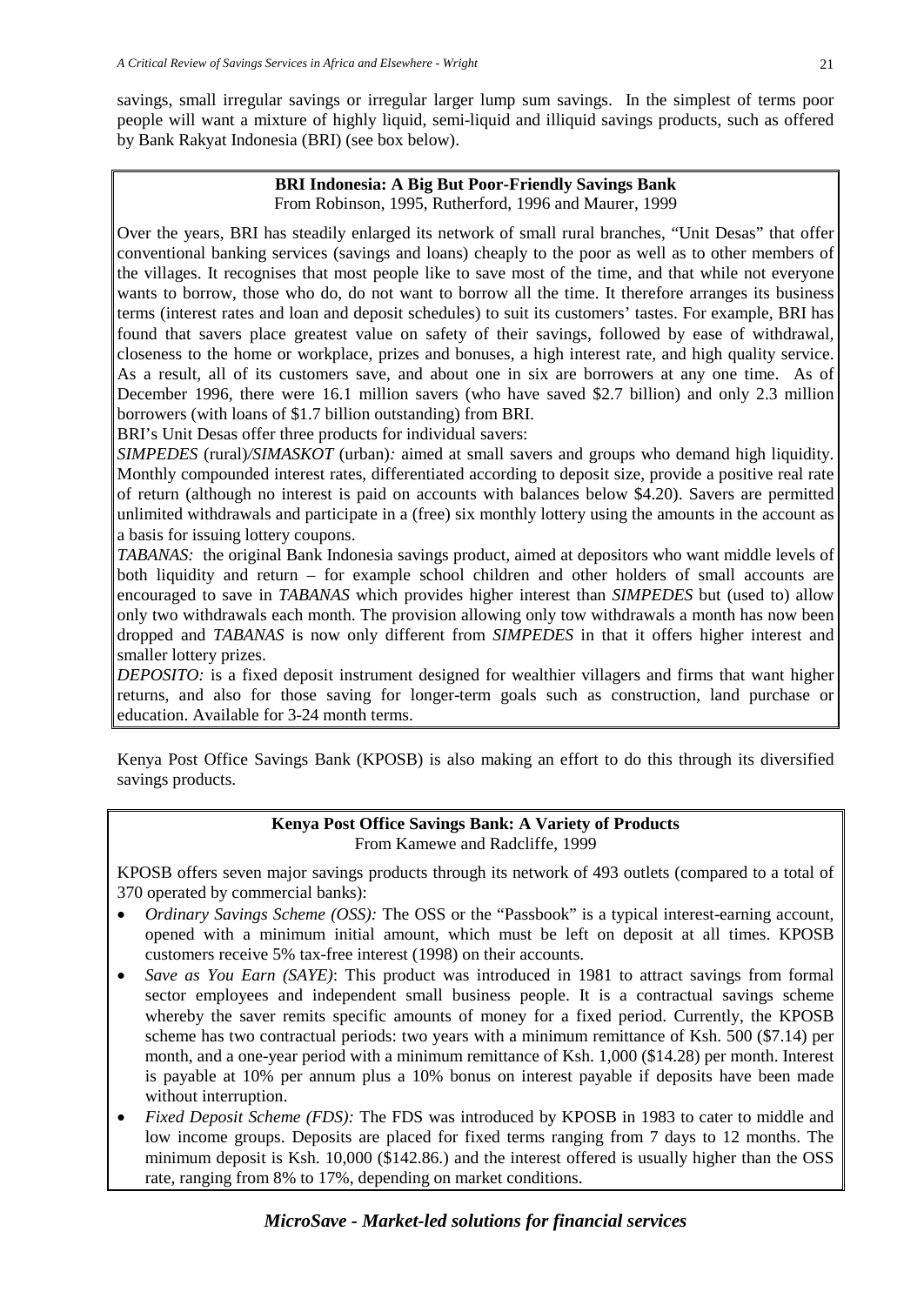- *Premium Bond (PB):* This scheme was introduced in 1978 and is based on bearer bonds sold in denominations of Ksh. 10 (\$0.14) and Ksh. 20 (\$0.28). All bonds are eligible for prizes from a monthly draw. Some conditions are attached to participation; deposits are interest-free, and withdrawals are not possible within the first three months. This is a major source of income, as the bank can utilize these cheap funds in interest-bearing investments. There is much customer enthusiasm for the scheme, and KPOSB is therefore introducing larger denominations of Ksh. 500 (\$7.14), Ksh.1,000 (\$14.28) and even Ksh.10,000 (\$142.80), together with higher value prizes.
- *Premium Savings Account (PSA):* KPOSB launched this product in 1991 for middle and highincome groups. A minimum of Ksh. 50,000 (\$714.28) is needed to open an account and subsequent deposits must be regular. Interest is tax-free and in 1998 ranged from 11% to 16%, depending on the balance in the account.
- *Children's Savings Account:* This account is open for children below 18 years and requires a minimum balance of Ksh. 500 (\$7.14), and offers interest on balances above Ksh. 4,000 (\$57.14).
- *Trust Account:* This account is for associations, clubs, societies, etc., requires a minimum balance of Ksh. 500 (\$7.14), and offers interest on balances above Ksh. 4,000 (\$57.14).

Carefully crafted savings products can also meet the needs of the poor for a disciplined savings system that "forces" them to save regularly and satisfies the "illiquidity" preference while encouraging longerterm savings. BURO, Tangail pioneered a variety of contractual savings agreements for poor people which do precisely this and also provide important sources of stable funds for on-lending (see box below).

# **Contractual Savings Agreements in Bangladesh** From personal field notes

BURO, Tangail's contractual savings agreements offer clients the option of saving a selected amount each week (Tk. 5 - 250 [\$0.10 - \$1]) for a selected period (3, 5 or 10 years). Client benefits include the prospect of receiving a large lump-sum enhanced by a high interest payment on successful completion of the agreement at the end of the period. Missing more that three weeks' instalments is penalised by transferring the balance to the client's current account and paying only current account interest rates on it.

These agreements appeal to the poor in Bangladesh as they allow them to save for specific, often timebound goals such a marriages and performing *haj* (pilgrimage to Mecca) or to buy large assets such as land.

Although the scheme was only introduced on a pilot basis in 1997, contractual savings agreements have proven highly popular and, by the end of 1998, accounted for 19% of BURO, Tangail's extensive savings portfolio (BURO, Tangail, 1999). The success of this model has prompted the Association for Social Advancement (ASA) to introduce a similar scheme that has attracted hundreds of thousands of savers to the programme.

Even longer-term contractual savings agreements are extremely popular in the Philippines where they have been tailored exactly to meet typical clients' cashflows and generate generous pay-outs to finance their children through expensive university education. Thus parents wanting to put their children through higher education start to save regularly while the child is in the state-subsidised primary education. They then leave the balance "dormant" with the financial service provider and make no further contributions during the more expensive secondary education phase (for which parents have to pay). Finally, the scheme pays out during the time the child is at university.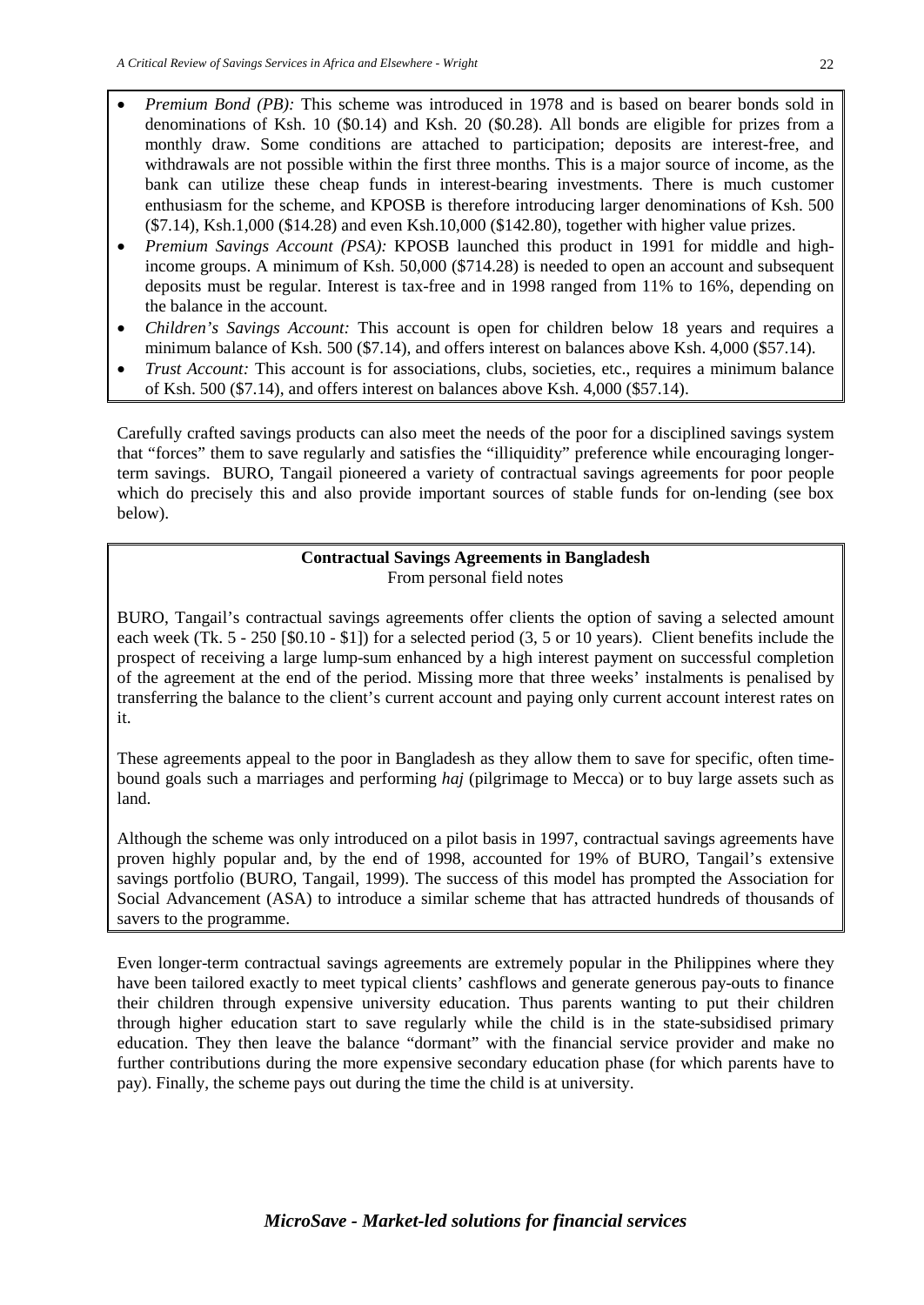# **Long-Term Contractual Savings Agreements - Scholarship Plan Phils., Inc** From Rutherford, 1998

In the Philippines, contractual savings "Educational Plans" marketed at middle and upper-income households worried about how they are going to pay for a decent college education for their sons and daughters - are common. Their offices are in towns throughout the country. Scholarship Plan Phils., Inc, for example, has its head office in Quezon City and offices in forty locations. It is registered with the Securities Exchange Commission. It markets educational plans and pensions, and invests the inflow of savings in trust funds in banks and directly with corporate partners.

Scholarship Plan Phils., Inc.'s standard product is a five year savings regime followed by ten or twelve year dormant period in which the invested amount remains with the company, followed by a pay-out in a lump sum or in staged payments. The matured sum may also be reinvested. A worked example from the Tabuk office involved a pension in which 73,200 pesos (\$2,091) is invested over five years through monthly instalments of 1,220 (\$38) pesos. Ten 'dormant' years follow, after which a lump sum of 200,000 (\$5,714) pesos is available, or 600,000 pesos if the sum is reinvested for a further ten years. 300% growth in ten years is equivalent to an interest rate of just under 12% a year, compounded annually.

Another approach to medium and longer term savings systems is, of course, the fixed term deposit, which typically offers the client an enhanced rate of interest in return for a commitment to leave the savings on deposit with the institution. These savings plans are surprisingly useful for poor people, particularly those who have windfall gain, which they want to store for a pre-determined period. Contractual savings can be a good prelude to fixed deposit savings. Women in India often use a RoSCA to save enough to buy a gold ornament or put a lump of cash in the bank. It is not uncommon to see poor clients taking out a fixed deposit with one lump sum of money and then starting a contractual savings agreement with a completion date that coincides with the fixed deposit in preparation for acquiring land or some similar high-value asset.

Savings products can also be tailored to meet specific needs, including drawing clients into the MFIs credit programme as the box below illustrates.

# **FECECAM's Investment Savings-Plan[8](#page-29-0)**

From Goldstein et al., 1999

Based on regular deposits observed in the informal sector (RoSCAs, mobile bankers, etc.), this product is meant to mobilise savings in order to obtain credit dedicated to an investment.

The conditions required to open a plan are:

\* to be a member;

\* to deposit at least 5% of the investment amount;

\* to regularly deposit a fixed amount according to a chosen periodicity;

\* to create an investment club composed of at least 3 individuals (the club must block a minimum 5% of the credit amount into a special account); and

\* to deposit 5% of the estimated cost of the project.

During the savings phase, the member regularly deposits the amount he wishes at a chosen periodicity. He can then be granted a credit in order to buy a capital good.

We have also seen that there is a significant demand for insurance products amongst poor people. It is important to note that several formal and semi-formal sector financial institutions have responded to this need in a variety of ingenious (and profitable) ways.

<span id="page-29-0"></span> <sup>8</sup> Product experimented in some CLCAMs during the last 1998 quarter; the first results are not known yet.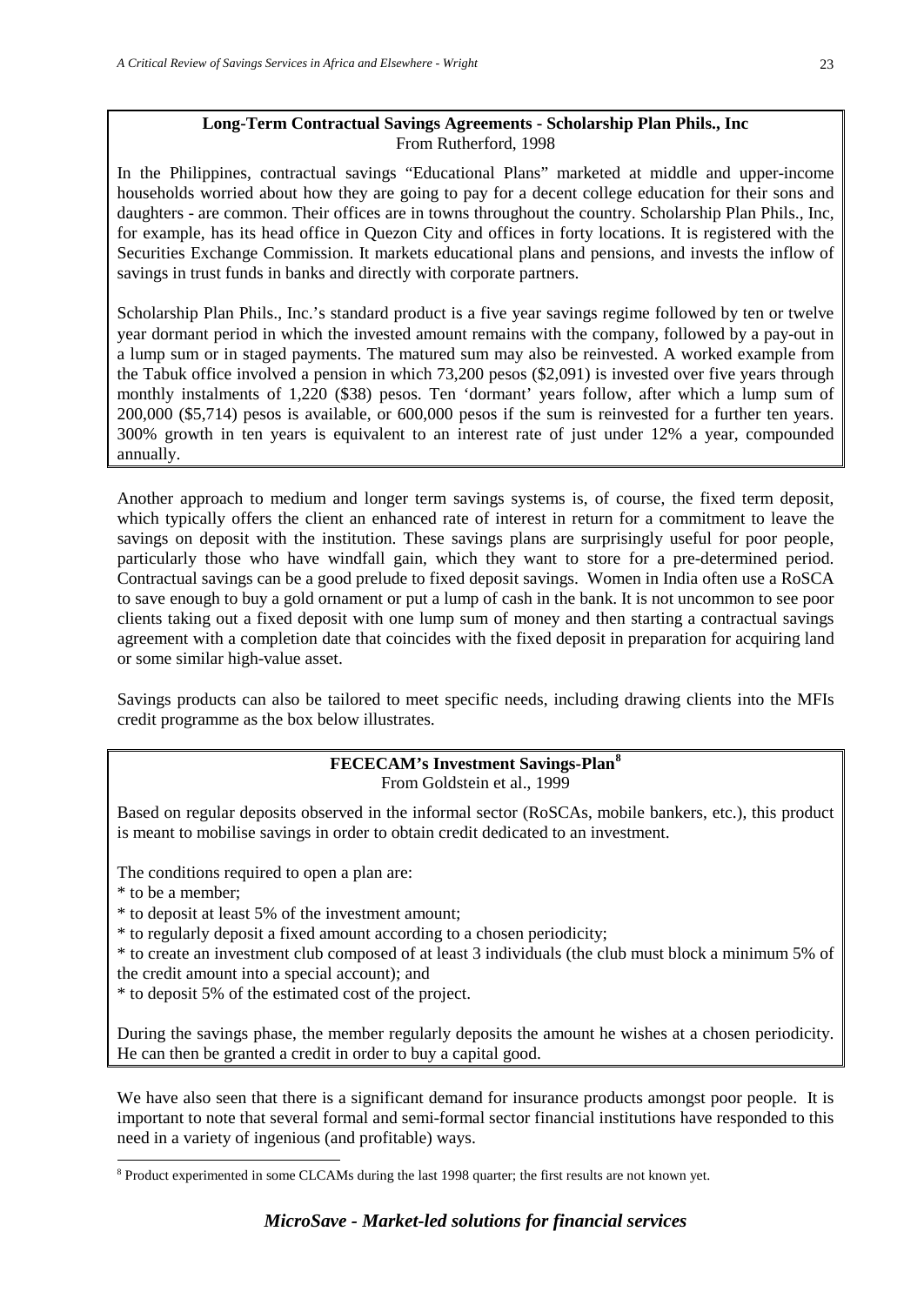# **Co-operative Life Insurance in the Philippines** From Rutherford, 1997

The "Mortuary Aid Plan" at Besao Co-operative works like this: when a member dies his or her heirs receive 15 pesos (\$0.43) times the number of Co-operative members (currently 1,500 people, yielding 22,500 pesos [\$642.86]). Members buy in to the scheme with an initial payment of 300 pesos or \$8.57 (good for twenty deaths) and thereafter pay (through automatic deduction from their savings accounts at the Co-op) according to the number of actual deaths.

On the other hand, the "Mutual Assistance Scheme" at Kiangan Community Multi-purpose Development Co-operative (KCMDC) works through annual contributions made by each member. All members (now totalling 1,711) of KCMDC are required to buy share capital of 500 pesos (\$14.29), but most buy at least 1,000 pesos (\$28.57) of share capital as this gives them access to KCMDC's Mutual Assistance Scheme ("for heirs of the deceased") to help with funeral expenses. Under this scheme, participating members pay 75 pesos a year and receive 90% of  $1/5<sup>th</sup>$  of the total contributed on the death. Thus in 1997, 1,620 members participated in the scheme, contributing a total of 121,500 pesos (\$3,471.43), and upon each death, the heirs received 21,870 pesos (\$624.86). The 10% (and whenever there are less than 5 deaths among subscribers, the remaining funds) are credited to a buffer account to deal with years when more than 5 members die (as happened in 1996) - this account stood at 59,463 pesos (35 pesos [\$1.00] per member) as of December 31, 1996, prior to starting to collect 1997 Mutual Assistance Scheme dues.

A private sector insurance company, Delta Life, in Bangladesh has combined a life insurance product with a Grameen type loan programme and is making handsome returns (see box below).

# **Gono Bima: Profitable Life Insurance in Bangladesh**

From Rutherford (private correspondence)

Gono Bima, an offshoot of Delta Life, a private insurance company, offers a stripped-down life insurance product tailored for poor people - a no-frills policy with fixed ratios, fixed equal monthly premium payments and no medical check requirements. The cash inflow from premiums is recycled in Grameen-style loans. The product thus combines the annual fixed savings-to-lump-sum swap as practised by Grameen and the Association for Social Advancement with long-term savings against one event (death of the insured person). The product is popular and Gono Bima is expanding fast. By the end of 1997, Gono Bima had 513,000 policyholders insured for \$112m assured sum (\$220 each). 11,500 borrowers with loans outstanding of \$511,000. Loan value disbursed \$782,000 (\$67 per borrower). On-time recovery rate of loans, 79%.

Several MFIs have combined life insurance with a policy that ensures that any loan balances outstanding are also paid off by the insurance policy. Thus the family of the deceased and the portfolio can be better secured.

# **Credit Insurance in Bangladesh and Kenya**

From South Asian Network of MicroFinance Institutions, 1998

ASA offers all its borrowers a life insurance policy. The sum assured is equal to the face value of a loan, and premiums are equal to 0.5% of the face value of the loan, paid up-front on disbursement of the loan. The sum assured is paid to a nominated family member of a borrower upon death, less any loans outstanding with ASA. Premiums are only paid for three consecutive years/loans, thereafter the member is automatically assured for the face value of any subsequent loans without paying a premium.

WEDCO in western Kenya offers a similar system.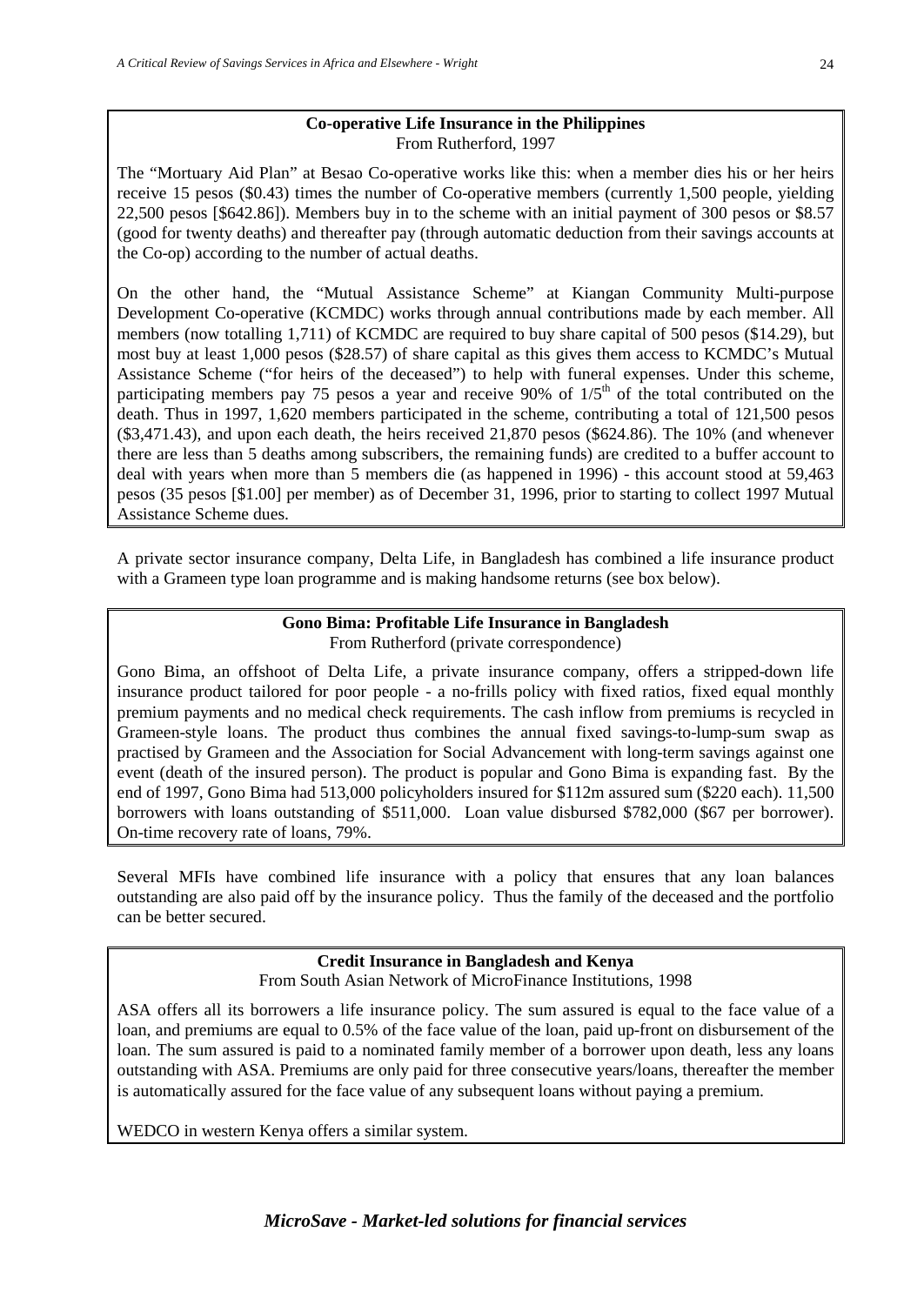Other MFIs have taken this one step further by contracting out the life insurance product and extending it to provide a lump sum to the borrower's family as well as paying off the outstanding loan. In addition, in recognition of the additional financial stress to the household budget resulting from such events as funeral expenses, some have included other family members in the insurance cover. This (once again) protects the MFIs' loans to their clients by mitigating the financial stress on the budget from which these loans are repaid.

# **FINCA Uganda's Revised Insurance Product**

From FINCA Uganda Internal Instructions to Credit Officers

As a strategy to ensure and insure repayment in case of injury and/or death due to domestic or outside accidents, FINCA has organised an open-ended insurance policy for its clients. This is underwritten by American International Group (AIG) and is referred to as "Group Personal Accident". It is tailored to suit the needs for protection against hazards caused by accidents. As part of the loan interest, the client is covered under the policy the benefits of which include:

- a) in case of the death of the client resulting from an accident (bodily injuries), AIG pays Ush 1,200,000 (\$827.59) plus the loan balance outstanding to FINCA;
- b) in case of the death of the husband of the client as a result of an accident, AIG pays Ush 600,000 (\$413.79) to the client;
- c) in case of the death the client's child/dependent as a result of an accident, AIG pays Ush 300,000 (\$206.90) to the client. This covers up to a maximum of 4 legal children/dependants;
- d) in case of death of a client as a result of natural death or as a result of any disease (but not AIDS) AIG will pay the loan balance outstanding with FINCA.

Under the previous policy negotiated with American Insurance General (AIG), FINCA Uganda had offered an insurance policy that also covered some basic medical, and temporary and permanent disability expenses. FINCA Uganda is now with Nsambya Hospital to pilot-test a health insurance scheme, which is designed to operate in broadly the same manner as the Ishaka scheme outlined in the box below.

#### **Health Insurance Scheme in Uganda** From personal field notes

The Ishaka Community Health Plan scheme works, like all insurance mechanisms, by pooling members' risk. The quarterly premium of Ush. 6,000 (\$4.14) covers a family of four for all the basic in and outpatient health care provided by the Ishaka hospital. The family members need only make small additional "co-payment" contributions of Ush. 500 (\$0.35) for out-patient and Ush. 1,000 (\$0.70) for inpatient services every time they present at the hospital. One-thousand members have already enrolled in this plan and the numbers are growing so fast that Ishaka hospital is now moving towards developing preventive health care in order to try to reduce the flow of patients to the hospital, and thus save costs.

# **3.3 Compulsory, Locked-In Savings**

*The section looks at the issues of compulsory, "locked-in" (non-withdraw-able) savings and the role they play in securing loans and capitalising MFIs.*

A recent BRAC study (Deeba and Ara, 1995) stated that at present it is not feasible for BRAC to operate differentiated savings schemes with a provision for complete withdrawal access. Due to the interdependence of savings and credit programmes, members' savings partially serve as an insurance mechanism against loan default. Furthermore, BRAC relies on members' savings for its Revolving Loan Fund.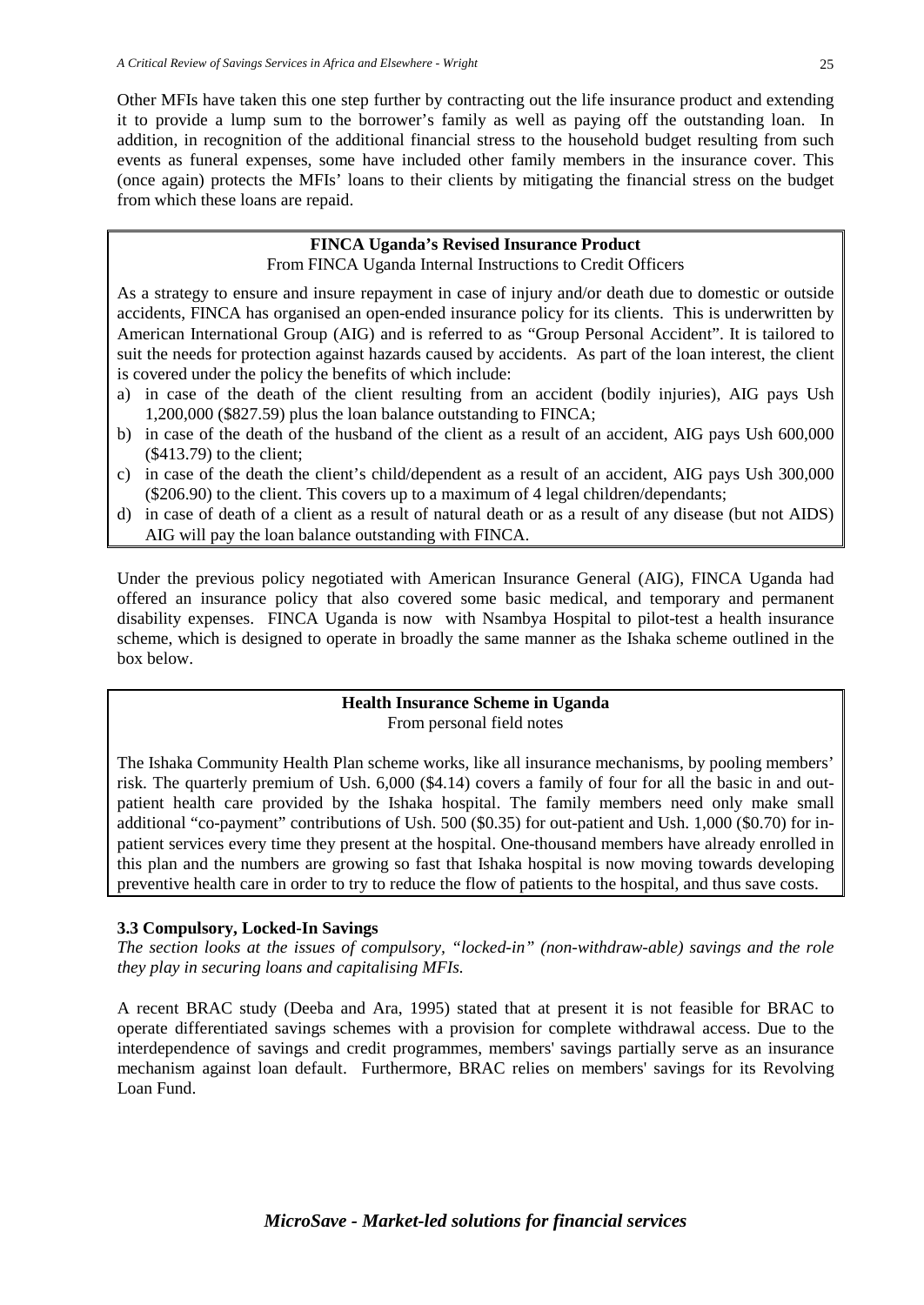#### **Uganda Microfinance Union's Believes …** From Nalyaali, 1998

"People save in order to accumulate capital, but also to provide themselves with a cushion to fall back on in time of difficulty. With the latter reason in mind, Uganda Microfinance Union (UMU) believes that blocking savings from use by the saver on a rainy day is a potential disincentive to developing good saving habits. Many MFIs force savings, which are then used as collateral for credit. While this approach may safeguard the interests of the lender, the borrowers are not encouraged to save more than required. While we [UMU] do exercise control and discretion over the withdrawal of savings, and encourage clients to replenish the savings account within a reasonable time frame, our general practice is to allow borrowing clients access to their savings accounts when they need it. It is, after all, their money."

Compulsory, locked-in savings are sometimes used by MFIs as a source of stable capital from which to on-lend. For example, by the end 1995, Grameen Bank members had generated a cumulative Group Fund savings of \$105.4 million, or over 70% of the value of all grants received from donor and other institutions, and were meeting a very important part of Grameen Bank's capital requirements (Grameen Bank, 1996). Other MFIs rely on these compulsory savings as an integral, often first-line, security mechanism for their lending operations, and indeed are honest enough to refer to them as "Loan Insurance Funds". These uses eventually present successful, client-responsive MFIs with a dilemma.

Not only had the locked-in "Group Fund" savings functioned as loan guarantee reserves, but years of enforced group savings also enabled the larger MFIs to build a huge capital fund for their lending operations. It was feared that allowing open access withdrawal of those savings could result in massive outflows of funds as the members might use these large balances - possibly in preference to taking loans.

When Grameen Bank in Tangail finally allowed members to withdraw their locked-in savings in 1996, there was a massive outflow of fund, seemingly confirming the banks' fears. But we should not lose sight of the build-up to the change in policy that allowed members the right to withdraw from their substantial Group Fund savings: a right won after years of protest and, in Tangail, a strike during which many groups did not meet. It took a while for the members' confidence to be rebuilt but both confidence and the members' savings were indeed returning within a year or so (personal field notes, 1997).

# **3.4 Selling The Idea**

*The section examines some of the marketing tools used by MFIs to promote their savings products beyond traditional forms of advertising (such as radio, posters, itinerant promoters using microphones etc.), these include creating a clear brand image, lottery draws and targeting specific groups (e.g. school-children).*

Recent work by GTZ and the CGAP Savings Mobilisation Working Group (Hannig and Wisniwski, 1999) noted the importance of tailoring savings products to clients' needs and then selling the product with a recognisable brand name that captures the aim or mechanism of the product (see box below). "Innovative and creative marketing strategies are crucial for the success of savings mobilisation. The design of special trademarks and product labels, for example, attract customers as these reflect their motives for making savings. MFIs advertise their products with catchy names such as "Save to Win" or "Grow Every Day Savings". These names and attractive trademarks also increase recognition of products and institutions by creating a corporate design" (Hannig and Wisniwski, 1999). Furthermore, special product labels make it easier for customers to understand the particular design of the savings product, and they also help to distinguish the products from those offered by competing financial institutions. In Bangladesh, all the MFIs refer to their contractual savings agreements as "Deposit Pension Schemes" because this is the term used for the equivalent (and popular) product in the formal banking sector.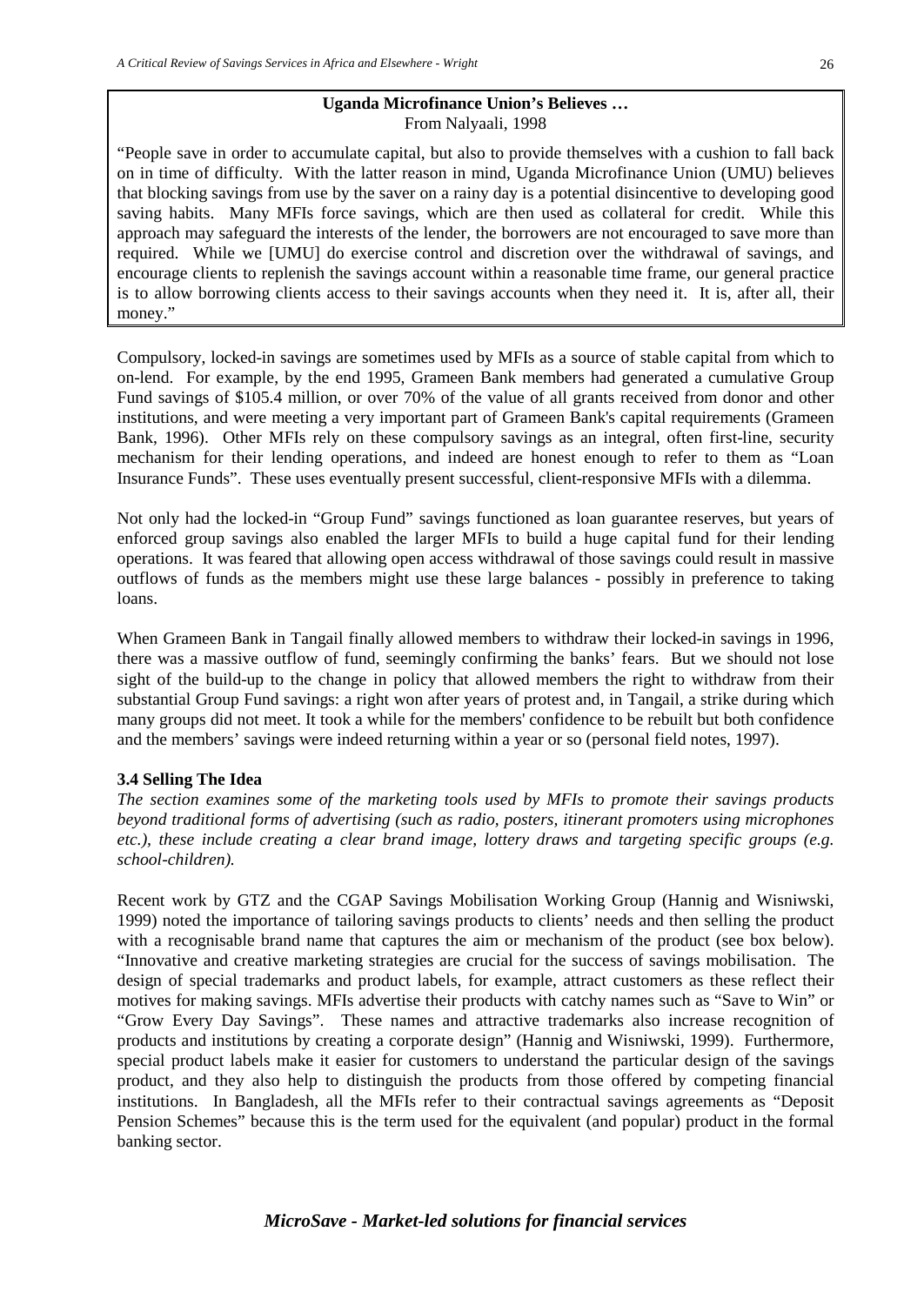# **FECECAM's** *Depot A Terme (DAT) Patriote***[9](#page-33-0)** From Goldstein et al., 1999

This is a time-deposit product aimed at individuals, immigrant associations or institutions (e.g. the National Lottery) who wish to save, often to invest in their region of origin. This product allows a client to make distant deposits or withdrawals in the local branch and the home branch.

DAT terms are 6, 12 or 24-month renewable. There are no particular conditions. The minimum amount is fixed at FCFA 50,000 (\$76.92) and the maximum at FCFA 5 million (\$7,692.31). However, the same saver can subscribe to various contracts at the same time with a maximum FCFA 100 (\$153,846.15) million amount. The interest rate varies from 3.25% (on FCFA 50.000 for 6 months) to 5% (on FCFA 5 million for 24 months).

One of the most successful and widely-used methods for marketing savings services to the poor (and maintaining a minimum balance) is public lottery draws which are open to savers meeting set criteria (see below for a particularly interesting example that combines contractual savings with a lottery). This method has proved immensely popular and is used by formal sector banks such as BRI, co-operatives all over the world, and even by informal sector deposit collectors (Mutesasira, 1999).

# **Contractual Savings Schemes Linked to a Lottery** From Wolfram Hiemann (personal communication)

Clients (ideally around 300) agree to save a given amount (Rp 10,000 - \$4.17) every month for a cycle of a given number of months (usually 30 - 40). One person may buy more than one "number" or membership in order to increase the chances to win.

There is a deadline, a particular date, the last day for depositing the monthly contributions (savings) and specific day for the monthly draw, the date of which is published on the MFI's information board. Only clients with their contractual savings fully paid up-to-date are eligible for the draw, but clients who do not make the monthly deposits for some months can participate after they have repaid their arrears. All participants (and indeed those not enrolled in the scheme) are invited. Every month one participant, the winner, receives an amount of about 15 to 25 times the monthly deposit.

At the scheme's end, those who never won a cash prize will get a small amount provided their account was always fully paid and up-to-date. At the end of the cycle, all the money deposited is returned to the savers/participants or (ideally) converted into a current account. No repayments are made before the end of the cycle – clients cannot drop-out and liquidate their savings.

Some marketing strategies are designed to target specific interest or demographic groups. Many MFIs, and especially co-operatives with a commitment to "developing the savings habit", seek to develop products oriented towards children. Clearly, this strategy makes sense given that the institution is developing a client base with great future potential. However, different approaches and techniques are necessary for this type of specialised market as the box below illustrates.

<span id="page-33-0"></span> <sup>9</sup> Product experimented in some CLCAMs during the last 1998 quarter; the first results are not known yet.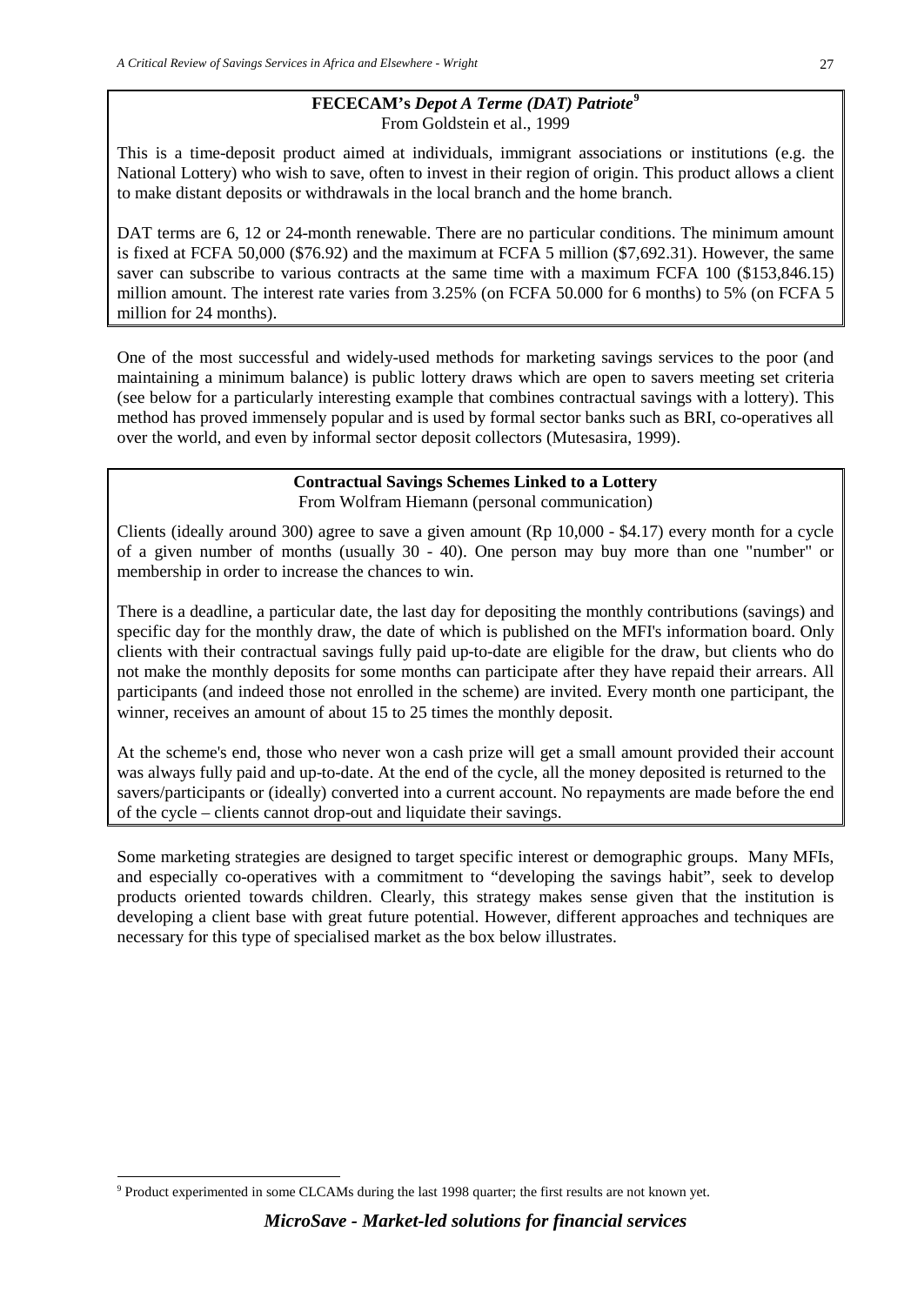# **Savings Stickers**

# From Fritz Bouman and Klaas Kuiper (on Development Finance Network)

The Sarvodaya Movement in Sri Lanka in the 1980s used simple booklets (home-made) for savings records and used coloured stickers for 5 cents, 10 cents and 25 cents. Schoolchildren bought the stickers from their schoolteacher and stuck them in their passbooks. But the idea was to stimulate savings, introduce passbooks and use someone trusted to handle the lot.

The principle of using colours and stickers was the innovation. Before, glue and written numbers had been used, but the glue unglued and the writings faded. The stickers stuck and remained stuck. They used green for 5 cents, yellow for 10 cents and red for 25 cents. The interesting thing was that the red stickers became "hot" and kind of a status symbol: children preferred to have one red sticker than 5 green ones. The scheme stimulated the savings process, both children and parents became proud of the colourful passbooks. Unfortunately, the stickers can not be removed from the passbooks; you need another innovation to represent "withdrawals" !

A variation is a jigsaw puzzle type of card: you collect stamps that make up a picture, e.g. a cow, by collecting the various "parts" of a cow – a technique used in Holland nearly a century ago.

These systems have the advantage that they can be used as savings systems for illiterate clients.

Credit Unions/ Savings and Credit co-operatives have developed many innovative approaches to savings promotion as a result of their institutional history and philosophy. The box below outlines a few.

# **Creative Credit Unions**

From the Virtual Library on MicroCredit

*Consumer stores*:

Trinidad and Tobago and other Caribbean Credit Unions offer member-discounts on consumer items, such as refrigerators, ovens and TV sets.

*Savings charts*:

Some Asian Credit Unions record members' savings on charts. They do not record the names and amounts, only savers' regularity.

*Market-day sales*:

Once a month in the Republic of Korea, members bring items to sell at the Credit Union. All money received goes to the members' savings account.

*Special clubs*:

A Credit Union in Michigan, USA started the "Smart Savers" club for those who deposited a set minimum amount monthly into their savings account.

*Premiums*:

This is a favourite method of many Credit Unions to attract members. Credit Unions offer practical consumer items such as blankets, cups and appliances, to members who open savings accounts. *Instant photographs*:

Free instant photographs were given to members of a Credit Union in Peru who deposited funds. *Raffle tickets*:

Consumer items such as bicycles, TVs, cars and electric appliances are raffled off to members who make regular savings deposits.

*Bonus plans:*

The co-operative deposits a small cash bonus to the mounts of members who agree to deposit a set amount each month.

*Associate membership*: In Mauritius, one Credit Union allows these memberships to start at age eight months!

*School programmes*: Staff from some Canadian and Filipino Credit Unions visit classrooms to open accounts and take deposits from school children.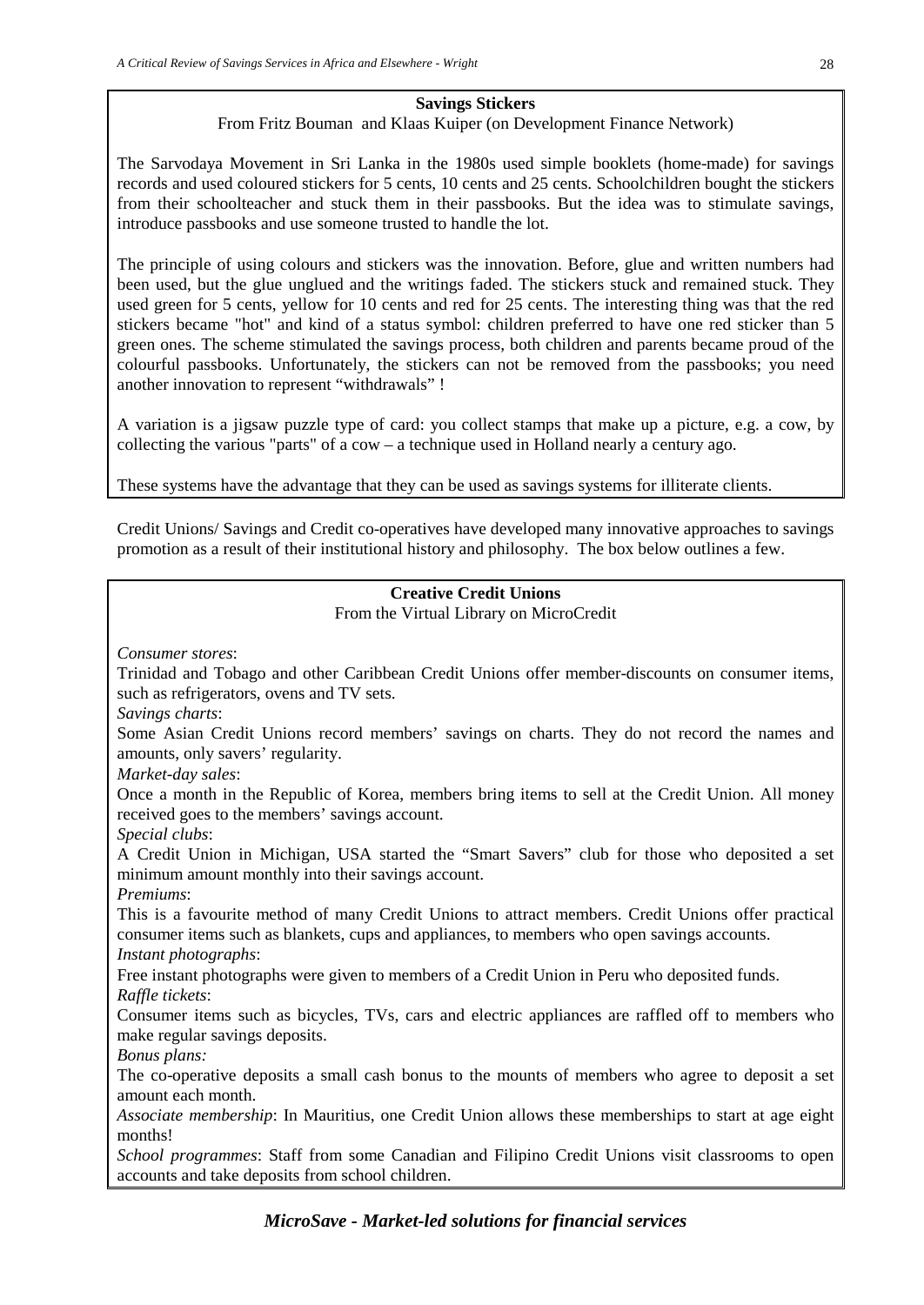*Premiums*: A Credit Union in Asia offered "Animal banks" to all children who opened accounts. The co-operative sent a letter to the parents explaining the purpose of the programme.

*Collecting returnables*: In the Republic of Korea, young members can collect empty soft drink bottles, and the Credit Union deposits the earnings in the member's account.

# *4. Synthesis and Conclusions*

*This section attempts to bring together the key lessons and overlaps from the previous three sections and to develop conclusions and recommendations for MFIs seeking to design poor-responsive savings services.*

#### **The Conditions Under Which Poor People Save** From Rutherford, 1996

- 1. they feel their savings are *secure*
- 2. they feel they can get *access* to their savings (as withdrawals or as loans)
- 3. they have the opportunity to save *often and easily*
- 4. they see the *example* of others savings regularly
- 5. they feel under some *social pressure* to save
- 6. they feel they *own* their savings (the savings are not owned by a group)
- 7. they feel the savings are *growing* (by interest rates or bonuses) and protected from *inflation*

Stuart Rutherford (1999) differentiates between the strategies pursued by outside agencies (be they development or private sector), and the strategies used by poor people themselves as they seek to design and deliver financial services. Both strategies seek to provide financial services on an on-going basis, but they are radically different in approach. Outside agencies tend to use a strategy of "permanence and growth" and look to create sustainable institutions that deliver financial services to an ever-increasing number of clients –such as MFIs, banks, and co-operatives. By contrast, poor people generally use a strategy of "replication and multiplication" and look to create many small self-contained, often selfliquidating, schemes –such as RoSCAs and Christmas clubs.

There is another important difference between these two strategies and the types of schemes they spawn. The permanence and growth institutions tend to encourage the long-term build-up of funds through relatively slow, but steady, saving (and are therefore extremely well suited for addressing longer-term savings needed for house building, pensions, etc.). The latter replication and multiplication schemes tend to encourage the rapid accumulation and disbursement of funds (and are therefore better suited to meeting shorter-term savings needed for purchasing small assets, financing festivities or rituals, etc.).

These differences explain why the poor will often hold accounts in permanence and growth institutions while enthusiastically participating in a variety of replication and multiplication schemes. The different schemes fulfil very different needs. Furthermore, it is because of their differing roles that RoSCAs and other shorter-term schemes often attract markedly more savings than secure, interest-bearing accounts with financial service institutions.

In view of the above, it is often helpful to think in terms of the variables that must be considered when going through the process of designing savings products. For example:

- Access issues branch opening hours/numbers or notice of withdrawals/ability to access loans concurrently
- Time scale/duration of the product short, medium or long term
- Nature of deposits small regular, small irregular or single/few lump-sums
- Liquidity the ease of access to savings
- Returns/fees interest to be paid on the products, lottery prizes to be offered, and the fees to be charged for transactions, maintain the account etc.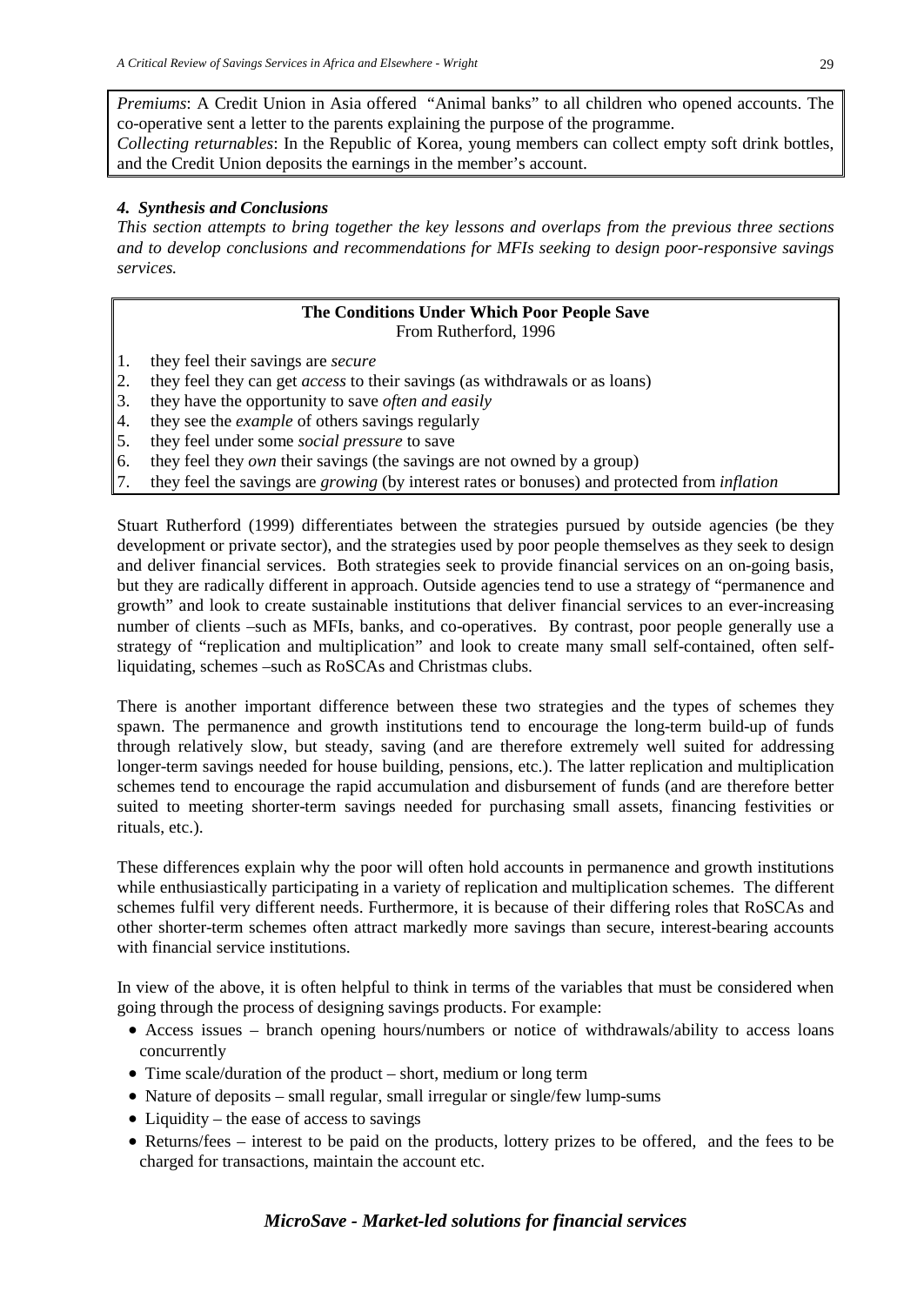In addition, it is important to consider special needs/opportunities/markets – for example savings schemes of school children or insurance schemes. Similarly, MFIs need to pay close attention to how they market their savings products optimising their use of brand names, lotteries etc.

Finally, MFIs have to take care to ensure that the structure of the savings services they offer provide the right incentives for clients. These incentives should to balance the needs of the clients with those of the MFI to provide a sustainable savings service. The needs of MFIs are best met by high value, stable, low transaction savings accounts and thus MFIs should look at setting terms and conditions governing the services they offer in a way that encourages these. This can be done by remunerating high-value, longterm savers; by penalising low-value, high transaction savers; by simply prohibiting or limiting the number of withdrawals that can be made; or by levying charges on transactions.

There is increasing evidence that providing client-responsive financial services can both serve the needs of poor people while maintaining or in fact improving the sustainability and profitability of the MFIs (see for example Hulme, 1999 and Wright, 2000).

#### **Characteristics of (Poor) Client-Responsive Savings Services** From Rutherford, 1999a

*Products that suit the poor's capacity to save and their needs for lump sums:*

- so that they can save in small sums, of varied value, as frequently as possible
- so that they can access the lump sums (through withdrawals or through loans) when they need them: short term for some consumption and emergency needs, medium term for investment opportunities and some recurrent life-cycle needs, longer term for other life-cycle and insurance needs like marriage, health-care, education and old age

*Product delivery systems that are convenient for the poor:*

- that are local, frequent and quick
- that are not burdened with paperwork and other transaction costs
- that are transparent in a way that is easy for illiterate people to grasp

There are no magic formulas for designing appropriate and sustainable savings products for poor people. There is no substitute for intensive market research and careful product development. But the rewards for the MFIs that undertake these exercises in terms of profits and client loyalty can be remarkable, and well worth the investment.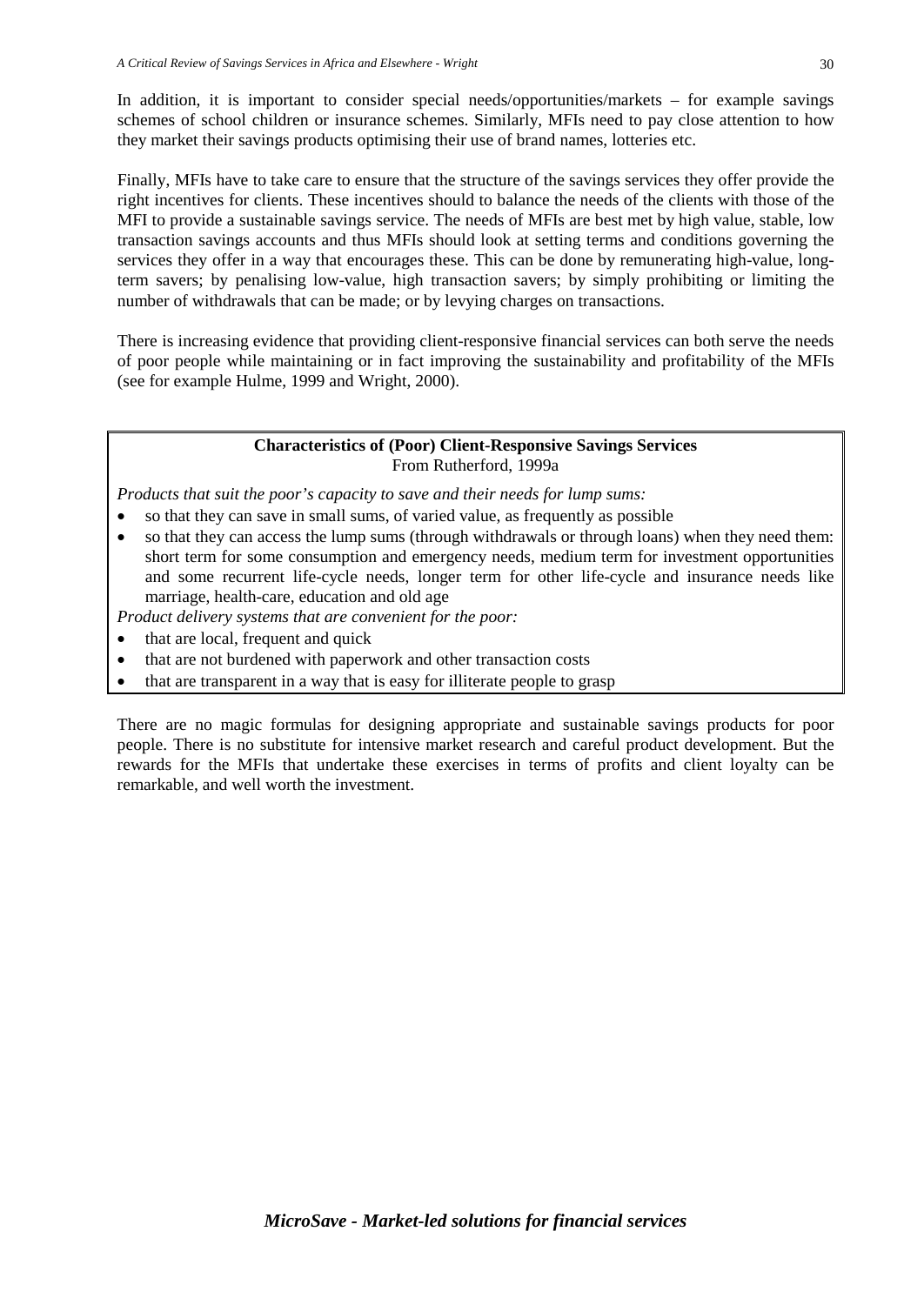#### **References**

**Ahmed,** Razia S.**,** "Financing the Rural Poor - Obstacles and Realities", *University Press Limited*, Dhaka, 1983.

**Ardener,** Shirley, and Sandra Burman (eds), "Money Go-Rounds: The Importance of Rotating Savings and Credit Associations for Women", *Berg Publications Limited*, Oxford, 1995.

**Aredo**, D. "Study of the Socio-economic Importance of the *Iddir* as an Institution to Immigrants to Addis Ababa". *Savings and Development 1:17*, Italy, 1993.

**Aryeetey**, Ernest and Fritz Gockel, "Mobilizing Domestic Resources for Capital Formation in Ghana", *African Economic Research Consortium, Research Paper 3*, Nairobi, August 1991.

**Aryeety**, Ernest and William F. Steel, "Savings Collectors and Financial Intermediation in Ghana", *Paper presented to the 37th annual meeting of the African Studies Association, Toronto,* November, 1994.

**Aryeetey**, Ernest, Hemamala Hettige, Machiko Nissanke, and William Steel, "Financial Market Fragmentation and Reforms in Ghana, Malawi, Nigeria and Tanzania", *The World Bank Economic Review, Vol 11, No.2*, Washington, 1997.

**Baden**, Sally, "Gender Issues in Financial Liberalisation and Financial Sector Reform" *Topic Paper prepared for DG VIII of the European Commission*, Brussels, August 1996.

**Barnes**, Carolyn, "Assets and the Impact of Microenterprise Finance Programs", *AIMS*, Washington, June 1996.

**Bascom**, W. R. "The *Esusu*: A Credit Institution of the Yoruba." *Journal of the Royal Anthropological Institute 82*, UK, 1952.

**Bouman**, F.J.A. "Indigenous Savings and Credit Societies in the Developing World", in Von Pische, J.D., D.W. Adams and G. Donald, eds. "Rural Financial Markets in Developing Countries – Their Use and Abuse", *The Johns Hopkins University Press*, Baltimore and London, 1983. Previously published as "Indigenous Savings and Credit Societies in the Third World: A Message", *Savings and Development*, *No.1, IV,* Italy, 1977.

**BURO, Tangail**, "Annual Report, 1998", *BURO, Tangail*, Dhaka, 1999.

**Deeba** Farah and Ishrat Ara, "A Note on Providing Access to Savings of VO Members", *BRAC,*  Dhaka, November 1995.

**Fruman**, Cecile, "Case Studies in Microfinance: Self managed Village Savings and Loans Banks (CVECA Pays Dogon) – Mali: Africa Series", *mimeo Sustainable Banking with the Poor, World Bank*, Washington, 1998.

**Grameen Bank**, "1995 Annual Report", *Grameen bank*, Dhaka, 1996.

**Geertz**, C., "Rotating Savings and Credit Associations: The Middle Rung in Economic Development." *Economic Development and Cultural Change 10(3)*, USA, 1962.

**Goldstein**, Gilles, Issa Barro, in collaboration with Dominique Gentil, "The Role And Impact Of Savings Mobilization In West Africa: A Study Of The Informal And Intermediary Financial Sectors", *mimeo prepared for MicroSave,* 1999.

**Hannig**, Alfred and Sylvia Wisniwski, "Mobilizing The Savings Of The Poor Experience From Seven Deposit-Taking Institutions", *mimeo, GTZ,* Eschborn, January 1999.

**Hannig**, Alfred, "Mobilizing Micrsavings – The Millennium Challenge in Microfinance", *mimeo prepared for the CGAP Meeting in Abidjan*, 1999.

**Hulme**, David, "Client Exits (Prop-outs) from East African MFIS", *mimeo*, prepared for *MicroSave,*  1999.

**Kamewe**, Hugues T., and Ian A. Radcliffe, "Reviving Postal Savings Banks in East Africa", *World Savings Bank Institute mimeo prepared for UNDP*, Brussels, 1999.

**Keynes**, John Maynard, "The General Theory of Employment, Interest and Money", *Macmillan*, London, 1936.

**Lwoga**, Christopher, "Use and Impact of Savings Services Among the Poor in Tanzania", *mimeo prepared for MicroSave,* 1999.

**Lund**, Susan , "Credit and Risk-Sharing in the Philippine Uplands", *Social Sciences Division, International Rice Research Institute*, Manila, 1996.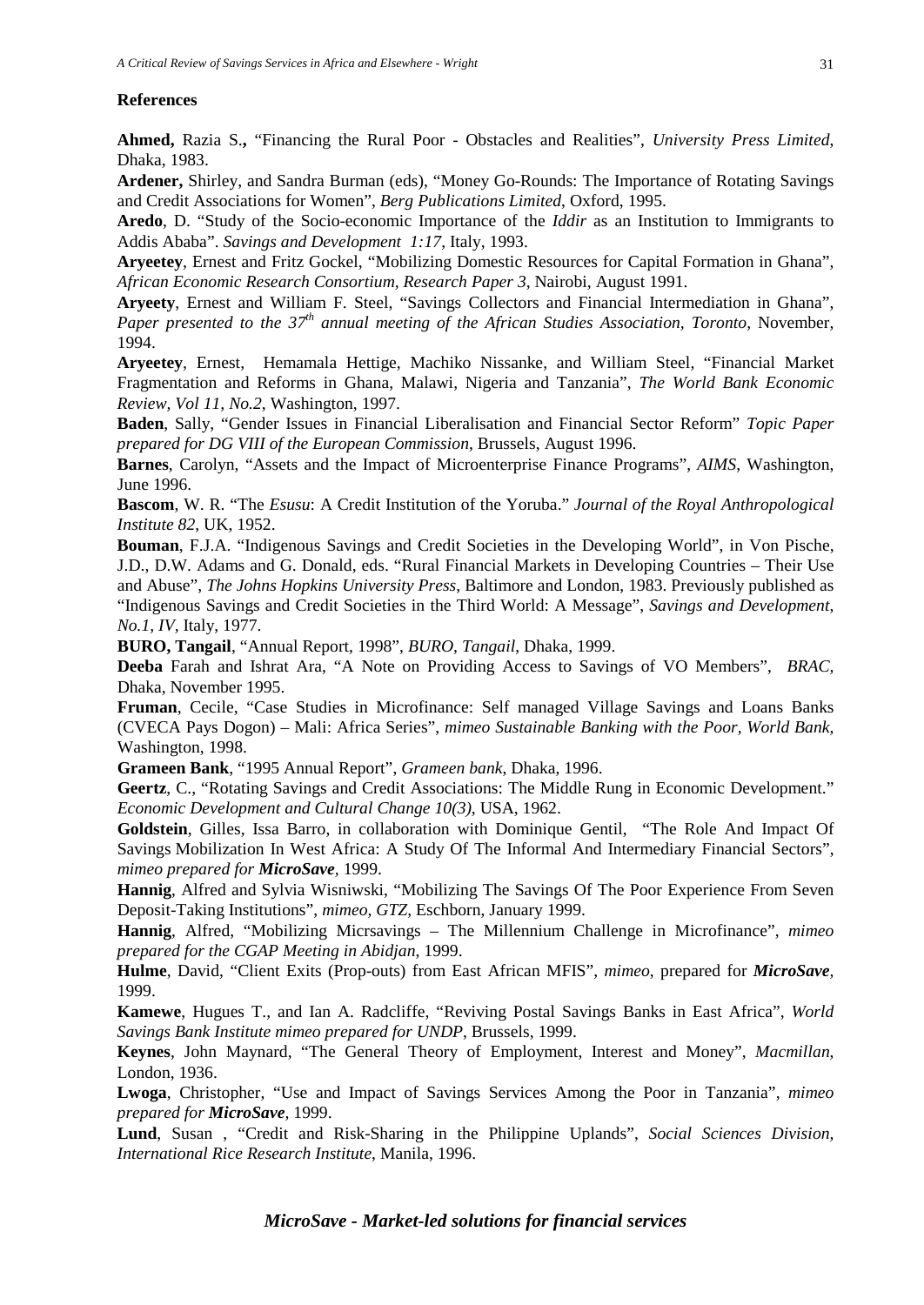**Matin**, I., "The Renegotiation of Joint Liability: Notes from Madhurpur", in "Who Needs Credit ? Poverty and Finance in Bangladesh" (eds.) G.D. Wood and I. Sharif, *University Press Limited*, Dhaka, 1997, and *Zed Books*, UK, 1997.

**Maurer**, Klaus, "Bank Rakyat Indonesia (Case Study)", in Hannig and Wisniwski, "Challenges of Microsavings Mobilization - Concepts and Views from the Field", *GTZ*, Eschborn, 1999.

**Miracle**, Marvin P., Diane S. Miracle and Laurie Cohen, "Informal Savings Mobilization in Africa", *Economic Development and Cultural Change, 28*, 1980.

**Mutesasira**, Leonard, "Use and Impact of Savings Services Among the Poor in Uganda", *mimeo prepared for MicroSave,* 1999.

**Mutesasira**, Leonard, "Use and Impact of Savings Services Among the Poor in Tanzania", *mimeo prepared for MicroSave,* 1999a.

**Mugwanga**, Harry, "Use and Impact of Savings Services Among the Poor in Kenya", *mimeo prepared for MicroSave,* 1999.

**Nalyaali**, Charles, "Uganda Microfinance Union", *mimeo presented at Microfinance Best Practices Workshop,* Kampala, 1998.

**Pearson**, Roland, "Financing and Development of Small Enterprises by Commercial Banks in Zimbabwe – Draft Extended Outline", *mimeo, The Fletcher School of Law and Diplomacy*, 1990.

**PromPT**, "Financial Services for the Rural Poor - Users' Perspectives", *PromPT*, Dhaka, 1996.

**Platteau**, Jean-Philippe, "Mutual Insurance as an Elusive Concept in Traditional Rural Communities", *Journal of Development Studies*, 1997.

**Robinson**, M., "Savings Mobilization and Microenterprise Finance: The Indonesian Experience", in Otero, Maria, and Elizabeth Rhyne, "The New World of Microenterprise Finance"*, Kumarian Press*, West Hartford, 1994, and *Intermediate Technology Publications*, London, 1994.

**Robinson**, M., Untitled, publication for CGAP, Washington, *forthcoming.*

**Rural Investment Overseas** ,"Susu Banking Programme", *mimeo prepared for DFID*, UK, 1998

**Rutherford**, Stuart "A Critical Typology of Financial Services for the Poor"*, ActionAid and Oxfam*, London 1996.

**Rutherford**, Stuart and Sukhwinder Singh Arora, "City Savers: How the Poor, the DFID and Its Partners Are Promoting Financial Services In Urban India", *Urban Poverty Office, DFID*, New Delhi, 1997.

**Rutherford**, S, "Mountain Money Managers - How Poor People Manage their Money in the Central Cordilleras, and How CECAP Might Help Them Do Better", *mimeo,* Philippines, 1997.

**Rutherford**, S, "Saving Time: A Review of the CECAP Rural Finance System", *mimeo*, Philippines, 1998.

**Rutherford**, Stuart, "Savings and the Poor: The Methods, Use and Impact of Savings by the Poor of East Africa", *mimeo prepared for MicroSave,* 1999.

**Rutherford**, Stuart, "The Poor and Their Money – An Essay About Financial Services for Poor People", *Institute of Development Policy and Management*, Manchester, 1999a.

**Rutherford**, Stuart,, "The Development of BRAC's Savings Services for the Poor", *mimeo*, Dhaka, 1999b.

**SANMFI**, "A Study on Innovations in Financial Products and Mechanisms in Bangladesh", *SANMFI Occasional Paper II*, Dhaka, 1998.

**Schmidt**, Reinhard H. and Claus-Peter Zeitinger, "Prospects, Problems and Potential of Credit-Granting NGOs", *Journal of International Development* 8 (2): 241-258, 1996.

**Schmidt-Hebbel**, Klaus and Luis Severn, 1996, "Income Inequality and Aggregate Saving: The Cross-Country Evidence", *Policy Research Working Paper 1561, Policy Research Department, The World Bank,* Washington, 1996.

**Sharif**, I. "Poverty and Finance in Bangladesh: A New Policy Agenda", in "Who Needs Credit ? Poverty and Finance in Bangladesh" (eds.) G.D. Wood and I. Sharif, *University Press Limited*, Dhaka, 1997, and *Zed Books*, UK, 1997.

**Shipton**, P. "How Gambians Save", *World Bank,* Washington DC,1990

**Shipton**, P."Time and Money in the Western Sahel: A Clash of Cultures in Gambian Rural Finance", *Anthropology and Institutional Economcis. J. M. Acheson. Lanham, University Press of America: 283-*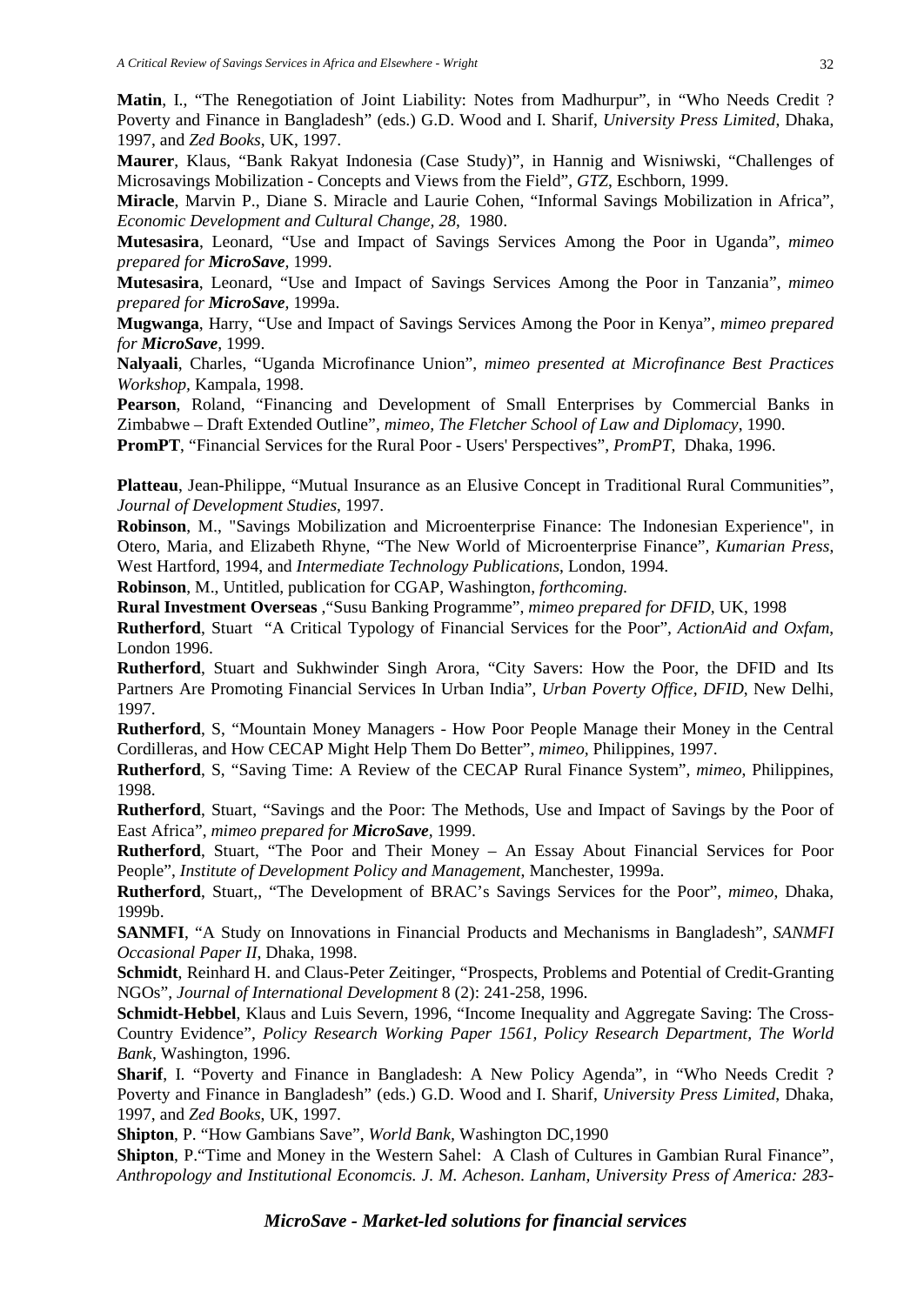*327*, USA, 1994.

**Steel**, W. F. and E. Aryeetey "Informal Savings Collectors in Ghana: Can They Intermediate?" *Finance and Development.,* March 1994.

**Temu**, A. E. "A Study of the Rural Financial Market in Tanzania". *Wye, University of London***:** *256*, 1994.

**Vogel**, Robert C. "Savings Mobilization: The Forgotten Half of Rural Finance", in Dale W. Adams, Douglas H. Graham and John D. Von Pischke, eds., *Undermining Rural Development with Cheap Credit*. Boulder, CO: Westview Press, 1984.

**Webster**, Leila and Peter Fidler, "The Informal Sector and Microfinance Institutions in West Africa", *World Bank Regional and Sectoral Studies, World Bank,* Washington, 1996.

**Wright**, Graham A. N., M. Hossain and S. Rutherford, "Savings: Flexible Financial Services for the Poor (and not just the Implementing Organization)" in "Who Needs Credit ? Poverty and Finance in Bangladesh" (eds.) G.D. Wood and I. Sharif, *University Press Limited*, Dhaka, 1997, and *Zed Books*, UK, 1997.

**Wright**, Graham A. N., "CECAP II Rural Finance Strategy", *mimeo*, Philippines, 1997.

**Wright**, Graham A. N., "Drop-outs Amongst Ugandan MFIs", *mimeo prepared for MicroSave,* 1999.

**Wright**, Graham A. N., Deborah Kasente, Germina Ssemogerere and Leonard Mutesasira, "Vulnerability, Risks, Assets And Empowerment – The Impact Of Microfinance On Poverty Alleviation", *1999*.

**Wright**, Graham A.N., "MicroFinance Systems: Designing Quality Financial Services for the Poor", *University Press Ltd.,* Dhaka *and Zed Books,* London and New York, *2000*.

**Yaqub**, Shahin "Empowered to Default ? Evidence from BRAC's Micro-credit Programmes", *Small Enterprise Development, Vol 6, No. 4*, December 1995.

**Zaman**, Hassan, Z. Chowdhury and N. Chowdhury, "Current Accounts for the Rural Poor: A Study on BRAC's Pilot Savings Scheme", *BRAC*, Dhaka, July 1994.

**Zeller**, Manfred and Manohar Sharma, "Rural Finance and Poverty Alleviation", *Food Policy Report*, *IFPRI*, Washington DC, 1998.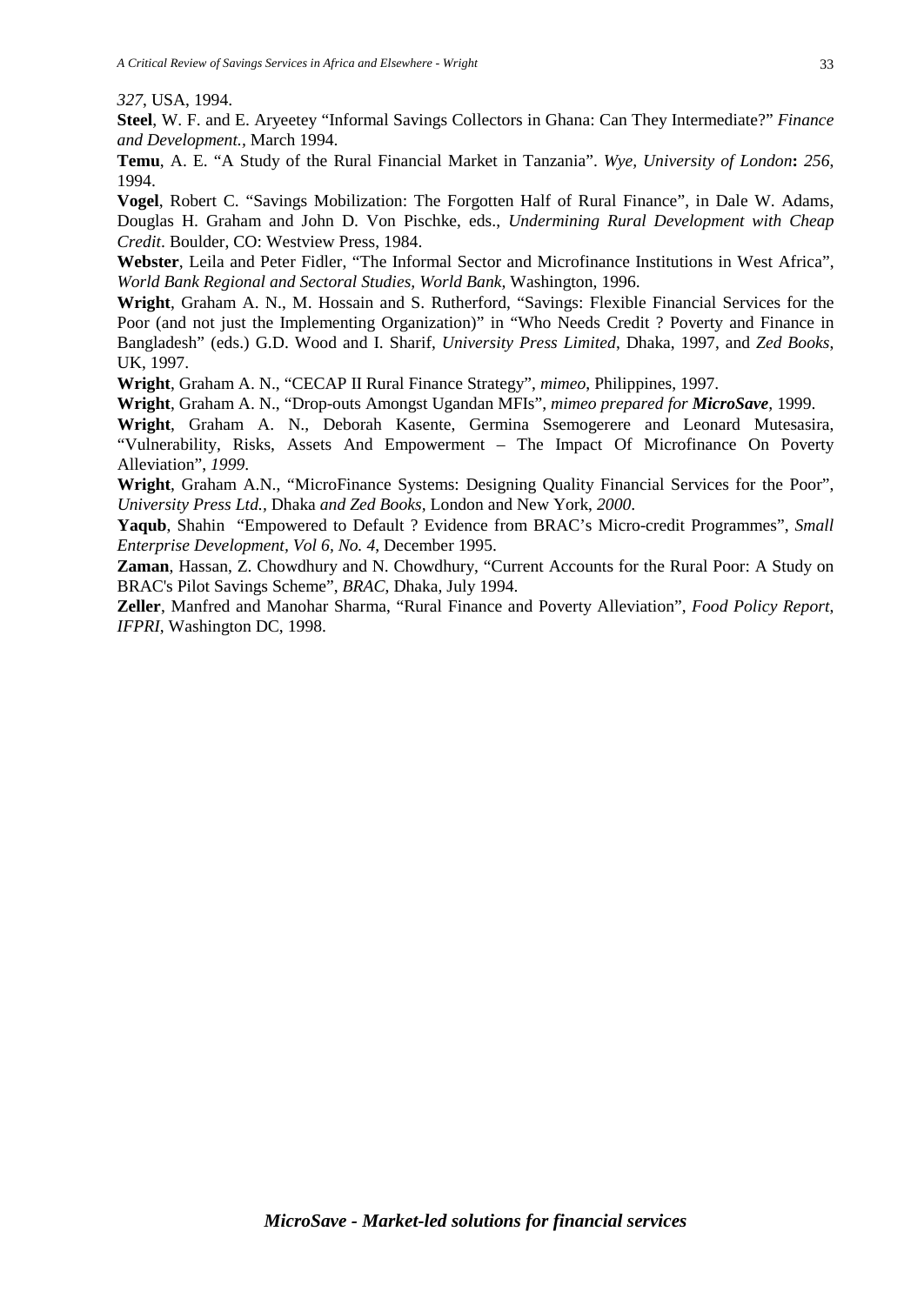#### **Appendix 1**

#### *Safe***Save** From Rutherford, 1999a

*First*, we noted that poor people need to store savings for the long run, for widowhood or old age or for their heirs. None of the examples shown so far helps them to do this (or at least not directly).

*Second*, we noted that poor people's ability to save fluctuates with time, so that they may be able to save a lot in one week and very little in another. But in all our examples so far there is the requirement for a (more or less) *fixed* saving at a *fixed* interval (the same sum each day for each box on Jyothi's card or for Mary's RoSCA, or for each week for the moneylender or for Rabeya's Fund).

Both of these shortcomings are particularly difficult for the *very* poor. It is the very poor who suffer most hardship in old age and most need financial protection for the end of their lives. And many poor people get excluded from these devices - and often indeed *exclude themselves* - out of anxiety that they won't be able to save the same amount *every* day (or week, or month) for a *whole* year (or other period).

The *Safe*Save diagram shows how *Safe*Save tries to get round these shortcomings.



*Safe*Save has Collectors (field staff) who visit each client each day at their home or workplace. They provide the same *opportunity* to save (or repay) that Jyothi and daily RoSCAs do. On each occasion, clients may save, but in any amount they like, including zero. The 'pay-ins' in the diagram show this they vary over time. From this accumulation of savings clients may *withdraw* a lump sum at any time they like - this is shown by the solid black amounts. Then, as in a Fund, they can take optional advances, but - better than an Fund - clients repay when they like and can take as long as they like as long as they pay the interest (shown as fees) each month. Finally, as in a Fund, they get a pay-out of their accumulated savings plus profits. But unlike in a time-bound Fund like Rabeya's, they can leave these savings on deposit for as long as they like and earn even more profit the longer they leave them in. The only respect in which this flexibility is compromised is that they cannot withdraw from savings while they are holding an advance (except to repay the advance) and for this reason clients are allowed to hold more than one account.